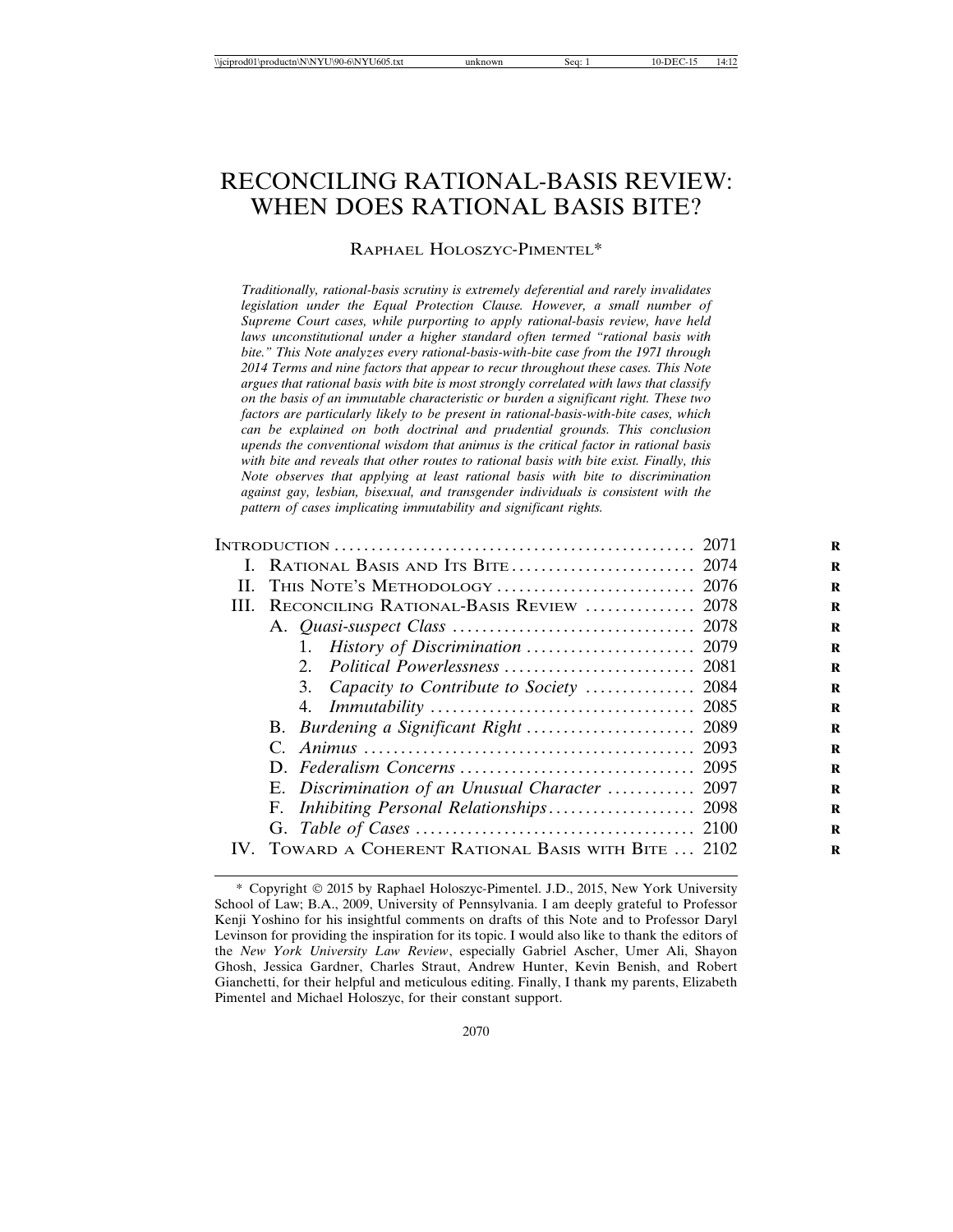|             | A. The Import of Immutability and Significant Rights  2102 |  |
|-------------|------------------------------------------------------------|--|
|             |                                                            |  |
|             |                                                            |  |
|             |                                                            |  |
|             |                                                            |  |
|             |                                                            |  |
|             |                                                            |  |
|             | D. Weber v. Aetna Casualty & Surety Co 2107                |  |
|             |                                                            |  |
| F.          |                                                            |  |
|             | G. U.S. Department of Agriculture v. Moreno  2109          |  |
|             |                                                            |  |
| L.          |                                                            |  |
| $J_{\cdot}$ |                                                            |  |
|             | K. Metropolitan Life Insurance Co. v. Ward  2112           |  |
|             |                                                            |  |
|             |                                                            |  |
|             | N. City of Cleburne v. Cleburne Living Center, Inc 2114    |  |
|             | O. Allegheny Pittsburgh Coal Co. v. County                 |  |
|             |                                                            |  |
|             |                                                            |  |
|             |                                                            |  |
|             |                                                            |  |

"The most arrogant legal scholar would not claim that all of these cases applied a uniform or consistent test under equal protection principles."1

#### **INTRODUCTION**

Rational-basis review, the most deferential form of scrutiny under the Equal Protection Clause, rarely invalidates legislation. Between the 1971 and 2014 Terms, the Supreme Court has held laws violative of equal protection under rational-basis scrutiny only seventeen times,<sup>2</sup> out of over one hundred challenges analyzed under

<sup>1</sup> U.S. R.R. Ret. Bd. v. Fritz, 449 U.S. 166, 176 n.10 (1980) (referring to eleven Supreme Court cases purporting to apply rational-basis scrutiny).

<sup>2</sup> United States v. Windsor, 133 S. Ct. 2675 (2013); Romer v. Evans, 517 U.S. 620 (1996); Quinn v. Millsap, 491 U.S. 95 (1989); Allegheny Pittsburgh Coal Co. v. Cty. Comm'n, 488 U.S. 336 (1989); City of Cleburne v. Cleburne Living Ctr., Inc., 473 U.S. 432 (1985); Hooper v. Bernalillo Cty. Assessor, 472 U.S. 612 (1985); Williams v. Vermont, 472 U.S. 14 (1985); Metro. Life Ins. Co. v. Ward, 470 U.S. 869 (1985); Plyler v. Doe, 457 U.S. 202 (1982); Zobel v. Williams, 457 U.S. 55 (1982); U.S. Dep't of Agric. v. Moreno, 413 U.S. 528 (1973); James v. Strange, 407 U.S. 128 (1972); Jackson v. Indiana, 406 U.S. 715 (1972); Weber v. Aetna Cas. & Sur. Co., 406 U.S. 164 (1972); Eisenstadt v. Baird, 405 U.S. 438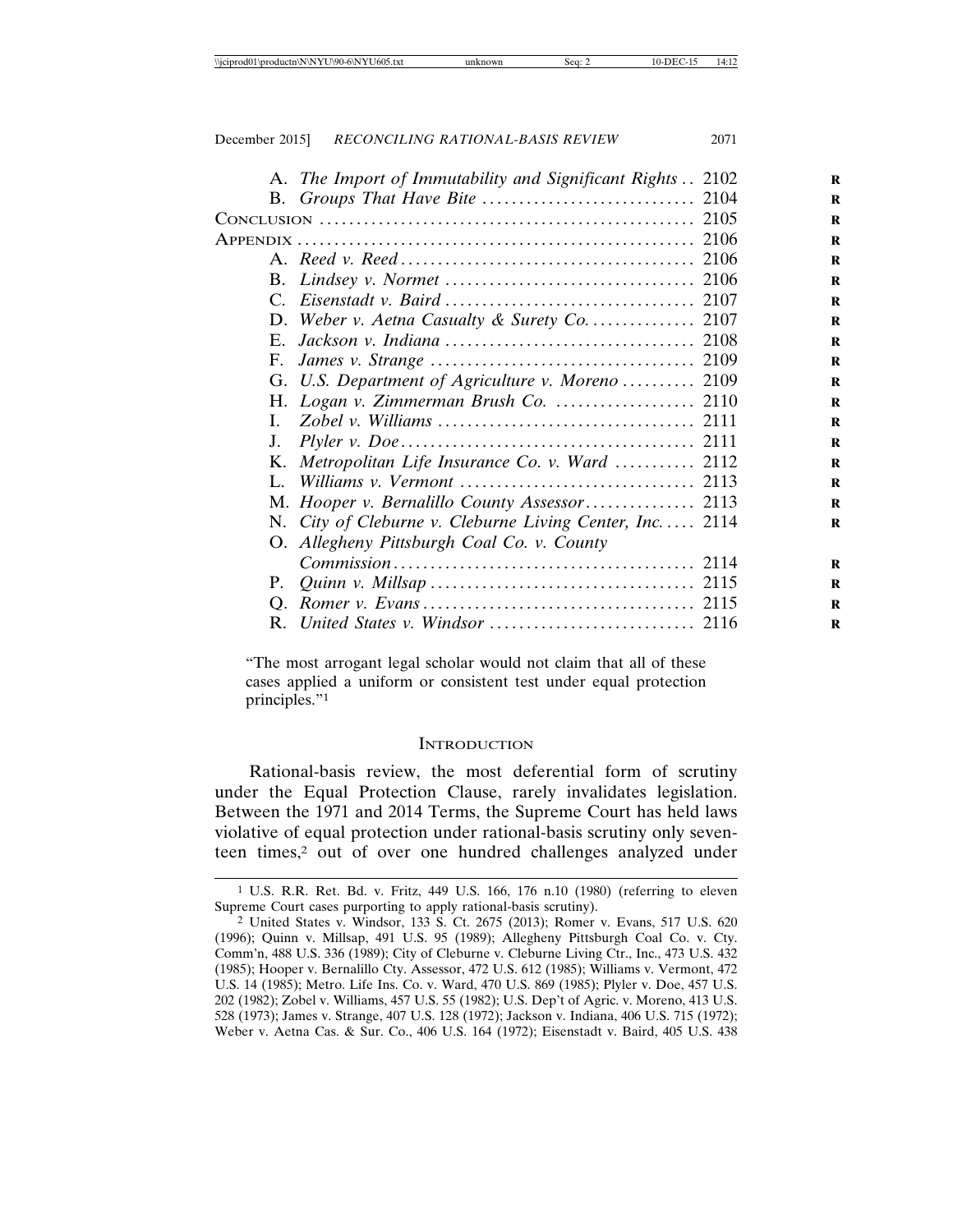rational-basis scrutiny.3 In these rare cases, the Court appears to be employing a higher standard that scholars have sometimes referred to as "rational basis with bite."4

What accounts for the Court's application of rational basis with bite? In an attempt to answer this question, I have reviewed every Supreme Court case decided between the 1971 and 2014 Terms that has held that a law violated the Equal Protection Clause under rational-basis scrutiny.5 I have identified nine factors that appear to recur throughout these cases: history of discrimination, political powerlessness, capacity to contribute to society, immutability, burdening a significant right, animus, federalism concerns, discrimination of an unusual character, and inhibiting personal relationships.6 Of these factors, I conclude that two are particularly likely to be present when the Court applies rational basis with bite: immutability and burdening a significant right.7

To be sure, neither of these factors is present in every rationalbasis-with-bite case,<sup>8</sup> other cases that implicate these factors employ deferential rational-basis review,<sup>9</sup> and the Supreme Court has never explicitly acknowledged the existence of a rational-basis-with-bite

3 Robert C. Farrell, *Successful Rational Basis Claims in the Supreme Court from the 1971 Term Through* Romer v. Evans, 32 IND. L. REV. 357, 370 (1999).

4 The term "rational basis with bite" derives from a seminal article by Professor Gerald Gunther, who noted that these cases "found bite in the equal protection clause after explicitly voicing the traditionally toothless minimal scrutiny standard." Gerald Gunther, *The Supreme Court, 1971 Term—Foreword: In Search of Evolving Doctrine on a Changing Court: A Model for a Newer Equal Protection*, 86 HARV. L. REV. 1, 18–19 (1972). *See generally* Gayle Lynn Pettinga, Note, *Rational Basis with Bite: Intermediate Scrutiny by Any Other Name*, 62 IND. L.J. 779 (1987) (tracing the development of this jurisprudence).

5 For an explanation of why I limited my analysis to these years, see *infra* note 32 and accompanying text.

6 For an explanation of the selection of these factors and how I determined whether a factor was present in a case, see *infra* notes 35–37 and accompanying text.

7 This conclusion is chiefly descriptive. I draw this conclusion from the presence and treatment of these factors in the Supreme Court's post–1971 Term cases. Whether these factors present an ideal trigger for heightened review is open to debate. *See, e.g.*, *infra* notes 78, 93, 124 (discussing criticisms of immutability and significant rights).

8 For example, *Metropolitan Life* and *Allegheny Pittsburgh* do not appear to involve either immutability or the burdening of an especially significant right. Other cases implicate one factor but not the other. *See infra* Part III.G (listing the factors present in each case).

9 *See, e.g.*, Mass. Bd. of Ret. v. Murgia, 427 U.S. 307, 314–16 (1976) (per curiam) (upholding a classification based on age even though age is an immutable characteristic); San Antonio Indep. Sch. Dist. v. Rodriguez, 411 U.S. 1, 54–55 (1973) (upholding unequal

<sup>(1972);</sup> Lindsey v. Normet, 405 U.S. 56 (1972); Reed v. Reed, 404 U.S. 71 (1971). I have added an eighteenth case, *Logan v. Zimmerman Brush Co.*, 455 U.S. 422 (1982), to this list, as six Justices found the challenged statute to fail rational-basis scrutiny, although the conclusion did not enter the majority opinion. *See infra* notes 254–55 and accompanying text (discussing the two separate opinions). For an explanation of how I collected these cases, see *infra* notes 32–34 and accompanying text.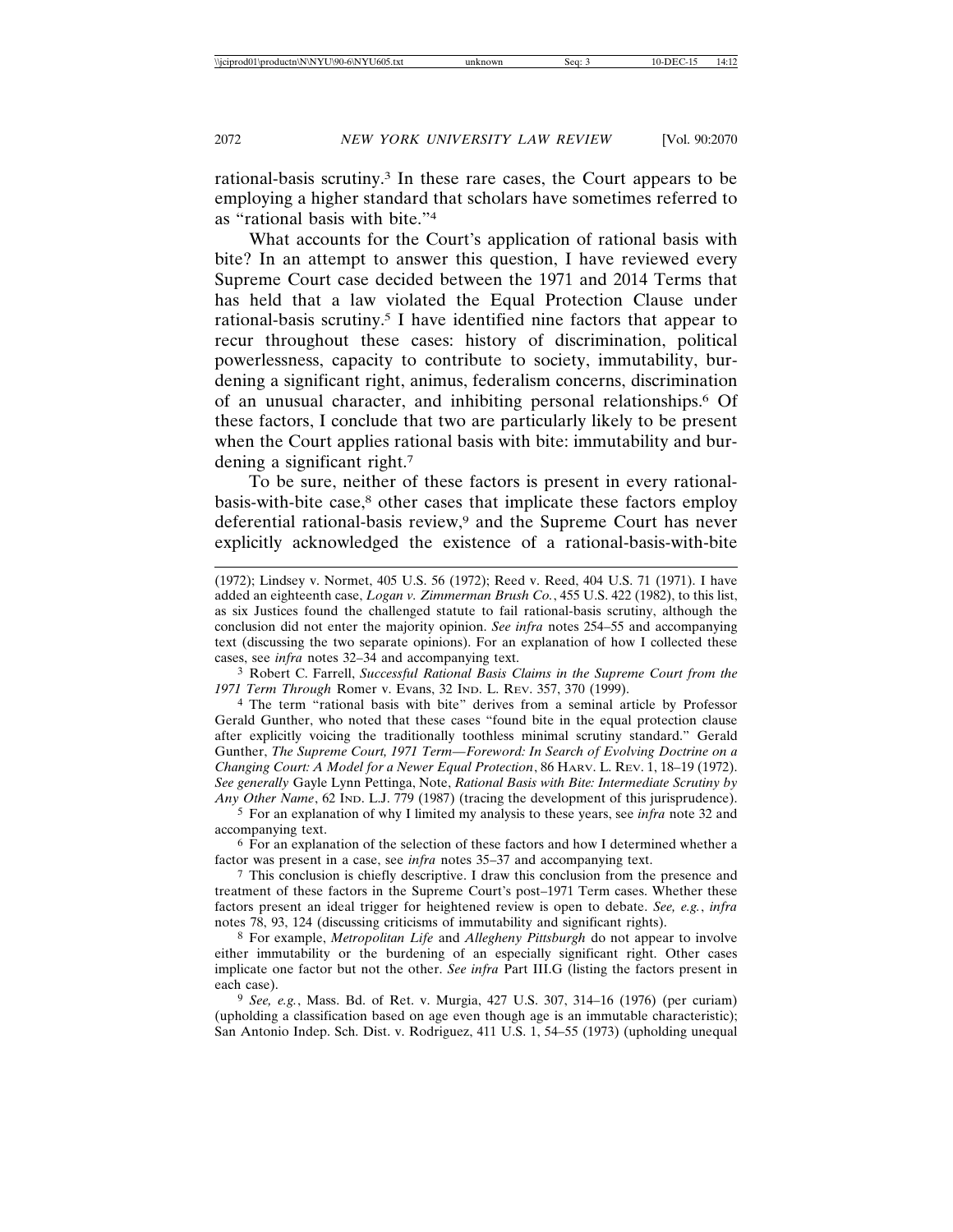standard in a controlling opinion.10 However, at the very least, the Court may be more likely to closely scrutinize the legislative aims of a statute and the means employed to that end when immutability or significant rights are implicated.<sup>11</sup>

This conclusion upends the conventional wisdom holding that animus is the critical factor that triggers rational basis with bite.12 The focus on animus may be misplaced, as animus is not the most prevalent factor in the rational-basis-with-bite cases, appearing in only four of eighteen cases.13 A broad review of the cases since the 1971 Term indicates that other factors may provide a route to rational basis with bite, particularly immutability and burdening significant rights.

The question of what triggers rational basis with bite is crucial because rational basis with bite holds the key to successful equalprotection challenges brought by groups that do not receive heightened scrutiny. While a group receiving heightened scrutiny is very likely to invalidate a challenged law,<sup>14</sup> the Supreme Court has been reluctant to explicitly confer heightened scrutiny on any new groups,

expenditures in a school financing system even though education may be a significant right).

10 The task of reconciling the Supreme Court's rational-basis cases may even be quixotic. *See* Farrell, *supra* note 3, at 415 ("Th[e] search for an underlying principle that would explain the results in the heightened rationality cases appears to be unsuccessful. . . . Is it too much to ask that the Court decide cases consistently and predictably? Apparently the answer to this question is yes."). However, Professor Miranda Oshige McGowan has argued that rational basis with bite is triggered when a group is the target of discrimination. Miranda Oshige McGowan, *Lifting the Veil on Rigorous Rational Basis Scrutiny*, 96 MARQ. L. REV. 377, 399 (2012). Professor McGowan argues that "group" should be defined as a "structural group[ ]," or "'a collection of persons who are similarly positioned in interactive and institutional relations that condition their opportunities and life prospects' in mutually reinforcing ways," and who are "bound together by their shared 'attempt[ ] to politicize and protest structural inequalities that they perceive unfairly . . . oppress' them." *Id.* at 425–27 (second alteration in original) (quoting IRIS MARION YOUNG, INCLUSION AND DEMOCRACY 92, 97 (Will Kymlicka et al. eds., 2000)). In contrast, I argue that groups subject to rational-basis-with-bite scrutiny tend to be groups defined by immutable characteristics or whose exercise of a significant right has been burdened. *Infra* Part IV.A.

11 *See infra* notes 93, 124 and accompanying text (explaining this limited conclusion).

12 *See, e.g.*, Lawrence v. Texas, 539 U.S. 558, 580 (2003) (O'Connor, J., concurring in judgment) (stating that animus warrants "a more searching form of rational basis review"); Susannah W. Pollvogt, *Unconstitutional Animus*, 81 FORDHAM L. REV. 887, 929 (2012) ("Perhaps the most mainstream theory of animus is that it is . . . a trigger for the mythical creature of 'heightened rational basis review.'"); Kenji Yoshino, *Why the Court Can Strike Down Marriage Restrictions Under Rational-Basis Review*, 37 N.Y.U. REV. L. & SOC. CHANGE 331, 335 (2013) ("[O]nce the Court detects animus, it will apply rational basis 'with bite.'").

13 *See infra* Part III.C (reviewing the rational-basis-with-bite cases where animus was present).

14 *See, e.g.*, Gunther, *supra* note 4, at 8 (describing heightened scrutiny as "'strict' in theory and fatal in fact").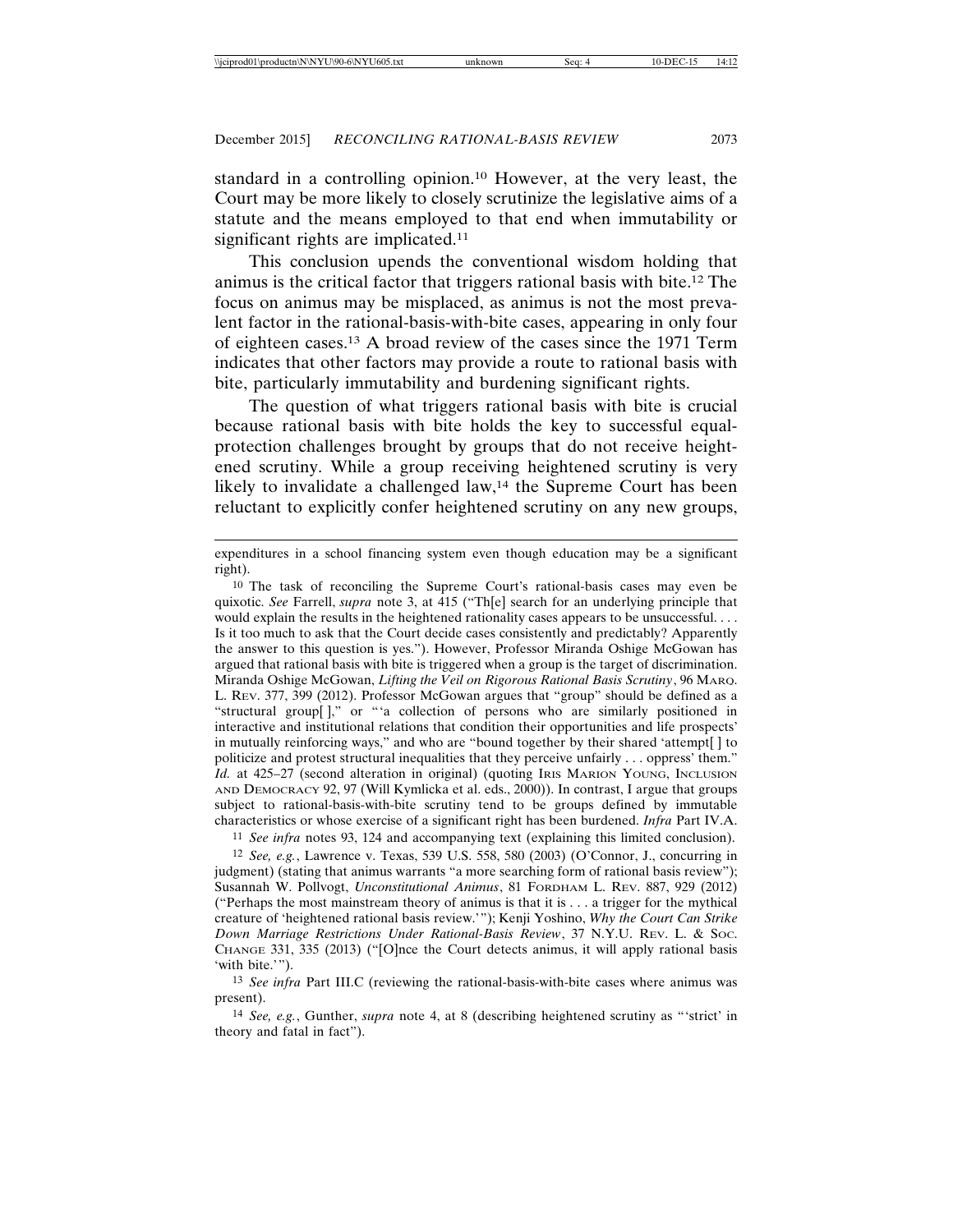as the last time the Court did so was in 1988.15 On the other hand, a group that is relegated to ordinary rational-basis review faces an enormously uphill battle.16 Thus, new groups litigating on rational-basis grounds must argue that they should receive rational basis with bite.17

This Note proceeds in four Parts. Part I provides a brief overview of traditional rational-basis review and contrasts it with rational basis with bite. Part II discusses the methodology of this Note, the dataset, and its limits. Part III analyzes each of the identified factors, their propensity to appear in rational-basis-with-bite cases, and their explanatory power. At the end of Part III is a chart of each rationalbasis-with-bite case and the relevant factors, with a short description of each affected group. Part IV takes stock of this analysis, suggests groups that fit the pattern of rational-basis-with-bite cases, and proposes possibilities for future research. The Appendix provides a summary of each rational-basis-with-bite case.

#### I

### RATIONAL BASIS AND ITS BITE

Traditionally, rational-basis review is extremely deferential to legislatures' enactments. A statutory classification comports with the Equal Protection Clause if it is "rationally related to a legitimate state interest."18 The challenger bears the burden of proving the irrationality of the challenged statute.19 The legislature is given tremendous flexibility in the ends it seeks to achieve. The challenger not only must prove that the purposes that actually motivated the enactment were irrational, but must "negative every conceivable basis which might support it."20 So long as the legislature "*could rationally have decided* that [the classification] *might* foster" a legitimate state pur-

<sup>15</sup> *See* Clark v. Jeter, 486 U.S. 456, 461 (1988) (recognizing that discrimination against nonmarital children is subject to intermediate scrutiny).

<sup>16</sup> *See, e.g.*, Gunther, *supra* note 4, at 8 (describing ordinary rational-basis review as "minimal scrutiny in theory and virtually none in fact"); *see also infra* notes 18–24 and accompanying text (discussing the ordinary rational-basis test).

<sup>17</sup> *See* Susannah W. Pollvogt, Windsor*, Animus, and the Future of Marriage Equality*, 113 COLUM. L. REV. SIDEBAR 204, 222 (2013), http://www.columbialawreview.org/ wp-content/uploads/2013/12/Pollvogt-113-Colum.-L.-Rev.-Sidebar-204.pdf ("Because the Court appears increasingly disinclined to apply heightened scrutiny to new groups, it is more important than ever for equal protection plaintiffs to have winning arguments under rational basis review . . . .").

<sup>18</sup> City of New Orleans v. Dukes, 427 U.S. 297, 303 (1976) (per curiam).

<sup>&</sup>lt;sup>19</sup> *See id.* (noting that the Court "presume[s] the constitutionality of the statutory discriminations").

<sup>20</sup> Madden v. Kentucky, 309 U.S. 83, 88 (1940).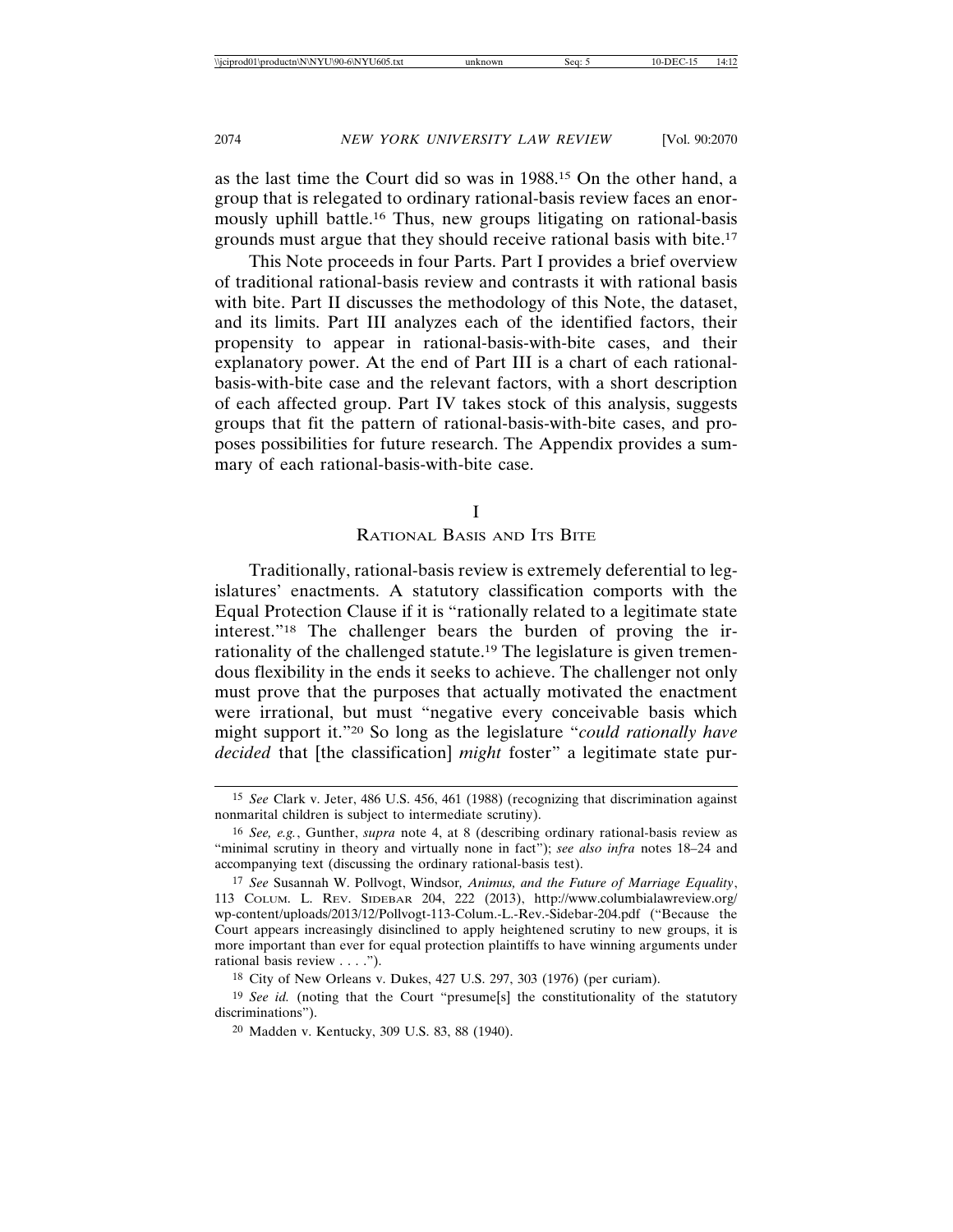pose, the statute will be upheld.21 Moreover, the legislature is afforded wide latitude in the means used to achieve that end. The legislature may act "step by step, . . . adopting regulations that only partially ameliorate a perceived evil and deferring complete elimination of the evil to future regulations."22 The classification can be under- or overinclusive of its target, as courts "accept a legislature's generalizations even when there is an imperfect fit between means and ends."23 And if there was some "evidence before the legislature reasonably supporting the classification," the legislation is valid even if the evidence may have been incorrect.24

The cases that invalidate legislation under rational-basis review frequently stray from these principles. First, these cases may shift the burden to the State to prove the enactment's rationality.25 With respect to ends, they may deem the purpose of the legislation to be an illegitimate state interest.26 With respect to means, they may weigh the benefits and harms of the challenged statute.27 They may engage with the record and demand persuasive evidence.28 They may reject a statute that furthers a state interest by burdening one group while ignoring other groups.29

24 *Clover Leaf Creamery*, 449 U.S. at 464.

25 *See, e.g.*, Plyler v. Doe, 457 U.S. 202, 224 n.21 (1982) (noting that the State must "overcom[e] the presumption that [the classification] is not a rational response to legitimate state concerns").

26 *See, e.g.*, U.S. Dep't of Agric. v. Moreno, 413 U.S. 528, 534 (1973) ("[A] bare . . . desire to harm a politically unpopular group cannot constitute a *legitimate* governmental interest.").

27 *See, e.g.*, Romer v. Evans, 517 U.S. 620, 635 (1996) ("[The enactment] . . . inflicts . . . immediate, continuing, and real injuries that outrun and belie any legitimate justifications that may be claimed for it."); *Plyler*, 457 U.S. at 223–24 ("In determining the rationality of [the statute], we may appropriately take into account its costs to the Nation and to . . . its victims.").

28 *See, e.g.*, *Plyler*, 457 U.S. at 228–29, 228 n.24 (explaining that "the record in no way supports the [State's] claim," noting that "the State failed to offer any credible supporting evidence," and citing evidence that the challenged statute was "ineffective[ ]" (internal quotation marks omitted)).

29 For example, in *City of Cleburne v. Cleburne Living Center, Inc.*, Justice Marshall discussed the Court's inconsistency:

The Court . . . concludes that legitimate concerns for fire hazards or the serenity of the neighborhood do not justify singling out respondents to bear the burdens of these concerns, for analogous permitted uses appear to pose similar threats. Yet under the traditional and most minimal version of the rational-basis test, "reform may take one step at a time, addressing itself to the phase of the problem which seems most acute to the legislative mind."

473 U.S. 432, 458 (1985) (Marshall, J., concurring in judgment in part and dissenting in part) (quoting Williamson v. Lee Optical of Okla., Inc., 348 U.S. 483, 489 (1955)).

<sup>21</sup> Minnesota v. Clover Leaf Creamery Co., 449 U.S. 456, 466 (1981) (second emphasis added).

<sup>22</sup> *Dukes*, 427 U.S. at 303 (citation omitted).

<sup>23</sup> Heller v. Doe, 509 U.S. 312, 321 (1993).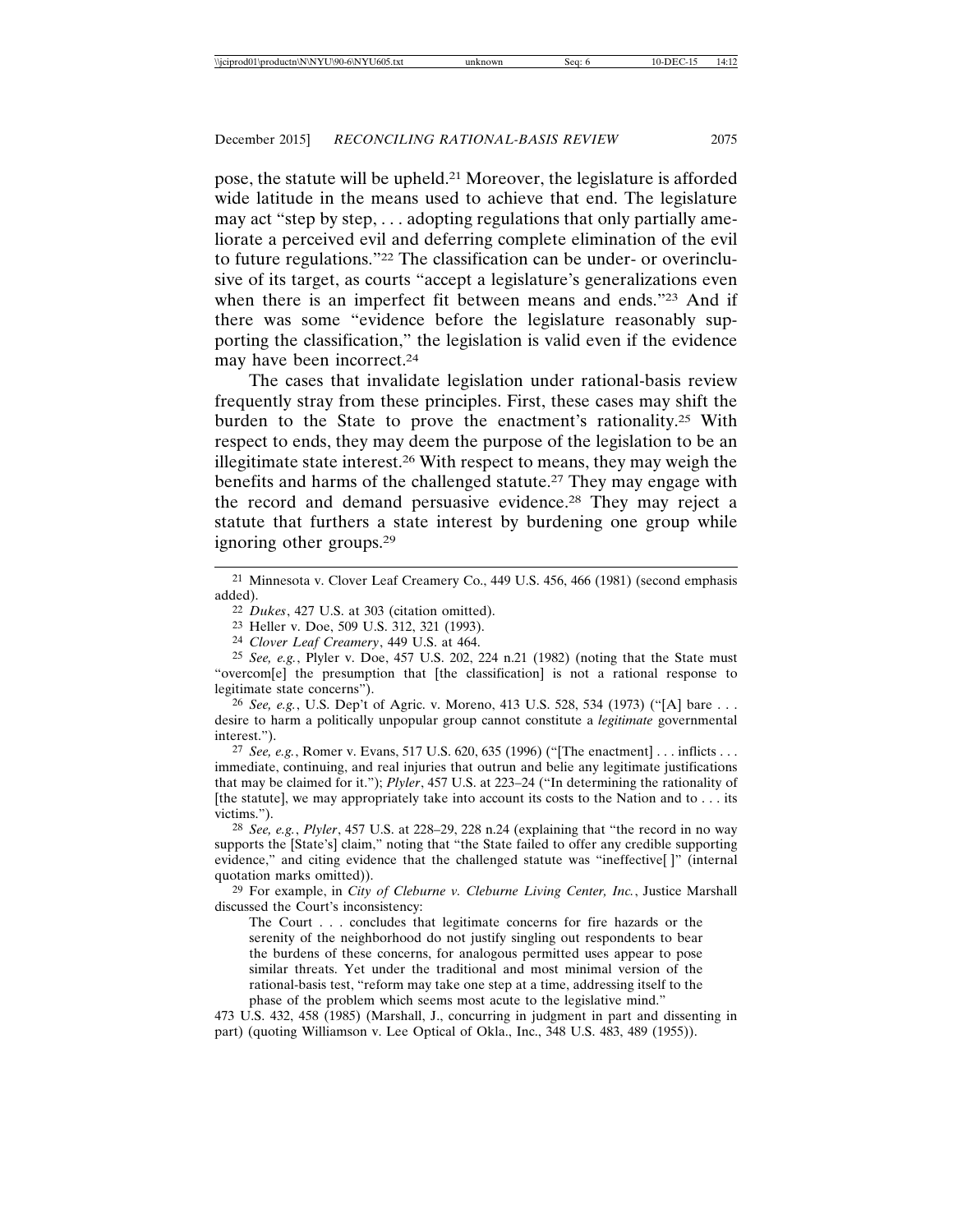These cases purport to apply the rational-basis test, but it is "most assuredly not the rational-basis test" as traditionally understood.30 It is more akin to "intermediate scrutiny without articulating the factors that triggered it."31 This Note aims to identify and assess those factors.

#### II

#### THIS NOTE'S METHODOLOGY

I chose the 1971 Term as the starting point for my analysis, because that Term saw the application of rational basis with bite six times, marking "a surprising new development" in the doctrine.32 I reviewed every Supreme Court case with an equal-protection violation under rational-basis scrutiny between then and the 2014 Term, which concluded in the year of this Note's publication. Drawing on the work of other scholars,  $33$  I identified eighteen such cases.  $34$ 

32 Gunther, *supra* note 4, at 12. Like Professor Gunther, I have omitted from my analysis *Stanley v. Illinois*, 405 U.S. 645 (1972), because *Stanley* did not mention the rational-basis standard, instead focusing on procedural due process and rendering *Stanley* "only marginally an equal protection case." Gunther, *supra* note 4, at 25–26. I have also omitted *Humphrey v. Cady*, 405 U.S. 504 (1972), as that case similarly did not reference rational-basis review, and instead remanded for the possibility that the challenged statute might violate equal protection. *Id.* at 517. I have included *Lindsey v. Normet*, 405 U.S. 56 (1972), which upheld one part of a statute and struck down another part under rationalbasis scrutiny. *Id.* at 74, 79; *see* Farrell, *supra* note 3, at 367 n.97 (suggesting the inclusion of this case in the rational-basis-with-bite category). The 1971 Term saw five other rationalbasis-with-bite cases: *James v. Strange*, 407 U.S. 128 (1972); *Jackson v. Indiana*, 406 U.S. 715 (1972); *Weber v. Aetna Casualty & Surety Co.*, 406 U.S. 164 (1972); *Eisenstadt v. Baird*, 405 U.S. 438 (1972); and *Reed v. Reed*, 404 U.S. 71 (1971). *See* Gunther, *supra* note 4, at 18 n.88 (collecting these cases).

33 In the Supreme Court's 1971 Term, the Court struck down laws under rational-basis scrutiny six times. *See supra* note 32 (tallying these cases). From 1972 to 1996, the Court invalidated legislation under the rational-basis standard only ten times, out of 110 such challenges. Farrell, *supra* note 3, at 370, app. at 416–19 (collecting cases). Since then, the Court has arguably employed rational-basis review in this manner once more in *United States v. Windsor*, 133 S. Ct. 2675 (2013). *See infra* note 321 and accompanying text (discussing the level of scrutiny in *Windsor*). *Logan v. Zimmerman Brush Co.*, 455 U.S. 422 (1982), might also be added to this list, as six Justices found the challenged statute to fail rational-basis scrutiny, although the conclusion did not enter the majority opinion. *See infra* notes 254–55 and accompanying text (discussing the two separate opinions in *Logan*); *see also* Pettinga, *supra* note 4, at 784 n.52 (citing *Logan*, 455 U.S. 422). I have not included in this tally *Village of Willowbrook v. Olech*, 528 U.S. 562 (2000) (per curiam), because *Olech* only recognized that irrational discrimination against a "class of one" could state an equal-protection claim, and did not actually decide whether the alleged discrimination violated equal protection. *Id.* at 564–65.

34 United States v. Windsor, 133 S. Ct. 2675 (2013); Romer v. Evans, 517 U.S. 620 (1996); Quinn v. Millsap, 491 U.S. 95 (1989); Allegheny Pittsburgh Coal Co. v. Cty.

<sup>30</sup> *Id.*

<sup>31</sup> Pettinga, *supra* note 4, at 801. *See generally* Craig v. Boren, 429 U.S. 190, 197 (1976) ("To withstand constitutional challenge [under intermediate scrutiny], . . . classifications . . . must serve important governmental objectives and must be substantially related to achievement of those objectives.").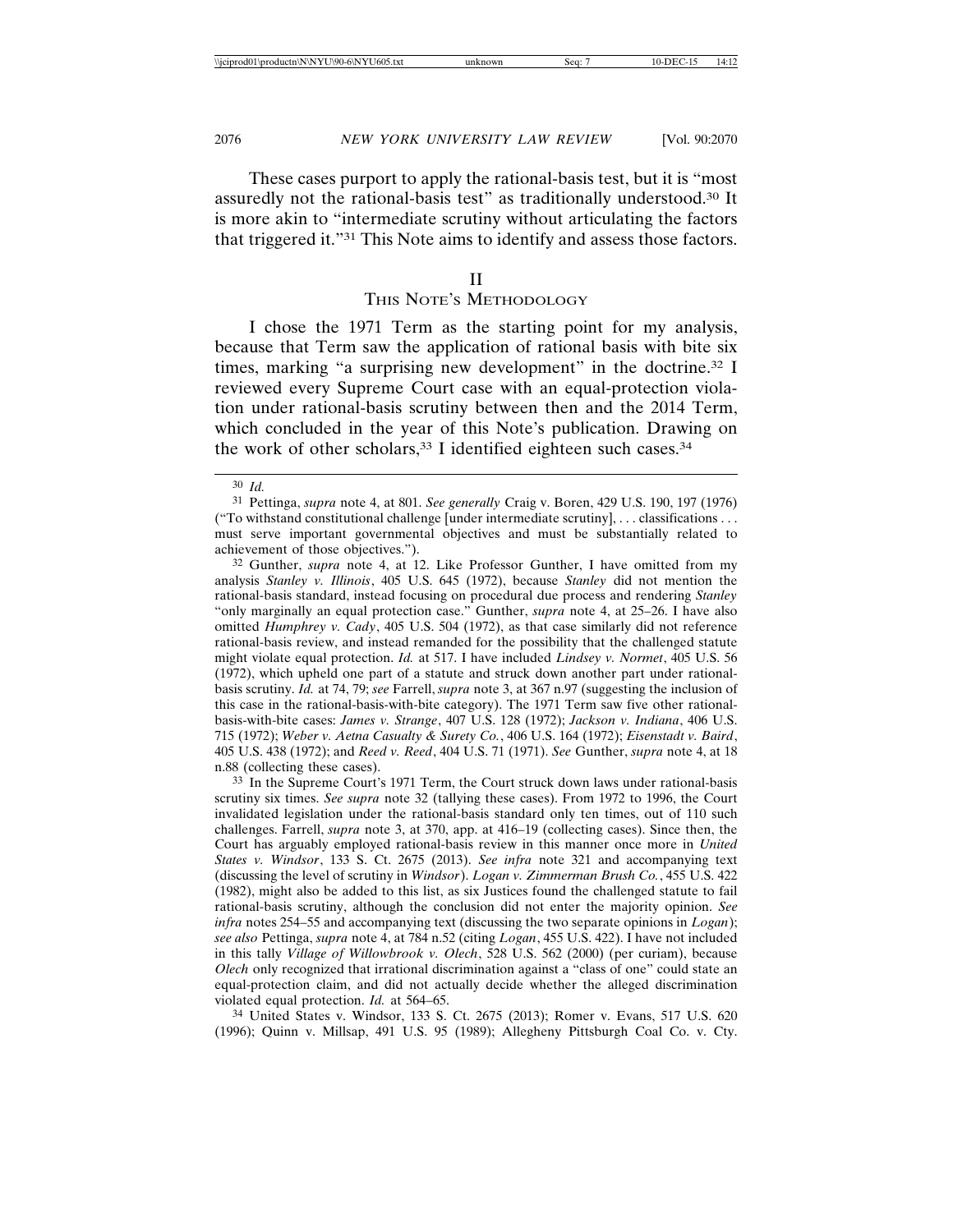I selected nine factors that appear to recur in these cases based on a review of the cases and scholarly commentary: history of discrimination, political powerlessness, capacity to contribute to society, immutability, burdening a significant right, animus, federalism concerns, discrimination of an unusual character, and inhibiting personal relationships. As will be explained in more detail in Part III, some factors have more doctrinal and scholarly support than others.

I consider a factor to be present in a case if a majority of the Supreme Court cites the factor either in that case or in another case attributing the factor to the same or a similar group.35 I also consider a factor to be present, albeit with somewhat less weight, if a plurality, concurrence, or another court (such as the court below) cites the factor. In addition, I consider a factor to be present, with less weight, if the factor's presence can be readily inferred from the factual circumstances.36 If a majority of the Supreme Court expressly denies the presence of a factor, either in that case or in another case involving the same or a similar group,  $37 \text{ I}$  take this as evidence against the

35 For example, *Reed* did not directly discuss the history of discrimination against women in its analysis of a gender classification. However, because the Court has acknowledged this history in a subsequent gender-discrimination case, *J.E.B. v. Alabama ex rel. T.B.*, 511 U.S. 127, 136 (1994), this factor may be considered present in *Reed*. Similarly, *Weber* did not directly address nonmarital children's capacity to contribute to society, but the Court affirmed their capacity in a subsequent case concerning discrimination against nonmarital children, *Mathews v. Lucas*, 427 U.S. 495, 505 (1976). Likewise, *Romer* and *Windsor* did not discuss the history of discrimination against gays and lesbians or the immutability of sexual orientation, but the Court addressed these issues when it ruled on same-sex couples' fundamental right to marry in *Obergefell v. Hodges*, 135 S. Ct. 2584, 2596 (2015).

36 For example, the "fixed, permanent distinctions" in *Zobel*, 457 U.S. at 59, and *Hooper*, 472 U.S. at 623, can be considered immutable and beyond an individual's control. Other straightforward inferences are discussed as they arise in the analysis.

37 For example, *Lindsey*, *James*, and *Moreno* all concerned impoverished groups. *See Moreno*, 413 U.S. at 529, 538 (food-stamp recipients who live with unrelated individuals); *James*, 407 U.S. at 128 (indigent defendants); *Lindsey*, 405 U.S. at 79 (low-income renters who cannot afford a double bond to maintain an appeal). *San Antonio Independent School District v. Rodriguez*, 411 U.S. 1 (1973), held that a similar group, defined by low geographical wealth, was neither subject to a history of discrimination nor politically powerless. *Id.* at 28. Similarly, *Jackson* concerned an intellectually disabled criminal defendant, 406 U.S. at 717, and *Cleburne* held that the intellectually disabled were not politically powerless, 473 U.S. at 445. To be sure, the classification in *Jackson* was directed at pretrial criminal defendants, by treating them differently from other individuals subject

Comm'n, 488 U.S. 336 (1989); City of Cleburne v. Cleburne Living Ctr., Inc., 473 U.S. 432 (1985); Hooper v. Bernalillo Cty. Assessor, 472 U.S. 612 (1985); Williams v. Vermont, 472 U.S. 14 (1985); Metro. Life Ins. Co. v. Ward, 470 U.S. 869 (1985); Plyler v. Doe, 457 U.S. 202 (1982); Zobel v. Williams, 457 U.S. 55 (1982); Logan v. Zimmerman Brush Co., 455 U.S. 422 (1982); U.S. Dep't of Agric. v. Moreno, 413 U.S. 528 (1973); James v. Strange, 407 U.S. 128 (1972); Jackson v. Indiana, 406 U.S. 715 (1972); Weber v. Aetna Cas. & Sur. Co., 406 U.S. 164 (1972); Eisenstadt v. Baird, 405 U.S. 438 (1972); Lindsey v. Normet, 405 U.S. 56 (1972); Reed v. Reed, 404 U.S. 71 (1971).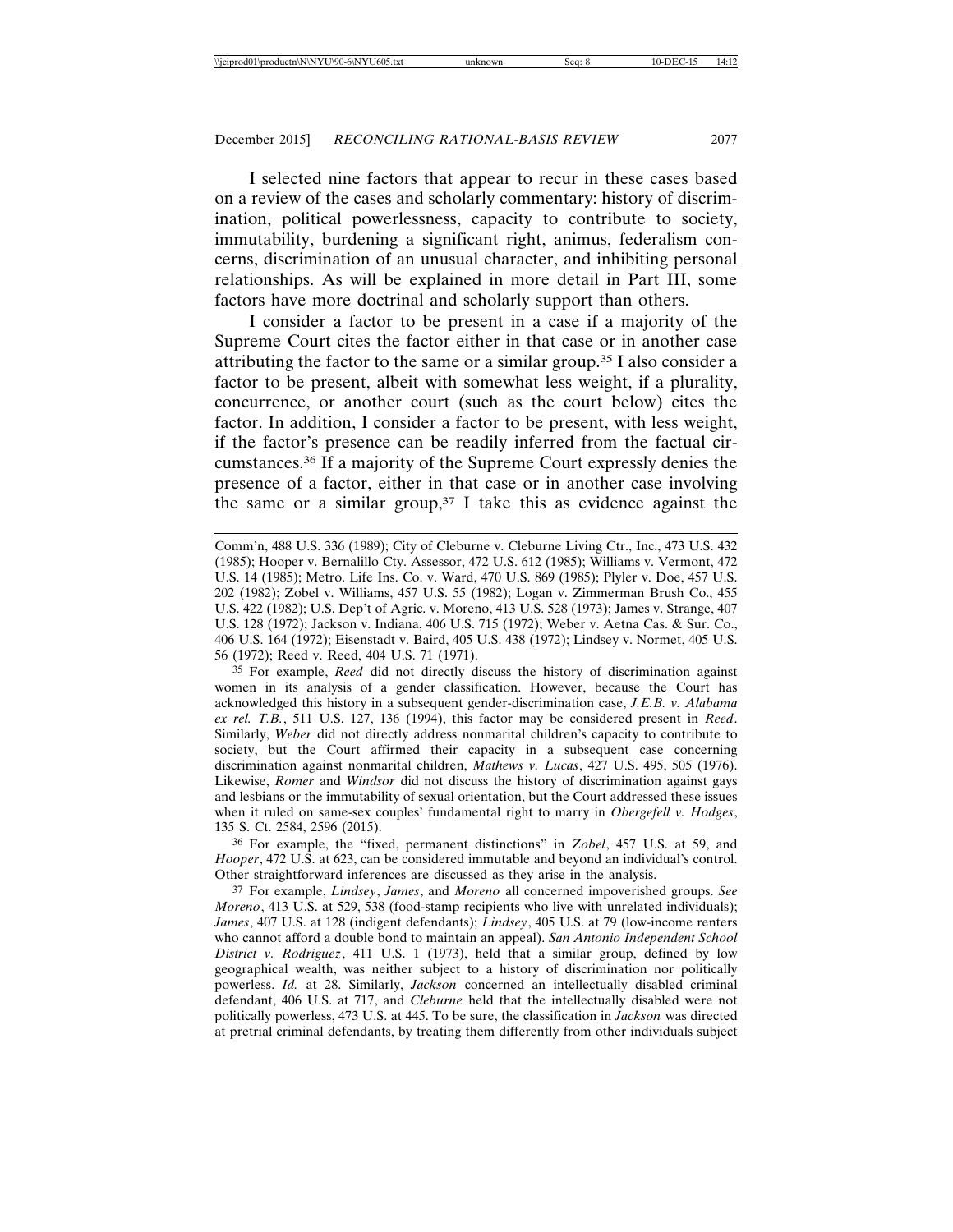factor's explanatory power, since the Court applied rational basis with bite and ruled out that the factor was at play. From this evidence, I draw conclusions about which factors are likely to be present when the Court employs rational basis with bite.

To be sure, this analysis cannot show that any particular factor is necessary or sufficient to trigger rational basis with bite. Indeed, the doctrine is frequently inconsistent: For each potentially significant factor, there are counterexamples where the factor failed to produce rational basis with bite or was absent in other rational-basis-with-bite cases.38 However, the analysis does reveal which factors are most frequently at play in rational basis with bite and suggests possible routes to this heightened level of review.

### III

## RECONCILING RATIONAL-BASIS REVIEW

As the cases surveyed indicate, the Supreme Court has not always been consistent or clear in its application of the rational-basis test. In an attempt to find a unifying theme, this section analyzes nine factors that recur in the Court's rational-basis-with-bite cases. As this Note argues, two factors are particularly likely to be present and may be triggers for rational basis with bite: immutability and burdening a significant right.

### *A. Quasi-suspect Class*

In *Frontiero v. Richardson*, 39 a plurality of the Supreme Court identified four factors that may warrant the application of heightened scrutiny: history of discrimination, political powerlessness, capacity to contribute to society, and immutability.40 Courts use these factors to assess whether a group is a suspect or quasi-suspect class meriting strict or intermediate scrutiny.<sup>41</sup>

to commitment. However, the statute, by its terms, targeted a class that included the intellectually disabled. *See Jackson*, 406 U.S. at 720 & n.2 (explaining the commitment of defendants who did not have "comprehension sufficient to understand the proceedings and make [their] defense"). Thus, the group in *Jackson* overlaps with the group in *Cleburne*.

<sup>38</sup> *See supra* notes 8–10 and accompanying text (suggesting counterarguments and providing examples).

<sup>39</sup> 411 U.S. 677 (1973).

<sup>40</sup> *Id.* at 684–88 (plurality opinion). The immutability factor is sometimes interpreted to include "high[ly] visib[le]," *id.* at 686, "obvious, . . . or distinguishing characteristics," Lyng v. Castillo, 477 U.S. 635, 638 (1986). I have focused my analysis on immutability rather than visibility because of the higher propensity of the former to appear in the rational-basiswith-bite cases. *See infra* Part III.A.4 (analyzing ten cases involving immutability).

<sup>41</sup> *See, e.g.*, Windsor v. United States, 699 F.3d 169, 181–85 (2d Cir. 2012) (concluding that gays and lesbians compose a quasi-suspect class subject to intermediate scrutiny), *aff'd on other grounds*, 133 S. Ct. 2675 (2013); Watkins v. U.S. Army, 875 F.2d 699, 724–28 (9th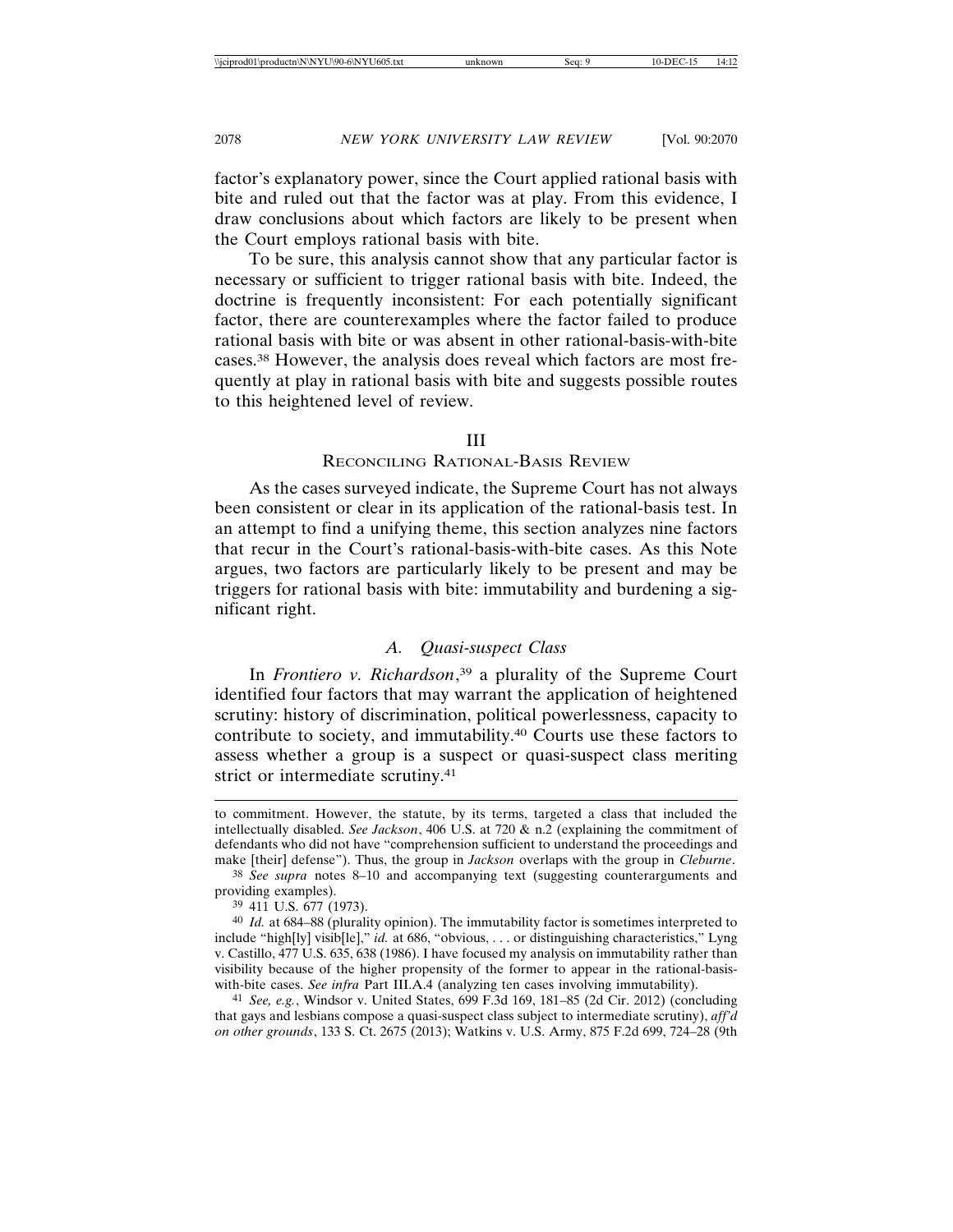If a challenger has some of the characteristics of a suspect or quasi-suspect class, the Supreme Court may be more inclined to strike down a law discriminating against that class, yet decline to impose heightened scrutiny.42 By relying on rational-basis review, the Court can invalidate a single invidious law, yet avoid establishing a new suspect class with potentially far-reaching consequences.<sup>43</sup>

This heightened review may be motivated by the policy concerns underlying the suspect-class factors, even if they are not sufficiently implicated to warrant creating a new suspect class. For example, the Court may want to protect the politically powerless from certain acts of the political majority, may insist that characteristics used in classifications be reasonably relevant to society and government, or may question legal burdens that are tied to immutable characteristics for which one cannot be responsible. Each of these factors and the extent to which they appear in rational-basis-with-bite cases are assessed in turn.

## *1. History of Discrimination*

Groups that have experienced a history of discrimination were involved in eight cases, but a majority of the Court has acknowledged the history of discrimination against the groups in only four of those cases. The Court has also expressly denied the history of discrimination against the groups in three cases, yet these groups received rational basis with bite anyway.

The Court has expressly acknowledged the history of discrimination against women, nonmarital children, and gays and lesbians when reviewing laws that discriminate against them. While *Reed* did not explicitly discuss the history of discrimination against women, the Court has acknowledged this history in subsequent opinions concerning gender-based classifications.44 In *Weber*, the Court directly

Cir. 1989) (en banc) (Norris, J., concurring in judgment) (concluding that gays and lesbians constitute a suspect class subject to strict scrutiny).

<sup>42</sup> *See* Farrell, *supra* note 3, at 411 ("It would be plausible to assume that the groups disadvantaged [in the rational-basis-with-bite cases] would be similar to the 'discrete and insular minorities' excluded from the majoritarian political process to whom the Court has already accorded a special status." (quoting United States v. Carolene Prods. Co., 304 U.S. 144, 153 n.4 (1938))).

<sup>43</sup> *See* Gunther, *supra* note 4, at 29–30 (discussing the Court's "avoidance" of determining whether gender was a suspect classification in *Reed*); *see also* City of Cleburne v. Cleburne Living Ctr., Inc., 473 U.S. 432, 459 n.4 (1985) (Marshall, J., concurring in judgment in part and dissenting in part) (describing rational-basis-with-bite cases as "intermediate review decisions masquerading in rational-basis language").

<sup>44</sup> *See Frontiero*, 411 U.S. at 684 (plurality opinion) ("[O]ur Nation has had a long and unfortunate history of sex discrimination."); *see also* J.E.B. v. Alabama *ex rel.* T.B., 511 U.S. 127, 136 (1994) (same).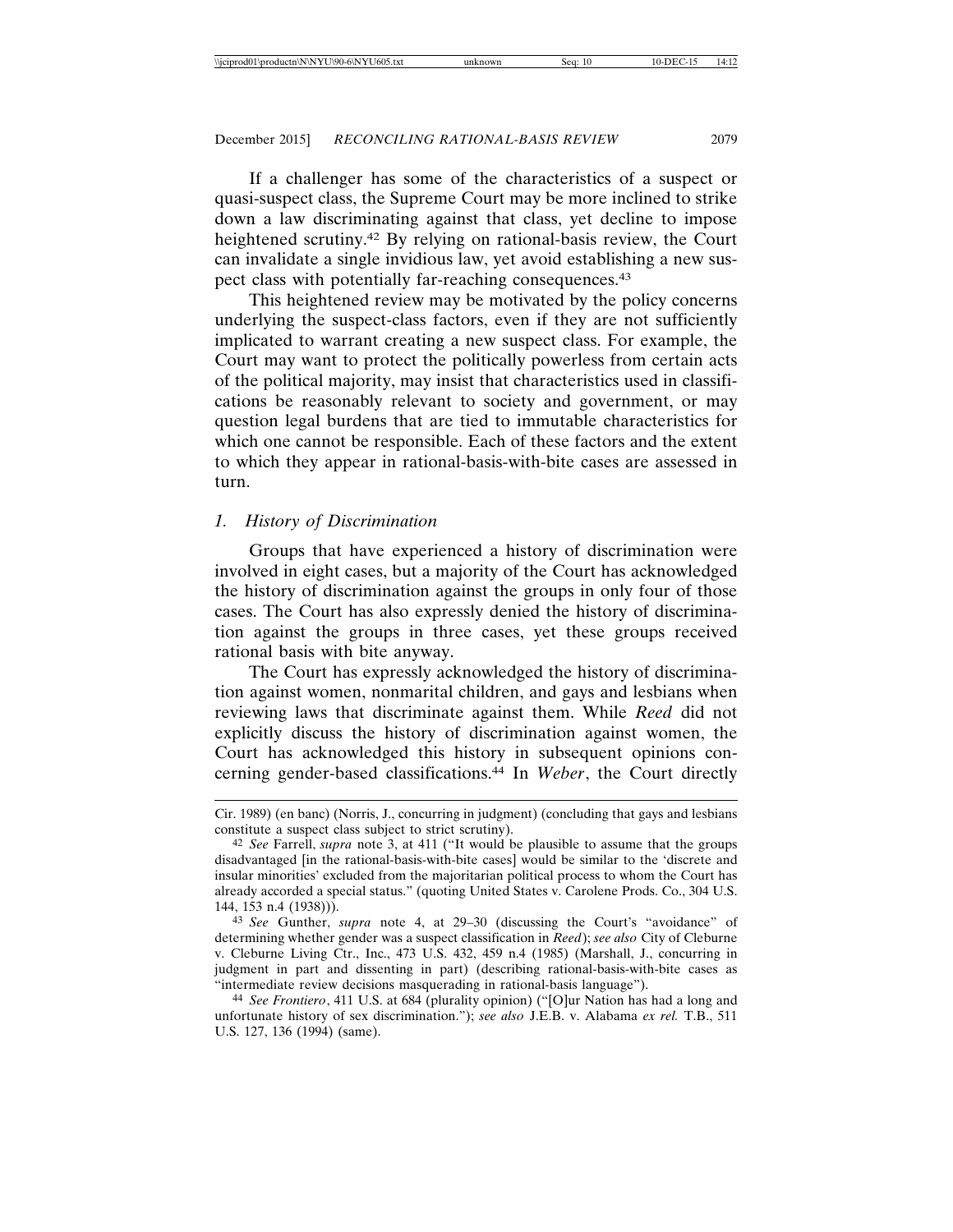addressed the history of discrimination against nonmarital children.45 Although *Romer* and *Windsor* did not directly address the history of discrimination against gays and lesbians, the Court discussed this history in *Obergefell v. Hodges<sup>46</sup>* when it ruled on same-sex couples' fundamental right to marry.47

A majority of the Court has not cited a history of discrimination in other rational-basis-with-bite cases. However, Justices' separate opinions and other courts have discussed the history of discrimination against undocumented immigrant children in *Plyler*, 48 the intellectually disabled in *Cleburne* and *Jackson*, 49 and nonlandowners in *Quinn*. 50

48 *See* Doe v. Plyler, 628 F.2d 448, 458 (5th Cir. 1980) (noting that undocumented immigrant children are "saddled with . . . disabilities[ ] [and] subjected to . . . a history of purposeful unequal treatment" (quoting San Antonio Indep. Sch. Dist. v. Rodriguez, 411 U.S. 1, 28 (1973))), *aff'd*, 457 U.S. 202 (1982). Indeed, federal law requires certain types of discrimination against undocumented immigrants, such as in employment. *See, e.g.*, 8 U.S.C. § 1324a (2012) (prohibiting the employment of undocumented aliens). Such discrimination may be justified by the fact that undocumented immigrants have illegally entered the country in violation of federal law. However, "[t]hese arguments do not apply with the same force to classifications imposing disabilities on the minor *children* of such illegal entrants." Plyler v. Doe, 457 U.S. 202, 219–20 (1982); *see infra* notes 81–82 and accompanying text (discussing the immutability of undocumented immigrant children).

49 In *Cleburne*, both Justice Marshall and Justice Stevens discussed the "grotesque" history of discrimination against the intellectually disabled. City of Cleburne v. Cleburne Living Ctr., Inc., 473 U.S. 432, 454 (1985) (Stevens, J., concurring) (observing that the intellectually disabled "have been subjected to a history of unfair and often grotesque mistreatment" (quoting Cleburne Living Ctr., Inc. v. City of Cleburne, 726 F.2d 191, 197 (5th Cir. 1984), *aff'd in part, vacated in part*, 473 U.S. 432 (1985))); *id.* at 461–64 (Marshall, J., concurring in judgment in part and dissenting in part) (explaining that the intellectually disabled "have been subject to a 'lengthy and tragic history' of segregation and discrimination that can only be called grotesque" (citation omitted) (quoting Regents of the Univ. of Cal. v. Bakke, 438 U.S. 265, 303 (1978) (opinion of Powell, J.))). However, the *Cleburne* majority suggested that this history may have come to an end, noting that recent advancements in the legislative arena "belie[d] a continuing antipathy or prejudice" against the intellectually disabled. *Id.* at 443 (majority opinion). In *Jackson*, the Court did not cite this history when reviewing the procedures for commitment due to incompetence to stand trial, but it seems likely that the Court was at least aware of it. Justice Blackmun, who authored the opinion in *Jackson v. Indiana*, 406 U.S. 715, 717 (1972), acknowledged this history when he joined Justice Marshall's opinion in *Cleburne*, 473 U.S. at 455, 461–64

<sup>45</sup> *See* Weber v. Aetna Cas. & Sur. Co., 406 U.S. 164, 175–76 (1972) (discussing the expression "through the ages [of] society's condemnation of irresponsible liaisons beyond the bonds of marriage" and "the social opprobrium suffered by these hapless children").

<sup>46</sup> 135 S. Ct. 2584 (2015).

<sup>47</sup> *See id.* at 2596 ("Until the mid-20th century, same-sex intimacy long had been condemned as immoral by the state itself in most Western nations, a belief often embodied in the criminal law. . . . Gays and lesbians were prohibited from most government employment, barred from military service, excluded under immigration laws, targeted by police, and burdened in their rights to associate."); *see also* Windsor v. United States, 699 F.3d 169, 182 (2d Cir. 2012) ("It is easy to conclude that homosexuals have suffered a history of discrimination. . . . [W]e think it is not much in debate."), *aff'd*, 133 S. Ct. 2675 (2013).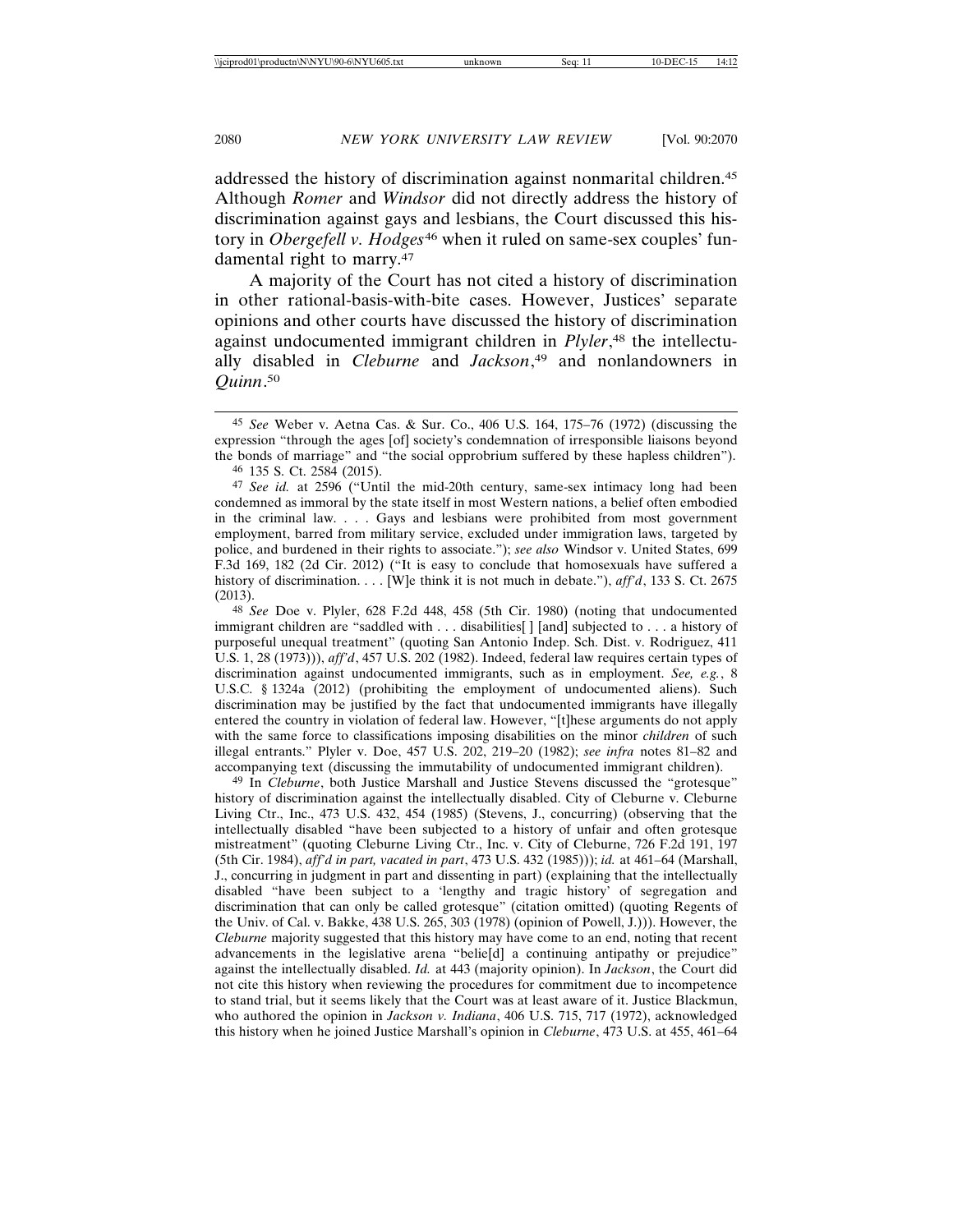One could argue that the impoverished groups affected in *Lindsey*, *James*, and *Moreno*51 have been subject to a history of discrimination.52 However, in *San Antonio Independent School District v. Rodriguez*, 53 a majority of the Court rejected the argument that discrimination on the basis of low wealth implicates this suspect-class factor.54

The juxtaposition of *Lindsey*, *James*, and *Moreno* with *Rodriguez* suggests that a history of discrimination may not have much explanatory power in triggering rational basis with bite. *Lindsey*, *James*, and *Moreno* invalidated laws affecting low-income individuals. Yet *Rodriguez* expressly disavowed the constitutional significance of their history of discrimination. The fact that *Lindsey*, *James*, and *Moreno* applied rational basis with bite anyway suggests that a history of discrimination is not a critical factor. Moreover, the Court has rarely directly cited the presence of this factor in rational-basis-with-bite cases.

### *2. Political Powerlessness*

Enhanced judicial protection of the politically powerless is often traced to the famous fourth footnote in *United States v. Carolene Products Co.*55 This theory posits that certain groups that lack political

50 This history is undeniable and has been noted by Justices in prior opinions. *See* Harper v. Va. Bd. of Elections, 383 U.S. 663, 675 (1966) (Black, J., dissenting) ("Property qualifications existed in the Colonies and were continued by many States after the Constitution was adopted."); *id.* at 684 (Harlan, J., dissenting) ("Property qualifications . . . have been a traditional part of our political structure. . . . Most of the early Colonies had them; many of the States have had them during much of their histories. . . .").

51 *See supra* note 37 (defining these groups).

52 *See* San Antonio Indep. Sch. Dist. v. Rodriguez, 411 U.S. 1, 121–22 (1973) (Marshall, J., dissenting) ("Personal poverty may entail much the same social stigma as historically attached to certain racial or ethnic groups. . . . [T]he 'poor' have frequently been a legally disadvantaged group . . . ."); *see also Harper*, 383 U.S. at 684 (Harlan, J., dissenting) (discussing the history of restricting the right to vote to those who could pay a poll tax).

53 411 U.S. 1.

54 *See id.* at 28 (holding that a class defined by low geographical wealth "is not saddled with such disabilities  $\lceil$  or subjected to such a history of purposeful unequal treatment . . . as to command extraordinary protection from the majoritarian political process"); *see also* Maher v. Roe, 432 U.S. 464, 471 (1977) ("[T]his Court has never held that financial need alone identifies a suspect class for purposes of equal protection analysis."). The Court in *Rodriguez* proceeded to uphold the wealth classification under rational-basis scrutiny. 411 U.S. at 54–55.

55 304 U.S. 144, 152 n.4 (1938) ("[P]rejudice against discrete and insular minorities may be a special condition, which tends seriously to curtail the operation of those political processes ordinarily to be relied upon to protect minorities, and which may call for a correspondingly more searching judicial inquiry."). This theory can be traced even farther

<sup>(</sup>Marshall, J., concurring in judgment in part and dissenting in part). The Supreme Court itself sanctioned this discrimination when it upheld the forced sterilization of the intellectually disabled in *Buck v. Bell*, 274 U.S. 200 (1927).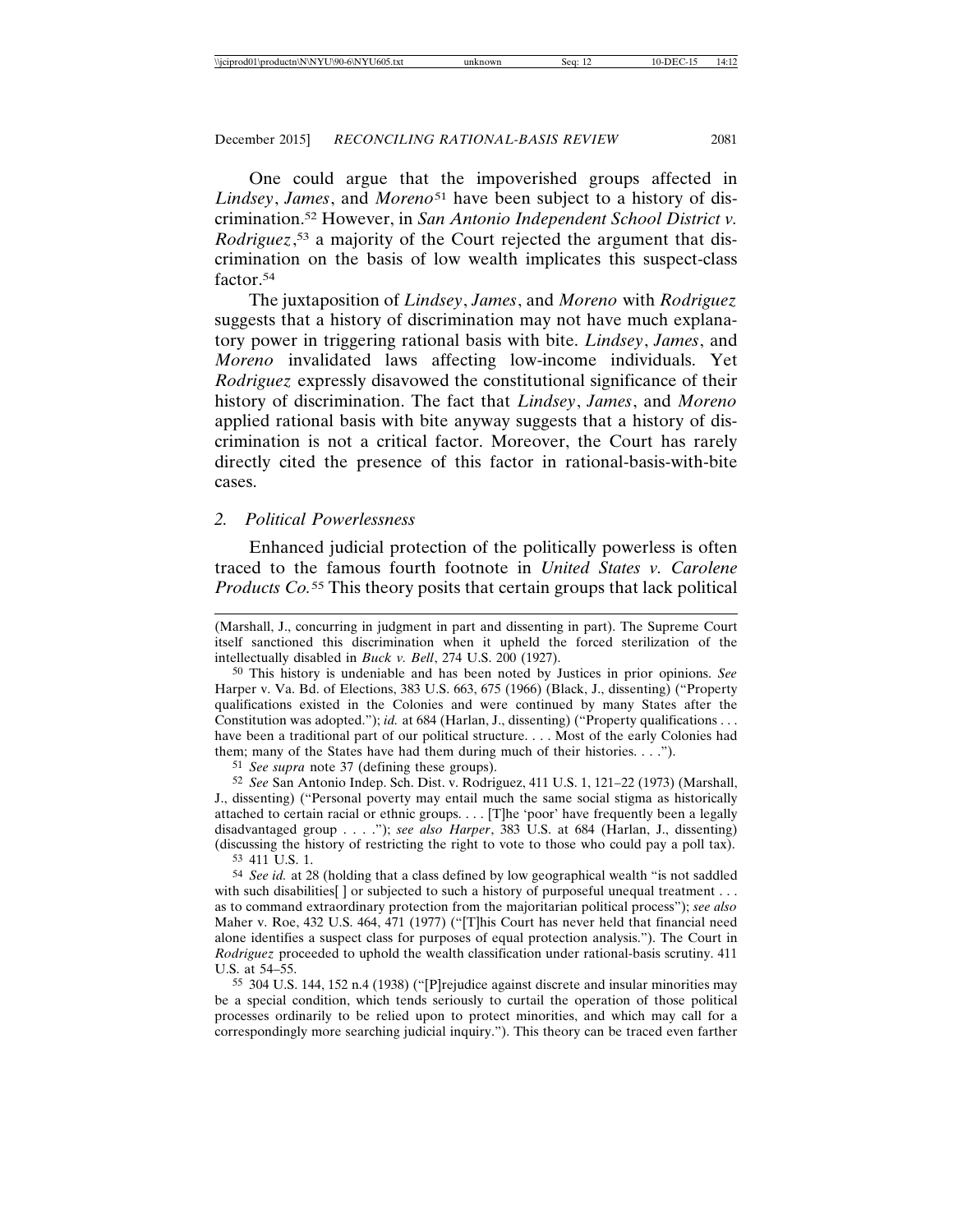power deserve greater judicial protection because they are unable to protect themselves through the ordinary political processes. Thus, this theory suggests that political powerlessness may provide a justification for rational basis with bite. 56 Six cases involved groups that lack political power, but the Court has never explicitly acknowledged that a group receiving rational basis with bite is politically powerless. Additionally, the Court has expressly denied that the groups in five cases lack political power, although they received rational basis with bite anyway.

A plurality of the Supreme Court or the courts below have discussed the diminished political power of women implicated in *Reed*, 57 undocumented immigrant children in *Plyler*, 58 and gays and lesbians in *Romer* and *Windsor*. 59 The Court may also have acted to protect the out-of-state constituencies affected by the laws in *Metropolitan*

57 *See* Frontiero v. Richardson, 411 U.S. 677, 686 & n.17 (1973) (plurality opinion) ("[W]omen are vastly underrepresented in this Nation's decisionmaking councils. . . . [T]his underrepresentation is present throughout all levels of our State and Federal Government.").

58 *See* Doe v. Plyler, 628 F.2d 448, 458 (5th Cir. 1980) (noting that undocumented immigrant children are "saddled with . . . disabilities . . . [and] relegated to . . . a position of political powerlessness" (quoting San Antonio Indep. Sch. Dist. v. Rodriguez, 411 U.S. 1, 28 (1973))), *aff'd*, 457 U.S. 202 (1982). Indeed, undocumented immigrant children acutely lack political power because they can be denied the right to vote on account of their status both as aliens, *see, e.g.*, 18 U.S.C. § 611 (2012) (prohibiting voting by aliens in federal elections), and as minors, *see* U.S. CONST. amend. XXVI, § 1 (lowering the voting age to eighteen).

59 The court below in *Windsor* concluded that gays and lesbians "are not in a position to adequately protect themselves from the discriminatory wishes of the majoritarian public." Windsor v. United States, 699 F.3d 169, 185 (2d Cir. 2012), *aff'd*, 133 S. Ct. 2675 (2013). Professor Bruce Ackerman has also argued that gays and lesbians lack political power relative to their numbers and should be incorporated into the *Carolene Products* paradigm. *See* Bruce A. Ackerman, *Beyond* Carolene Products, 98 HARV. L. REV. 713, 742 (1985) (arguing that groups that are frequently anonymous, such as gays and lesbians, lack proportionate political power). However, interestingly, the Court in *Obergefell* noted that "[i]t is of no moment whether advocates of same-sex marriage now enjoy or lack momentum in the democratic process," suggesting that political power has minimal significance, at least within the fundamental-rights context. Obergefell v. Hodges, 135 S. Ct. 2584, 2606 (2015).

back to *McCulloch v. Maryland*, 17 U.S. (4 Wheat.) 316 (1819), which struck down a state tax on a federal bank. The entire nation, which bore the cost of the tax, was not represented in the state legislature and thus lacked recourse through the ordinary political processes.

<sup>56</sup> *See* Farrell, *supra* note 3, at 411 ("It would be plausible to assume that the groups disadvantaged [in the rational-basis-with-bite cases] would be similar to the 'discrete and insular minorities' excluded from the majoritarian political process to whom the Court has already accorded a special status." (quoting *Carolene Prods.*, 304 U.S. at 153 n.4)).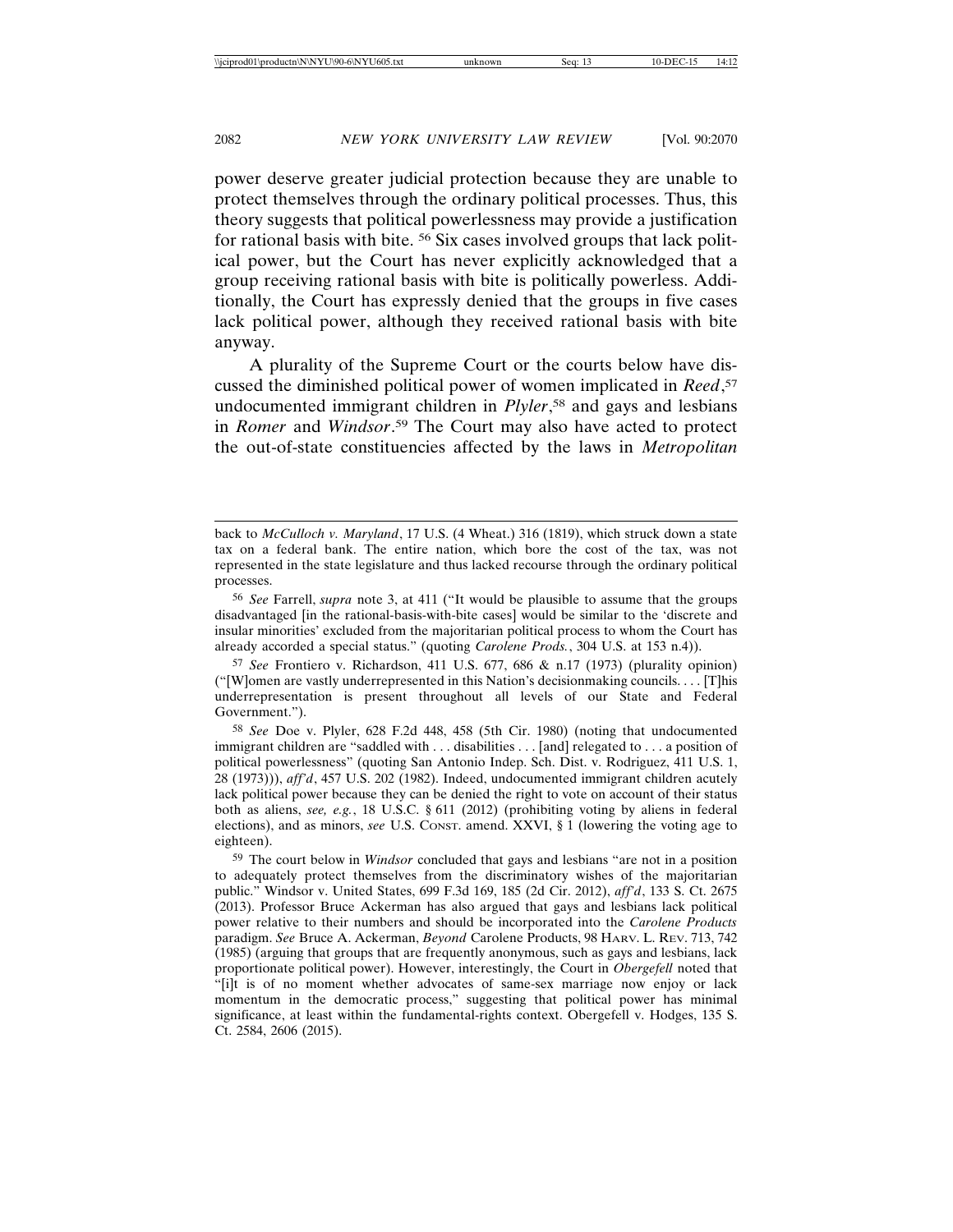*Life*60 and *Williams*, 61 as they lacked political power by virtue of their lack of representation in the state legislature.<sup>62</sup>

While the groups in *Cleburne*, *Jackson*, *Lindsey*, *James*, and *Moreno* can arguably be viewed as lacking political power, the Supreme Court has explicitly rejected such contentions. The court below in *Cleburne* concluded that the intellectually disabled lack political power and "may well be a paradigmatic example of a discrete and insular minority for whom the judiciary should exercise special solicitude."63 This characteristic may also be applicable to the intellectually disabled challenger in *Jackson*, although the Court did not discuss this factor. However, the Supreme Court in *Cleburne* expressly rejected the argument that the intellectually disabled are politically powerless, citing legislative achievements on behalf of the intellectually disabled as evidence of their political power.64 Similarly, one could also argue that the impoverished groups in *Lindsey*, *James*, and *Moreno*65 are politically powerless.66 But *Rodriguez* rejected this contention when it decided that wealth discrimination does not implicate this suspect-class factor.67

Although there is a historical and theoretical basis for heightened scrutiny when a group is politically powerless, this factor may not have much explanatory power in the rational-basis-with-bite context. These cases rarely cite the political-powerlessness factor, and when they do, they reject that it even applies. For example, the Court expressly denied that the groups in *Cleburne*, *Lindsey*, *James*, and *Moreno* were politically powerless, yet these cases applied rational basis with bite

64 City of Cleburne v. Cleburne Living Ctr., Inc., 473 U.S. 432, 445 (1985).

65 *See supra* note 37 (defining these groups).

<sup>60</sup> *See infra* notes 271–73 and accompanying text (discussing the law imposing higher taxes on out-of-state insurance companies in *Metropolitan Life*).

<sup>61</sup> *See infra* notes 278–81 and accompanying text (discussing the law denying a tax credit to out-of-state car buyers in *Williams*).

<sup>62</sup> *Cf.* McCulloch v. Maryland, 17 U.S. (4 Wheat.) 316 (1819) (invalidating a state tax on a federal constituency, which was not adequately represented in the state legislature).

<sup>63</sup> Cleburne Living Ctr., Inc. v. City of Cleburne, 726 F.2d 191, 197–98 (5th Cir. 1984) (quoting Romeo v. Youngberg, 644 F.2d 147, 163 n.35 (3d Cir. 1980) (en banc), *vacated*, 457 U.S. 307 (1982)), *aff'd in part, vacated in part*, 473 U.S. 432 (1985).

<sup>66</sup> For example, Professor Ackerman famously argued that judges should "protect . . . groups that are 'anonymous and diffuse' rather than 'discrete and insular,'" because "these groups . . . are systematically disadvantaged in a pluralist democracy." Ackerman, *supra* note 59, at 724. Professor Ackerman cited victims of poverty as a group that is both anonymous and diffuse. *Id.* at 742.

<sup>67</sup> *See* San Antonio Indep. Sch. Dist. v. Rodriguez, 411 U.S. 1, 28 (1973) (holding that a class defined by low geographical wealth "is not saddled with such disabilities . . . or relegated to such a position of political powerlessness as to command extraordinary protection from the majoritarian political process"); *see also* Maher v. Roe, 432 U.S. 464, 471 (1977) ("[T]his Court has never held that financial need alone identifies a suspect class for purposes of equal protection analysis.").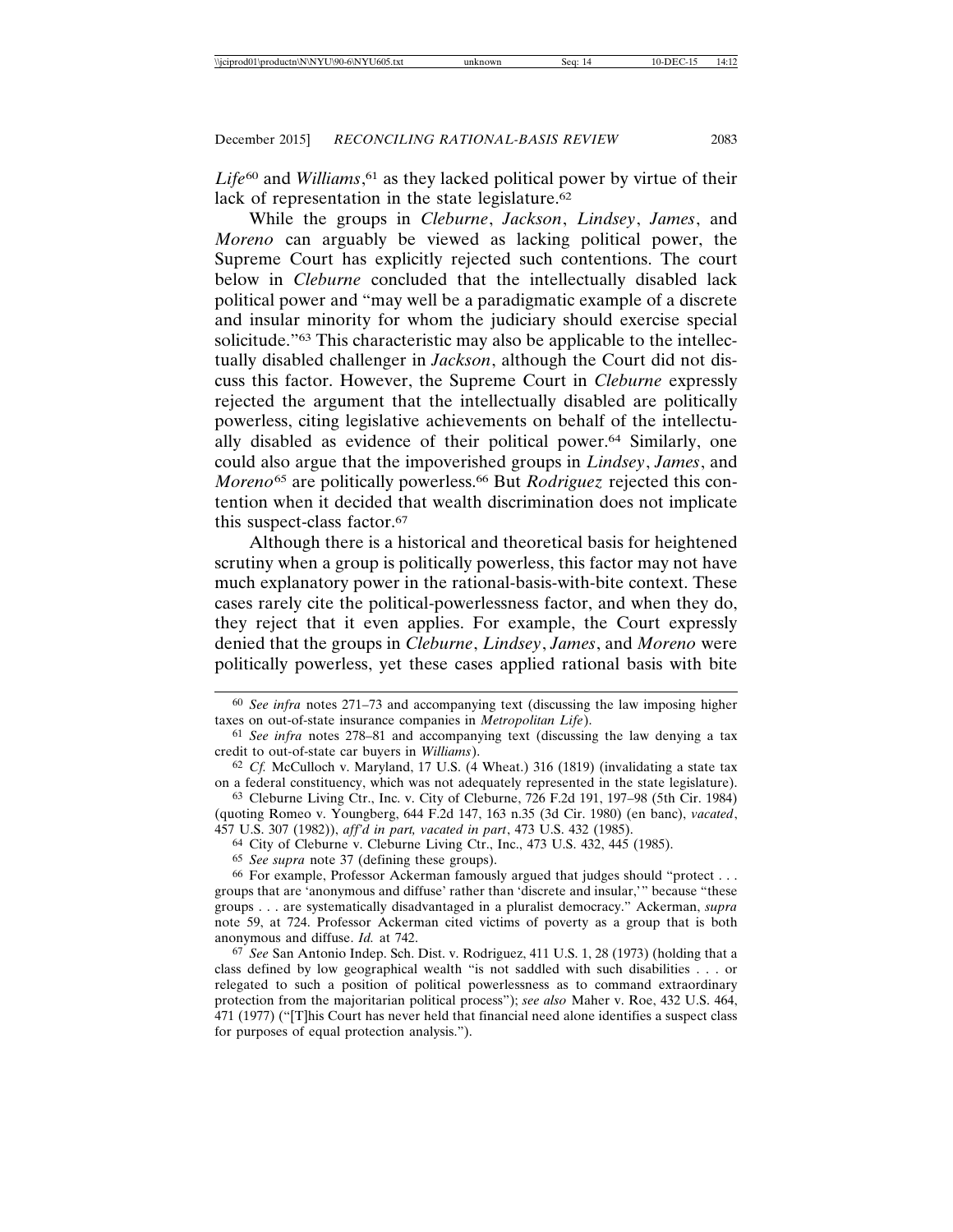anyway. This suggests that political powerlessness is not driving rational basis with bite.

### *3. Capacity to Contribute to Society*

*Frontiero* stated that characteristics that "frequently bear[] no relation to ability to perform or contribute to society" may be viewed as a suspect basis for classification.68 If the characteristic is generally irrelevant to public interests, closer scrutiny of its relevance may be warranted. Five cases involved such characteristics, but the Court has addressed this point with respect to a group in only one of those cases.

Although *Weber* did not directly discuss the capacity of nonmarital children to contribute to society, the Court later expressly affirmed this capacity in *Mathews v. Lucas*, 69 making *Weber* the only case involving a group which the Court has explicitly recognized as possessing this factor. A plurality addressed this factor with respect to gender not in *Reed* but in *Frontiero*, 70 and a court below stated that it was "easy to decide" that sexual orientation in *Romer* and *Windsor* "has nothing to do with aptitude or performance."71 *Quinn* alluded to the capacity of nonlandowners to contribute to society, although the Court confined its discussion to their capacity to contribute through membership on a governmental board, rather than their capacity in general.72

Because the capacity to contribute to society has rarely been cited in rational-basis-with-bite cases, it appears to lack significant explanatory power.73

71 Windsor v. United States, 699 F.3d 169, 182–83 (2d Cir. 2012), *aff'd*, 133 S. Ct. 2675 (2013).

72 *See* Quinn v. Millsap, 491 U.S. 95, 108 (1989) ("[A]n ability to understand the issues concerning one's community does not depend on ownership of real property. . . . [P]ersons can be attached to their community without owning real property."). *Quinn* can be viewed as rejecting the notion of property ownership as a proxy for civic competence and discarding this "relic of an earlier, more socially stratified age." Farrell, *supra* note 3, at 406.

 $73$  I do not mean to suggest that other groups in these cases are lacking in their capacity to contribute to society. I only suggest that the Court has tended to not expressly acknowledge these groups' capacities in its reasoning. In fact, certain older cases suggested that wealth classifications might warrant heightened scrutiny, in part due to a lack of a relationship between wealth and one's capacity to contribute to society. *See* Harper v. Va. Bd. of Elections, 383 U.S. 663, 668 (1966) ("Wealth . . . is not germane to one's ability to

<sup>68</sup> Frontiero v. Richardson, 411 U.S. 677, 686 (1973) (plurality opinion).

 $69$  427 U.S. 495, 505 (1976) ("The legal status of illegitimacy . . . bears no relation to the individual's ability to participate in and contribute to society.").

<sup>70</sup> *See Frontiero*, 411 U.S. at 686–87 (plurality opinion) ("[T]he sex characteristic frequently bears no relation to ability to perform or contribute to society. As a result, statutory distinctions between the sexes often have the effect of invidiously relegating the entire class of females to inferior legal status without regard to the actual capabilities of its individual members." (footnote omitted)).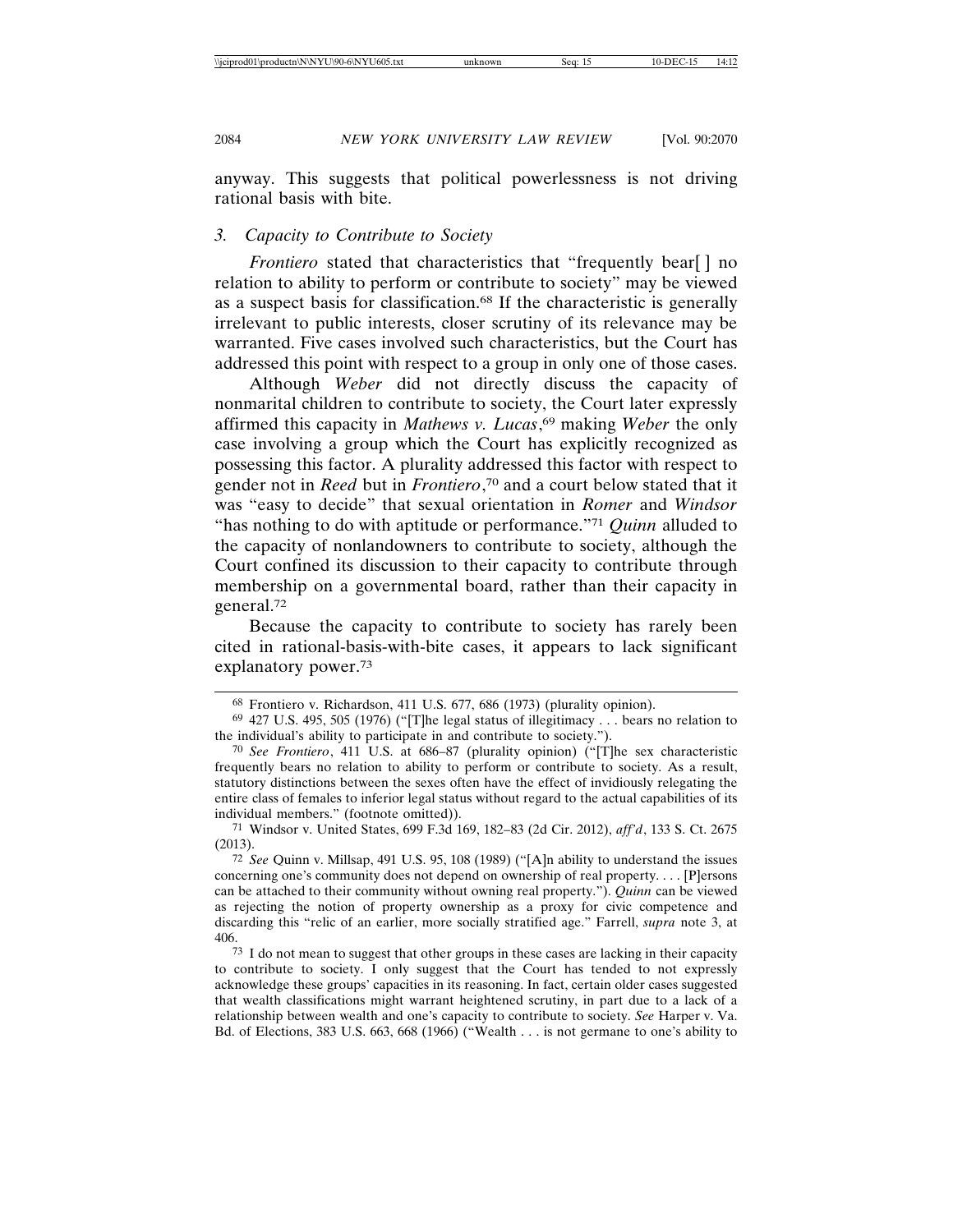#### *4. Immutability*

The concept of immutability can be defined in a number of ways. For example, *Merriam-Webster's Collegiate Dictionary* defines an immutable characteristic as one that is "not capable of or susceptible to change."74 However, this definition does not adequately describe the suspect and quasi-suspect classes that are considered to have immutable traits.75 Judge Norris explained why this definition of immutability is too constricted:

It is clear that by "immutability" the Court has never meant strict immutability in the sense that members of the class must be physically unable to change or mask the trait defining their class. People can have operations to change their sex. Aliens can ordinarily become naturalized citizens. The status of illegitimate children can be changed. People can frequently hide their national origin by changing their customs, their names, or their associations. Lighter skinned blacks can sometimes "pass" for white, as can Latinos for Anglos, and some people can even change their racial appearance with pigment injections. At a minimum, then, the Supreme Court is willing to treat a trait as effectively immutable if changing it would involve great difficulty, such as requiring a major physical change or a traumatic change of identity.<sup>76</sup>

I conclude that a robust definition of an immutable characteristic is a characteristic that one tends to be unable to control. This definition includes the characteristics that are very difficult to change as noted by Judge Norris. It also comports with how the Court has framed the constitutional significance of immutability. *Frontiero* explained that imposing disabilities on the basis of an immutable characteristic "would seem to violate 'the basic concept of our system that legal burdens should bear some relationship to individual responsibility.'"77 By citing *Weber* for this proposition, *Frontiero* indicated

participate intelligently in the electoral process. Lines drawn on the basis of wealth or property . . . are traditionally disfavored."). But the Court appeared to abandon this line of reasoning when it refused to confer heightened scrutiny on wealth classifications. *See* San Antonio Indep. Sch. Dist. v. Rodriguez, 411 U.S. 1, 28 (1973) (holding that a wealth classification "ha[d] none of the traditional indicia of suspectness"); *see also id.* at 121–22 (Marshall, J., dissenting) ("[P]ersonal wealth may not necessarily share the general irrelevance as a basis for legislative action that race or nationality is recognized to have. . . . [S]ocial legislation must frequently take cognizance of the economic status of our citizens.").

74 MERRIAM-WEBSTER'S COLLEGIATE DICTIONARY 622 (11th ed. 2003).

75 *See* Parham v. Hughes, 441 U.S. 347, 351 (1979) (plurality opinion) (describing race, national origin, alienage, nonmarital parentage, and gender as immutable characteristics).

76 Watkins v. U.S. Army, 875 F.2d 699, 726 (9th Cir. 1989) (en banc) (Norris, J., concurring in judgment) (citation omitted).

77 Frontiero v. Richardson, 411 U.S. 677, 686 (1973) (plurality opinion) (quoting Weber v. Aetna Cas. & Sur. Co., 406 U.S. 164, 175 (1972)).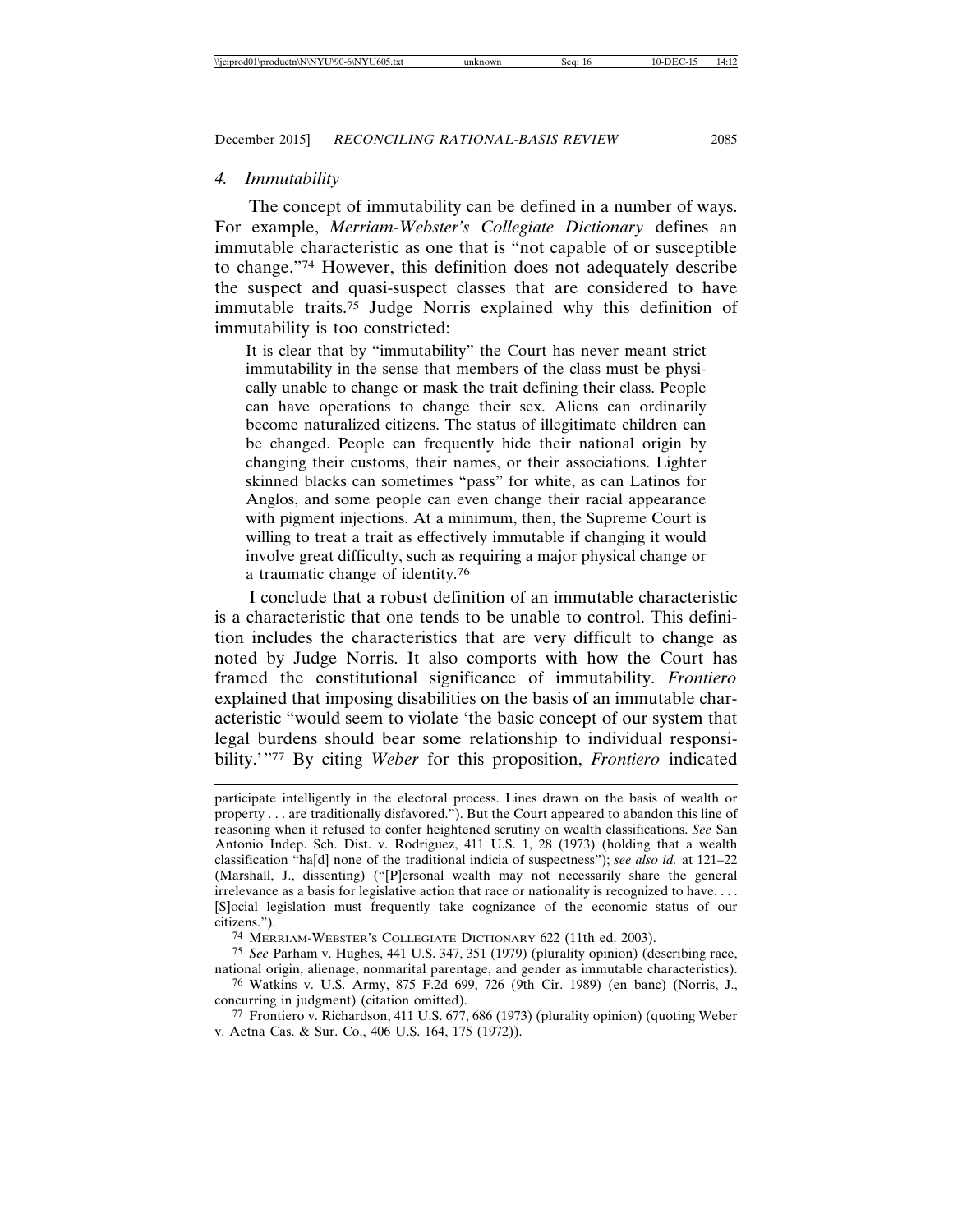that the key factor is that the trait is beyond the individual's control, since *Weber* involved nonmarital children who cannot control their status (although their status may conceivably be changed by their parents). This conceptualization of immutability comports with deeply rooted principles of individual responsibility, the unjustness of penalizing someone for something that is beyond his or her control, and the purpose of equal protection of the law. As the Court stated in *Plyler*, "Legislation imposing special disabilities upon groups disfavored by virtue of circumstances beyond their control suggests the kind of 'class or caste' treatment that the Fourteenth Amendment was designed to abolish."78 Moreover, as will be explained below, this definition of immutability is applicable to many equal-protection cases and may be predictive of rational basis with bite. Under this definition, ten cases involved immutability, and seven of those cases involved groups that the Court has expressly stated are defined by immutable characteristics.

As just explained, this conception of immutability was directly cited in *Weber*79 and in the plurality's discussion of gender in *Frontiero*. 80 Its explanatory power was affirmed in *Plyler* when the

<sup>78</sup> Plyler v. Doe, 457 U.S. 202, 217 n.14 (1982). On the other hand, the immutability factor has been criticized on a number of grounds. *See, e.g.*, Janet E. Halley, *Sexual Orientation and the Politics of Biology: A Critique of the Argument from Immutability*, 46 STAN. L. REV. 503 (1994) (contending that immutability arguments should be abandoned in gay-rights litigation); Kenji Yoshino, *Assimilationist Bias in Equal Protection: The Visibility Presumption and the Case of "Don't Ask, Don't Tell*,*"* 108 YALE L.J. 485, 490–91, 490 nn.14–15, 500–19 (1998) (collecting criticisms of the immutability factor and urging its retirement). One criticism is that immutability provides no protection for mutable conduct that is associated with an immutable status. Halley, *supra*, at 520. However, a robust conception of immutability may even encompass conduct that is "constitutive," Kenji Yoshino, *Covering*, 111 YALE L.J. 769, 873 (2002), or a "core expression[ ]," Samuel A. Marcosson, *Constructive Immutability*, 3 U. PA. J. CONST. L. 646, 674 (2001), of an immutable status, at least where stifling that conduct would wreak a "traumatic change of identity," *Watkins*, 875 F.2d at 726 (Norris, J., concurring in judgment). Another criticism is that immutability may not protect particular members of a class that experience heightened levels of control over the characteristic that defines the class. Halley, *supra*, at 528. However, under my definition, so long as the characteristic "tends" to be beyond one's control, these individuals should be able to claim protection. A further criticism is that immutability arguments fail to negate beliefs that the immutable characteristic is "bad or harmful." *Id.* at 523. Although immutability arguments may avoid value judgments, I do not mean to downplay the importance of making normative arguments in tandem with the argument from immutability. For a response to an additional criticism of the immutability factor, see *infra* note 93.

<sup>79</sup> *See Weber*, 406 U.S. at 175 ("Obviously, no child is responsible for his birth and penalizing the illegitimate child is an ineffectual—as well as an unjust—way of deterring the parent.").

<sup>80</sup> *See Frontiero*, 411 U.S. at 686 (plurality opinion) ("[S]ince sex . . . is an immutable characteristic determined solely by the accident of birth, the imposition of special disabilities upon the members of a particular sex because of their sex would seem to violate 'the basic concept of our system that legal burdens should bear some relationship to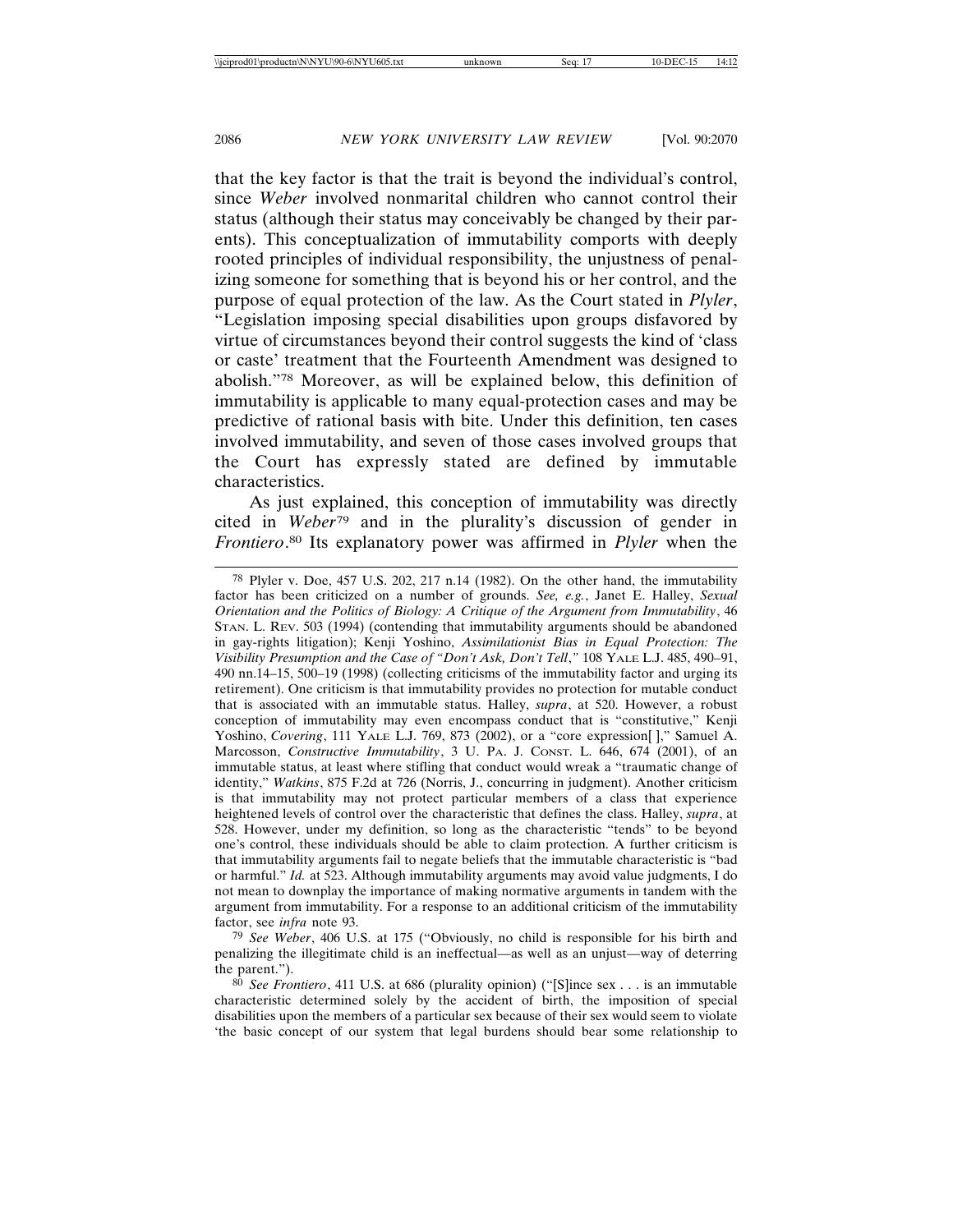Court discussed undocumented children who entered the United States with their parents. The Court explained that these "children . . . 'can affect neither their parents' conduct nor their own status'" and "legislation directing the onus of a parent's misconduct against his children does not comport with fundamental conceptions of justice."81 Crystallizing the importance of this factor to the rational-basis analysis, the Court stated that it was "difficult to conceive of a rational justification for penalizing these children" "on the basis of a legal characteristic over which children can have little control."82 Using the same reasoning, Justice Powell was even more direct: "Our review in a case such as these is properly heightened."83

Cases involving the intellectually disabled also implicate immutability, which was noted in both *Cleburne* and *Jackson*. 84 Although neither *Romer* nor *Windsor* directly addressed the immutability of sexual orientation, the Court in *Obergefell* recognized the growing scientific, social, and legal consensus that sexual orientation is immutable and generally beyond the individual's control.85

81 *Plyler*, 457 U.S. at 220 (quoting Trimble v. Gordon, 430 U.S. 762, 770 (1977)).

84 In *Cleburne*, the Court acknowledged that the intellectually disabled are "different, immutably so." City of Cleburne v. Cleburne Living Ctr., Inc., 473 U.S. 432, 442 (1985). *Cleburne* did not elaborate on the inability of the intellectually disabled to control their disability. Because a stricter definition of immutability (incapability of being changed) is a subset of my definition of immutability (tendency of the characteristic to be beyond the individual's control), *Cleburne* fits into the latter category no matter which definition the Court used. Granted, the Court signaled that the State may sometimes legitimately classify on the basis of an immutable intellectual disability. *Id.* at 442 & n.10. Nonetheless, the Court expressly noted this immutability when striking down a classification that strained rationality. In *Jackson*, the Court noted that there was "nothing in the record that even points to any possibility that Jackson's present condition can be remedied at any future time" and that the prognosis for his improvement was "rather dim." Jackson v. Indiana, 406 U.S. 715, 725–26 (1972). To be sure, this discussion did not directly address the rationality of the classification. Instead, it refuted the State's argument that Jackson's commitment was not indefinite. A related objection could be that the classification was actually directed at pretrial criminal defendants. However, the statute, by its terms, targeted a class that included the intellectually disabled. *See supra* note 37 (discussing the language of the statute). The quoted discussion indicates the Court's awareness of the immutability of many who were targeted by the statute, including Jackson. Moreover, the Court expressly acknowledged the immutability of intellectually disabled people such as Jackson in *Cleburne*, 473 U.S. at 442.

85 *See* Obergefell v. Hodges, 135 S. Ct. 2584, 2596 (2015) (citing Brief of the Am. Psychological Ass'n et al. as Amici Curiae in Support of Petitioners at 7–17, *Obergefell*, 135 S. Ct. 2584 (Nos. 14-556, 14-562, 14-571, 14-574)) ("[P]sychiatrists and others [have] recognized that sexual orientation is . . . immutable."); *see also* Baskin v. Bogan, 766 F.3d 648, 657 (7th Cir.) (citing AM. PSYCHOLOGICAL ASS'N, ANSWERS TO YOUR QUESTIONS: FOR A BETTER UNDERSTANDING OF SEXUAL ORIENTATION & HOMOSEXUALITY 2 (2008),

individual responsibility.'" (quoting *Weber*, 406 U.S. at 175)). By implication, immutability can be deemed present in the earlier gender-discrimination case, *Reed*.

<sup>82</sup> *Id.*

<sup>83</sup> *Id.* at 238 (Powell, J., concurring).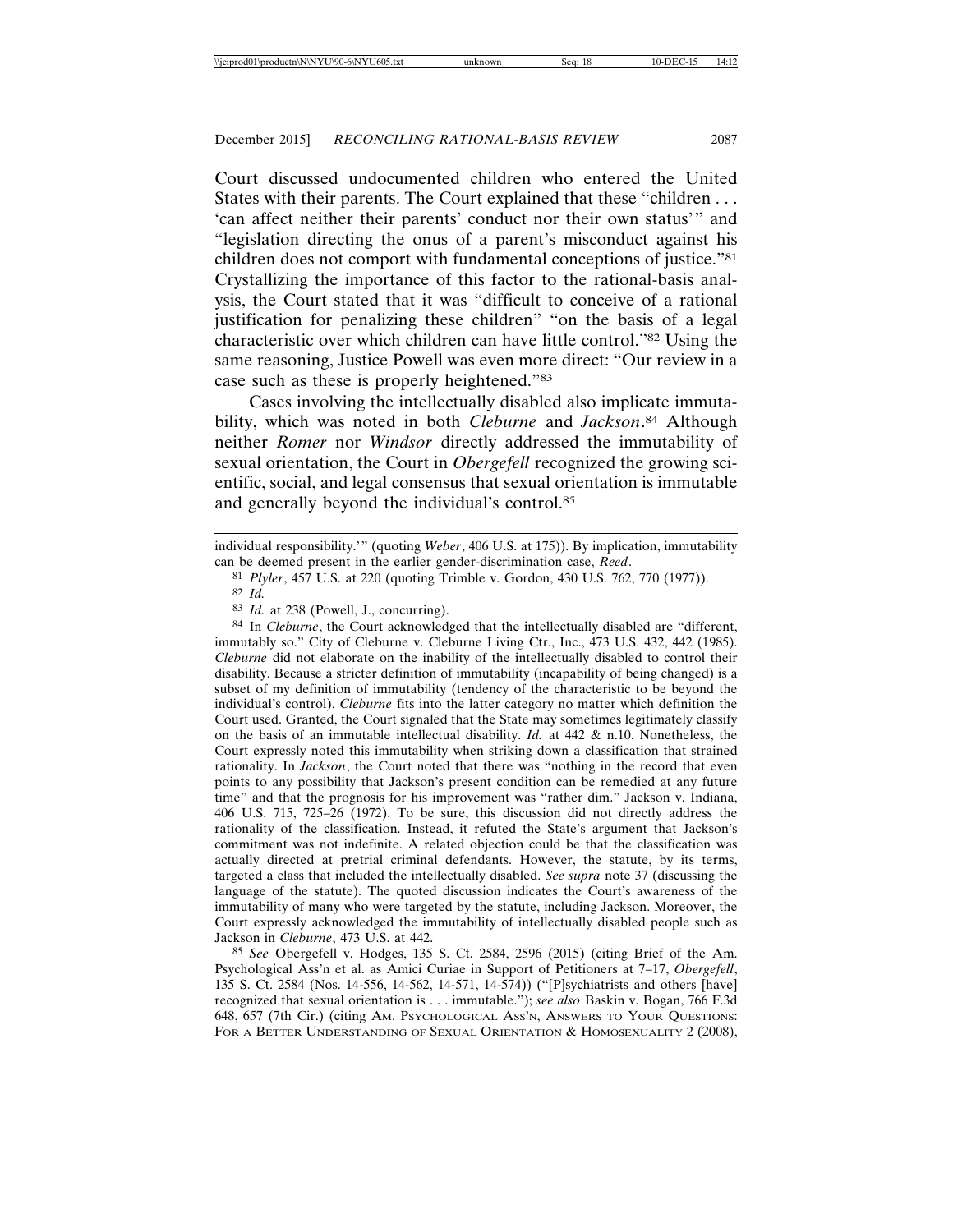*Logan* can also be viewed as involving immutability. In *Logan*, an employee's claim was terminated because a state commission failed to convene a hearing within a statutorily prescribed timeframe.86 His claim's defective status was thus "beyond [his] control."87 Justice Powell explained: "As claimants possessed no power to convene hearings, it is unfair and irrational to punish them for the Commission's failure to do so."88 Because the employee could not control whether his claim would be defective, that defect was an immutable characteristic.

While not explicitly stating so, *Zobel* and *Hooper* can be interpreted as cases involving immutability as well. These cases struck down "permanent classes" that were impossible to enter.89 In *Zobel*, the State enacted a plan that annually distributed an amount of dividends to residents based on their length of residency.90 Newer residents could never "catch up" to older residents whose amounts continued to increase each year. Newness was thus an immutable characteristic, because residents were unable to shed their newness and enter the most desirable classes. In *Hooper*, the State enacted a tax exemption that required the taxpayer to be a resident prior to a specified cutoff date, which had passed long before the statute's enactment.91 Consequently, residents who arrived after that date could never claim the tax exemption, rendering their newness immutable. These statutes created "fixed, permanent distinctions" based on immutable characteristics.92

As explained above, ten out of the eighteen rational-basis-withbite cases can be explained through my proposed immutability paradigm, that is, the tendency of the characteristic to be beyond the individual's control. Because this paradigm comports with Supreme Court

- 88 *Id.* at 444 (Powell, J., concurring in judgment).
- 89 Zobel v. Williams, 457 U.S. 55, 64 (1982).
- 90 *See infra* notes 256–58 and accompanying text (summarizing the facts of *Zobel*).

http://www.apa.org/topics/lgbt/orientation.pdf; Gregory M. Herek et al., *Demographic, Psychological, and Social Characteristics of Self-Identified Lesbian, Gay, and Bisexual Adults in a US Probability Sample*, 7 SEXUALITY RES. & SOC. POL'Y 176, 188 (2010)) ("[T]here is little doubt that sexual orientation . . . is an immutable (and probably an innate, in the sense of in-born) characteristic rather than a choice."), *cert. denied*, 135 S. Ct. 316 (2014); Perry v. Schwarzenegger, 704 F. Supp. 2d 921, 966 (N.D. Cal. 2010) ("Individuals do not generally choose their sexual orientation. No credible evidence supports a finding that an individual may, through conscious decision, therapeutic intervention or any other method, change his or her sexual orientation.").

<sup>86</sup> *See infra* notes 248–51 and accompanying text (summarizing the facts of *Logan*).

<sup>87</sup> Logan v. Zimmerman Brush Co., 455 U.S. 422, 424 (1982).

<sup>91</sup> *See infra* notes 285–87 and accompanying text (summarizing the facts of *Hooper*).

<sup>92</sup> Hooper v. Bernalillo Cty. Assessor, 472 U.S. 612, 623 (1985) (quoting *Zobel*, 457 U.S. at 59).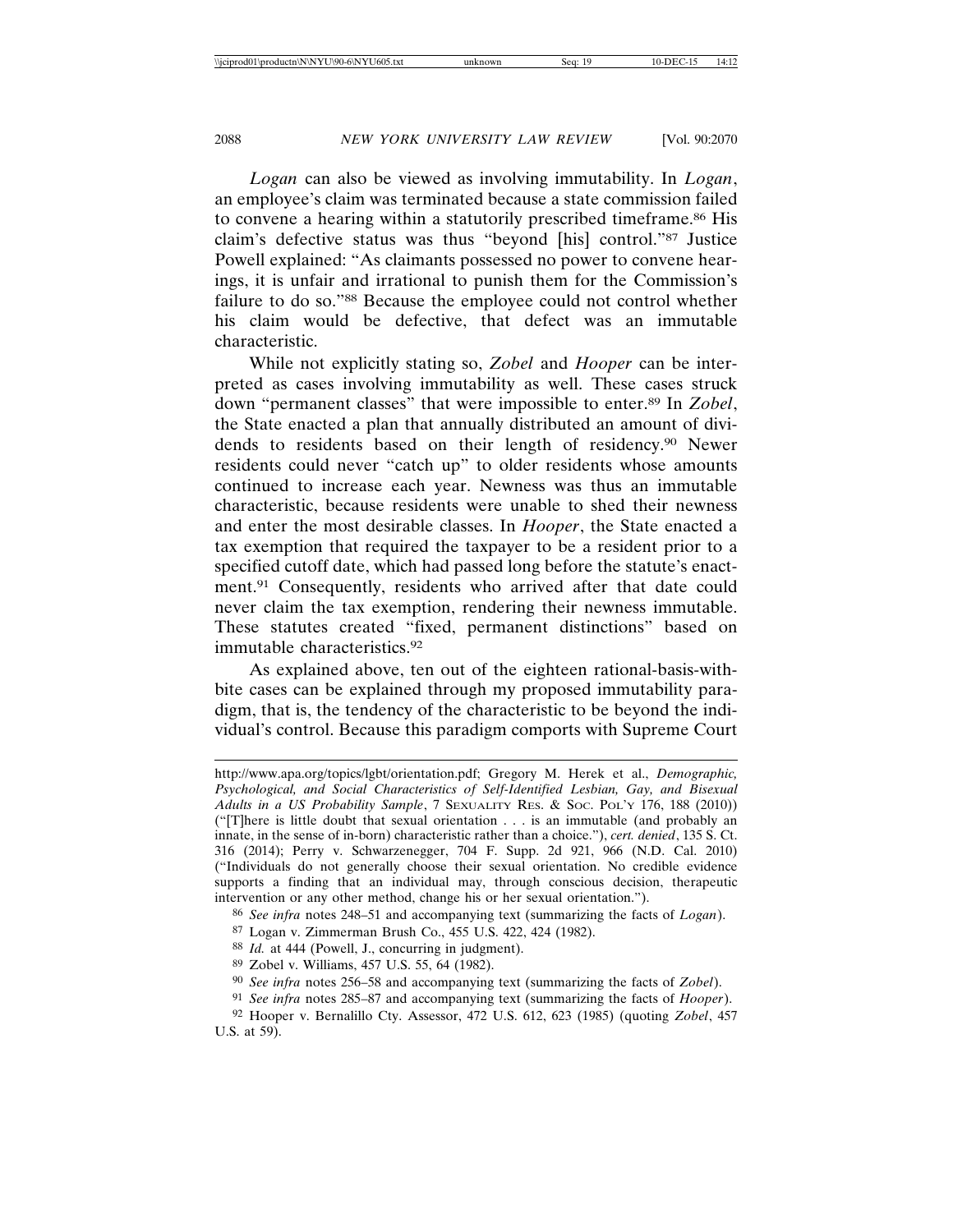doctrine and principles of individual responsibility and fairness, it may be a strong predictor of when laws will fail rational-basis review.93

## *B. Burdening a Significant Right*

Rational basis with bite also appears to be strongly correlated with laws that burden what might be called a "significant right." By using this term, I mean to refer to two related concepts: a law that burdens an interest that is very important or "quasi-fundamental" but is not a recognized fundamental right, and a law that implicates or "quasi-burdens" a fundamental right but is not necessarily an actual infringement of the right.94

Under these circumstances, the burdened interest may be substantial enough to warrant careful review of the law's rationality, even if strict scrutiny is not triggered.95 Invalidating the law under rationalbasis review also permits the Court to avoid establishing or enlarging a fundamental right with potentially far-reaching consequences.96 Indeed, in a number of rational-basis-with-bite cases, the Court has explicitly declined to address fundamental-rights questions.<sup>97</sup> Significant rights were implicated in fourteen cases, and the Court expressly acknowledged that an important right was at stake in ten of those cases. These numbers render significant rights the most prevalent factor in the rational-basis-with-bite cases.

*Eisenstadt* presented the question whether the fundamental right to privacy established in *Griswold*98 extended to unmarried persons'

<sup>93</sup> I do not mean to suggest that laws may never classify on the basis of immutable characteristics. *See* City of Cleburne v. Cleburne Living Ctr., Inc., 473 U.S. 432, 442 n.10 (1985) (citing JOHN HART ELY, DEMOCRACY AND DISTRUST: A THEORY OF JUDICIAL REVIEW 150, 154–55 (1980)) (noting that some immutable characteristics are relevant to legitimate state purposes). I only suggest that when laws do classify on the basis of immutable characteristics, courts may be justified in applying rational basis with bite and demanding a persuasive rationale for the classification.

<sup>94</sup> *See* Farrell, *supra* note 3, at 412–13 ("[O]ne could identify some similarities between the government benefits denied in the[ ] [rational-basis-with-bite] cases and fundamental rights that the Court has explicitly recognized."). *See generally* Washington v. Glucksberg, 521 U.S. 702, 720–21 (1997) (stating that infringements of fundamental rights are subject to strict scrutiny).

<sup>95</sup> *See* Plyler v. Doe, 457 U.S. 202, 223–24 (1982) (stating that a law that imposes severe burdens on its victims "can hardly be considered rational unless it furthers some substantial goal of the State").

<sup>96</sup> *See* Gunther, *supra* note 4, at 21–22 (discussing the Court's "avoidance" of fundamental-rights issues).

<sup>97</sup> *See* Quinn v. Millsap, 491 U.S. 95, 107 n.10 (1989) (ballot access); *Hooper*, 472 U.S. at 618 (interstate travel); Williams v. Vermont, 472 U.S. 14, 27 (1985) (interstate travel); *Zobel*, 457 U.S. at 60–61 (1982) (interstate travel); Eisenstadt v. Baird, 405 U.S. 438, 453 (1972) (privacy).

<sup>98</sup> Griswold v. Connecticut, 381 U.S. 479, 485–86 (1965) (holding that the right to privacy protects married persons' use of contraceptives).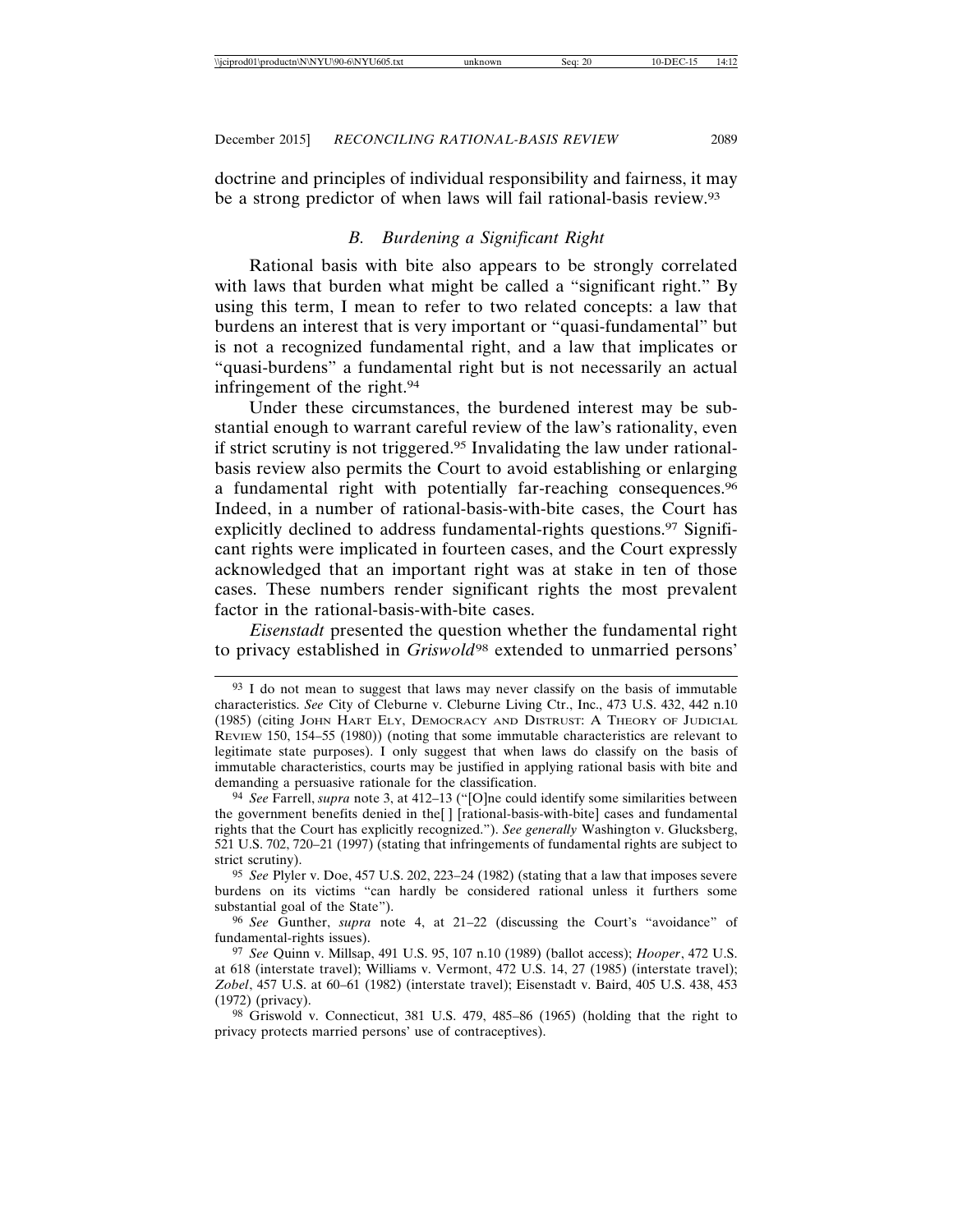access to contraceptives. The Court declined to address whether *Griswold* protected access to contraceptives,<sup>99</sup> but it suggested the significance of the question: "If the right of privacy means anything, it is the right of the individual, married or single, to be free from unwarranted governmental intrusion into matters so fundamentally affecting a person as the decision whether to bear or beget a child."100 *James* similarly raised the question whether the right to counsel established in *Gideon*101 was impermissibly burdened by a statute that allowed the State to recover from indigent criminal defendants the costs of providing them with counsel,102 but the Court also declined to answer that question.103

*Zobel*, *Williams*, and *Hooper* all raised the possibility that the challenged statutes burdened the fundamental right to interstate travel by restricting newcomers' eligibility for benefits.104 Each case declined to answer that question and instead ruled on rational-basis grounds,105 but some of the concurring Justices opined that the statutes did infringe the right to travel.106 The challengers in *Quinn*

101 Gideon v. Wainwright, 372 U.S. 335, 339–40, 342 (1963) (holding that States must provide counsel to indigent criminal defendants).

102 This was the ground of decision of the lower court, which concluded that the statute was an unconstitutional burden on the *Gideon* right. Strange v. James, 323 F. Supp. 1230 (D. Kan. 1971), *aff'd on other grounds*, 407 U.S. 128 (1972).

103 James v. Strange, 407 U.S. 128, 134 (1972). The Court instead held that the statute's removal of protective exemptions for indebted defendants was irrational. *Id.* at 140–41. The Court later held that the *Gideon* right was not infringed by a statute that allowed for recoupment from convicted defendants who later became able to pay for their counsel without manifest hardship. Fuller v. Oregon, 417 U.S. 40, 52–54 (1974).

104 *See generally* Shapiro v. Thompson, 394 U.S. 618, 638 (1969) (holding that durational-residency requirements for eligibility for benefits burden the fundamental right to interstate travel), *disapproved on other grounds by* Edelman v. Jordan, 415 U.S. 651, 671 (1974).

105 Hooper v. Bernalillo Cty. Assessor, 472 U.S. 612, 618–19, 621–22, 624 (1985); Williams v. Vermont, 472 U.S. 14, 23–27 (1985); Zobel v. Williams, 457 U.S. 55, 60–61, 65 (1982).

106 *See Zobel*, 457 U.S. at 66–68 (Brennan, J., concurring) (concluding that the statute threatened the right to travel and "the mobility so essential to the economic progress of our Nation, and so commonly accepted as a fundamental aspect of our social order"); *see also Hooper*, 472 U.S. at 624 (Brennan, J., concurring) (same); *Williams*, 472 U.S. at 28 (Brennan, J., concurring) (same); *Zobel*, 457 U.S. at 76–78 (O'Connor, J., concurring in

<sup>99</sup> The Court instead held that the law irrationally discriminated between married and unmarried persons. *Eisenstadt*, 405 U.S. at 454–55. The Court did find that restrictions on contraceptive distribution burden the right to use contraceptives in *Carey v. Population Services International*, 431 U.S. 678, 689–90 (1977).

<sup>100</sup> *Eisenstadt*, 405 U.S. at 453 (emphasis omitted). Justice White concluded that the law burdened the right of married persons to use contraceptives, but concurred in the judgment because the record did not establish that the recipient of the contraceptive was unmarried. *Id.* at 463–65 (White, J., concurring in judgment). In addition, Justice Douglas found that the First Amendment protected handing out the contraceptive as a teaching aid in an educational lecture. *Id.* at 460 (Douglas, J., concurring).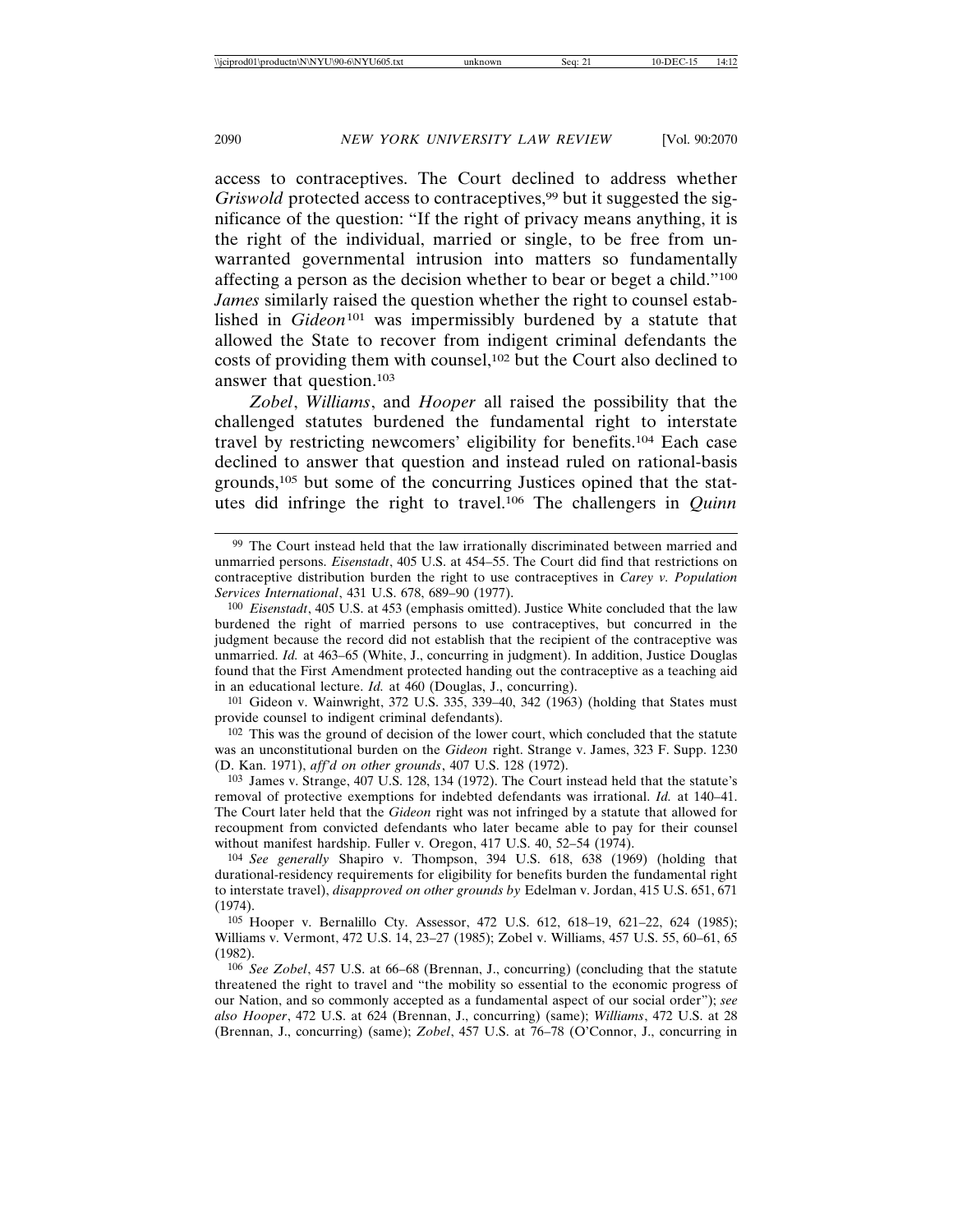argued that the fundamental right to vote was burdened by the board's land-ownership requirement because nonlandowners would not have a say on the plan that the board placed on the ballot.107 The Court similarly declined to reach this issue.108

*Windsor* may have been partially grounded in a right of "individual dignity" as "a form of substantive due process."109 When the Court held that the Defense of Marriage Act (DOMA) was an unconstitutional "deprivation of the liberty of the person,"110 the Court may have been referring to aspects of the liberty protected by *Lawrence*, which affirmed the right of gays and lesbians to engage in consensual, private, sexual conduct.111 Indeed, the Court found that DOMA "demean[ed] [same-sex] couple[s], whose moral and sexual choices the Constitution protects," suggesting an unconstitutional attack on the dignity of gays and lesbians.112 *Lawrence* was not yet on the books at the time of *Romer*, but *Romer* foreshadowed the recognition that laws discriminating against gays and lesbians pose a threat to dignity and liberty.<sup>113</sup>

*Plyler* acknowledged that education is not a fundamental right, but the Court recognized the importance of the interest at stake.114 The Court stated that education "has a fundamental role in maintaining the fabric of our society" and "inculcat[es] fundamental values," and described education as a "matter[ ] of supreme importance" and "a most vital civic institution."115 The complete denial of education may have infringed a possible fundamental right to "a minimally adequate education," a question *Plyler* did not definitively settle.<sup>116</sup> Justice Blackmun concluded that "[g]iven the extraordinary nature of the interest involved," "the State must offer something more

judgment) (concluding that the statute infringed the fundamental right to travel protected by the Privileges and Immunities Clause).

<sup>107</sup> Brief for the Appellants at 29–35, Quinn v. Millsap, 491 U.S. 95 (1989) (No. 88-1048). *See generally* Lubin v. Panish, 415 U.S. 709, 718 (1974) (invalidating unreasonable restrictions on ballot access as a burden on the right to vote).

<sup>108</sup> *Quinn*, 491 U.S. at 107 n.10.

<sup>109</sup> Pollvogt, *supra* note 17, at 205; *see* United States v. Windsor, 133 S. Ct. 2675, 2714 (2013) (Alito, J., dissenting) ("[S]ubstantive due process may partially underlie the Court's decision today.").

<sup>110</sup> *Windsor*, 133 S. Ct. at 2695.

<sup>111</sup> Lawrence v. Texas, 539 U.S. 558, 578 (2003).

<sup>112</sup> *Windsor*, 133 S. Ct. at 2694 (citing *Lawrence*, 539 U.S. 558).

<sup>113</sup> In addition, the court below found that the challenged amendment infringed gays' and lesbians' fundamental right to participate in the political process, because the amendment closed off avenues of seeking protection from the government against discrimination. Evans v. Romer, 854 P.2d 1270, 1285–86 (Colo. 1993) (en banc).

<sup>114</sup> Plyler v. Doe, 457 U.S. 202, 221 (1982).

<sup>115</sup> *Id.*

<sup>116</sup> Papasan v. Allain, 478 U.S. 265, 285 (1986).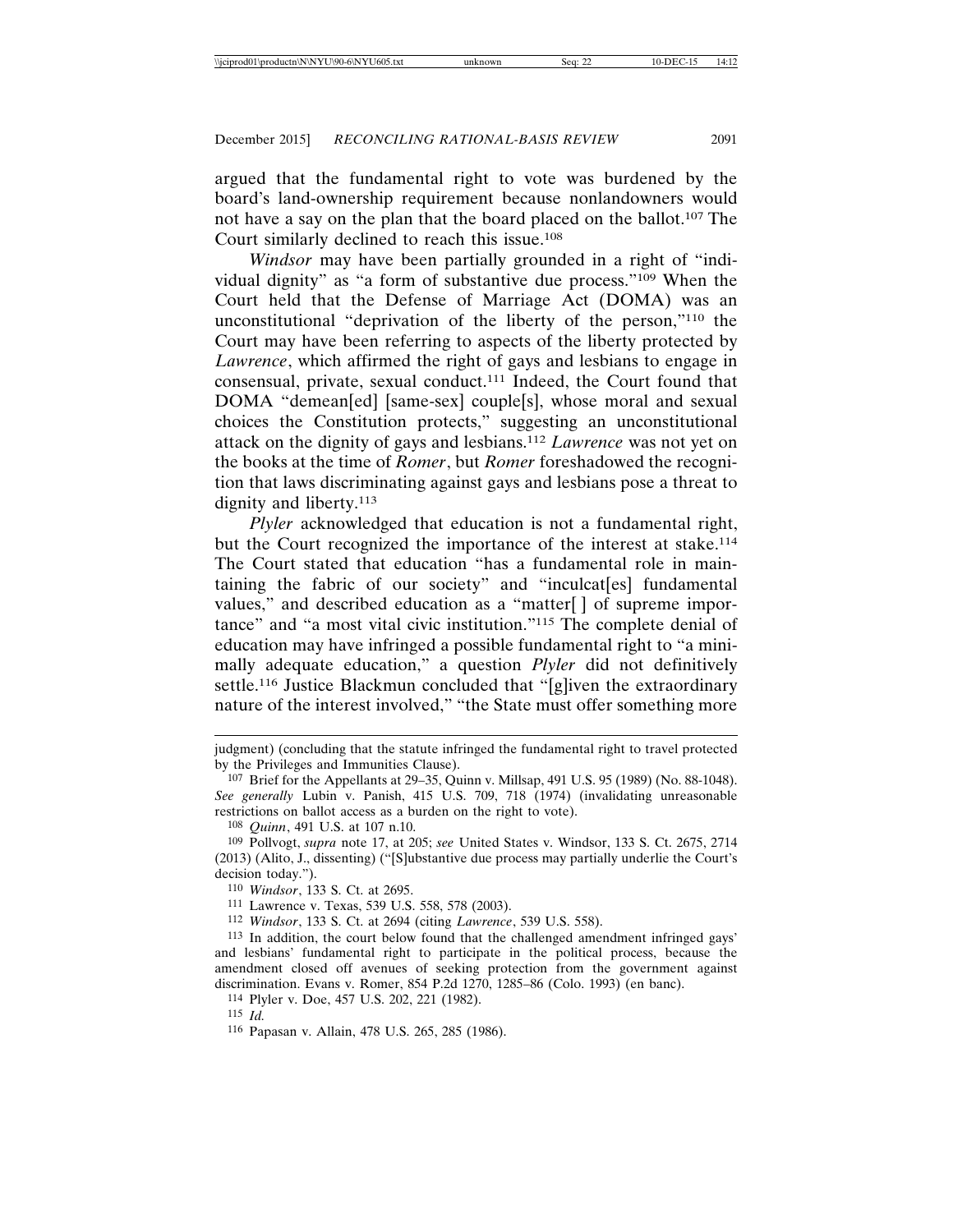than a rational basis for its classification."117 "[C]ertain interests," such as significant rights, "though not constitutionally guaranteed, must be accorded a special place in equal protection analysis."118

*Jackson* and *Logan* found actual violations of the right to due process, aside from any equal-protection issues. The rights at stake were perhaps more basic than a significant or quasi-fundamental right. *Jackson* concerned the involuntary commitment of criminal defendants before trial.119 *Logan* involved the destruction of a property interest in a claim without due process of a hearing.120

*Lindsey*, *Cleburne*, and *Moreno* concerned statutes that affected important personal interests pertaining to the home and association, though the majority opinions in these cases did not explicitly discuss the rights at stake. Justice Douglas found that the onerous eviction appeal in *Lindsey* burdened "the fundamental interest of the tenant" in the home, which he described as a "sanctuary" and "the very heart of privacy."121 In *Cleburne*, Justice Marshall concluded that the intellectually disabled had a "substantial" interest in establishing group homes "to form bonds and take part in the life of a community," and noted that the right to "establish a home" was a "fundamental libert[y]."122 In *Moreno*, Justice Douglas stated that the fundamental right to associate was infringed by impeding unrelated individuals from "[b]anding together" in households to cope with poverty.123

All these cases indicate that rational basis with bite is particularly likely to involve significant rights.<sup>124</sup> The challenged law may appear less rational when it burdens a significant interest without a persuasive

<sup>117</sup> *Plyler*, 457 U.S. at 235–36 (Blackmun, J., concurring).

<sup>118</sup> *Id.* at 233.

<sup>119</sup> Jackson v. Indiana, 406 U.S. 715, 738 (1972).

<sup>120</sup> Logan v. Zimmerman Brush Co., 455 U.S. 422, 434–37 (1982).

<sup>121</sup> Lindsey v. Normet, 405 U.S. 56, 82 (1972) (Douglas, J., dissenting in part).

<sup>122</sup> City of Cleburne v. Cleburne Living Ctr., Inc., 473 U.S. 432, 461 (1985) (Marshall, J., concurring in judgment in part and dissenting in part) (citing Meyer v. Nebraska, 262 U.S. 390, 399 (1923)).

<sup>123</sup> U.S. Dep't of Agric. v. Moreno, 413 U.S. 528, 544–45 (1973) (Douglas, J., concurring) (citing NAACP v. Alabama *ex rel.* Patterson, 357 U.S. 449, 460–61 (1958)).

<sup>124</sup> To be sure, the presence of a significant right is not sufficient to invalidate a classification. *See, e.g.*, San Antonio Indep. Sch. Dist. v. Rodriguez, 411 U.S. 1, 54–55 (1973) (upholding unequal expenditures in a school financing system even though education may be a significant right). However, the Court may be more likely to demand a persuasive rationale for the classification under rational basis with bite when the classification burdens a significant right. On the other hand, there is substantial difficulty in determining which rights are significant or how persuasive the rationale must be. *See, e.g.*, ELY, *supra* note 93, at 43–72, 101–02 (arguing that judicially identifying fundamental values is problematic and inconsistent with representative democracy).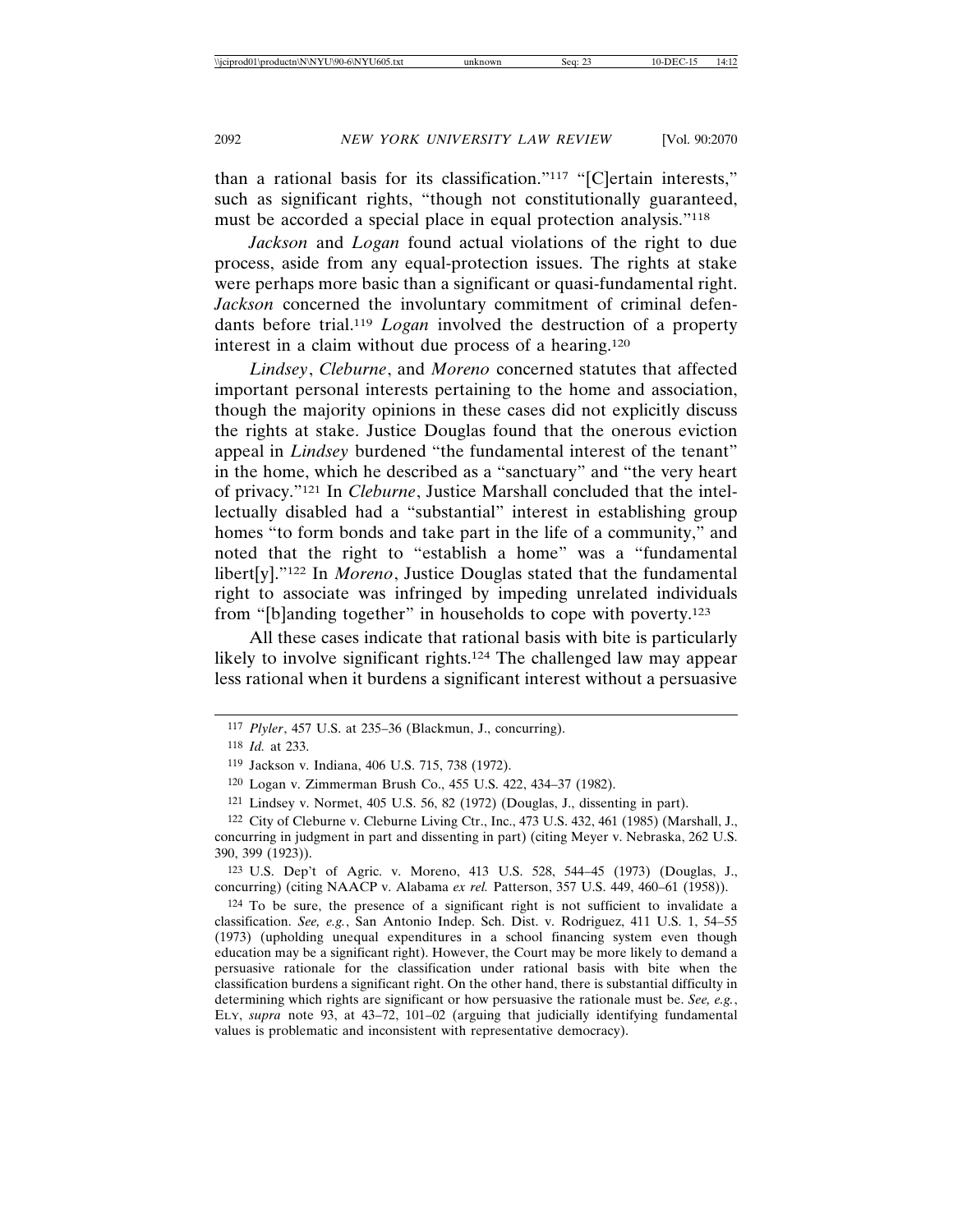justification.125 Alternatively, without explicitly saying so, the Court may be "varying [the] level[ ] of scrutiny depending upon 'the constitutional and societal importance of the interest adversely affected.'"126

## *C. Animus*

In her concurrence in *Lawrence v. Texas*, 127 Justice O'Connor suggested that a purpose of animus warrants "a more searching form of rational basis review."128 This theory derives from *Moreno*, which invalidated a law motivated by "a bare . . . desire to harm a politically unpopular group,"129 and *Romer*, which struck down a law "born of animosity" while citing *Moreno*. 130 Animus can be understood as the impermissible purpose of "harnessing the public laws to reflect and enforce private bias," as opposed to a legitimate public purpose.131 The Court has established the presence of animus in two ways: through "direct evidence of private bias in the legislative record," and through "an inference of animus based on the structure of a law."132 Animus was present in four cases, with the Court openly citing animus in each of them.

*Moreno* and *Windsor* cited direct evidence of hostile, private bias in the legislative record when the Court struck down the challenged laws.133 *Cleburne* cited direct evidence of another kind of private bias:

132 Pollvogt, *supra* note 12, at 926.

133 *See id.* at 927 & n.249 (discussing direct evidence of animus in *Moreno*); Pollvogt, *supra* note 17, at 212 & n.47 (discussing direct evidence of animus in *Windsor*). *Moreno* reviewed legislative history revealing that the purpose of the law was "to prevent so-called

<sup>125</sup> *See* Plyler v. Doe, 457 U.S. 202, 223–24 (1982) (stating that a law that imposes severe burdens on its victims "can hardly be considered rational unless it furthers some substantial goal of the State").

<sup>126</sup> *Id.* at 231 (Marshall, J., concurring) (quoting *Rodriguez*, 411 U.S. at 99 (Marshall, J., dissenting)).

<sup>127</sup> 539 U.S. 558 (2003).

<sup>128</sup> *Id.* at 580 (O'Connor, J., concurring in judgment); *see* Pollvogt, *supra* note 12, at 929 ("Perhaps the most mainstream theory of animus is that it is . . . a trigger for the mythical creature of 'heightened rational basis review.'"); Yoshino, *supra* note 12, at 335 ("[O]nce the Court detects animus, it will apply rational basis 'with bite.'").

<sup>129</sup> U.S. Dep't of Agric. v. Moreno, 413 U.S. 528, 534 (1973).

<sup>130</sup> Romer v. Evans, 517 U.S. 620, 634 (1996).

<sup>131</sup> Brief of Amicus Curiae Susannah W. Pollvogt, Scholar of the Law of Unconstitutional Animus, in Support of Plaintiffs-Appellees at 6, DeBoer v. Snyder, 772 F.3d 388 (6th Cir. 2014) (No. 14-3464) (citing Palmore v. Sidoti, 466 U.S. 429, 433 (1984)), *rev'd sub nom.* Obergefell v. Hodges, 135 S. Ct. 2584 (2015) (No. 14-556); *see also id.* at 5 (suggesting that animus may be premised on private bias, hostility, moral disapproval, fear, or mere negative attitudes). To be sure, the Court has never clearly defined animus, and there remains much confusion in the doctrine. *See* Pollvogt, *supra* note 17, at 210 ("Given the persistent confusion over what exactly animus is and how it functions, it is surprising that it can function as an operative doctrine at all.").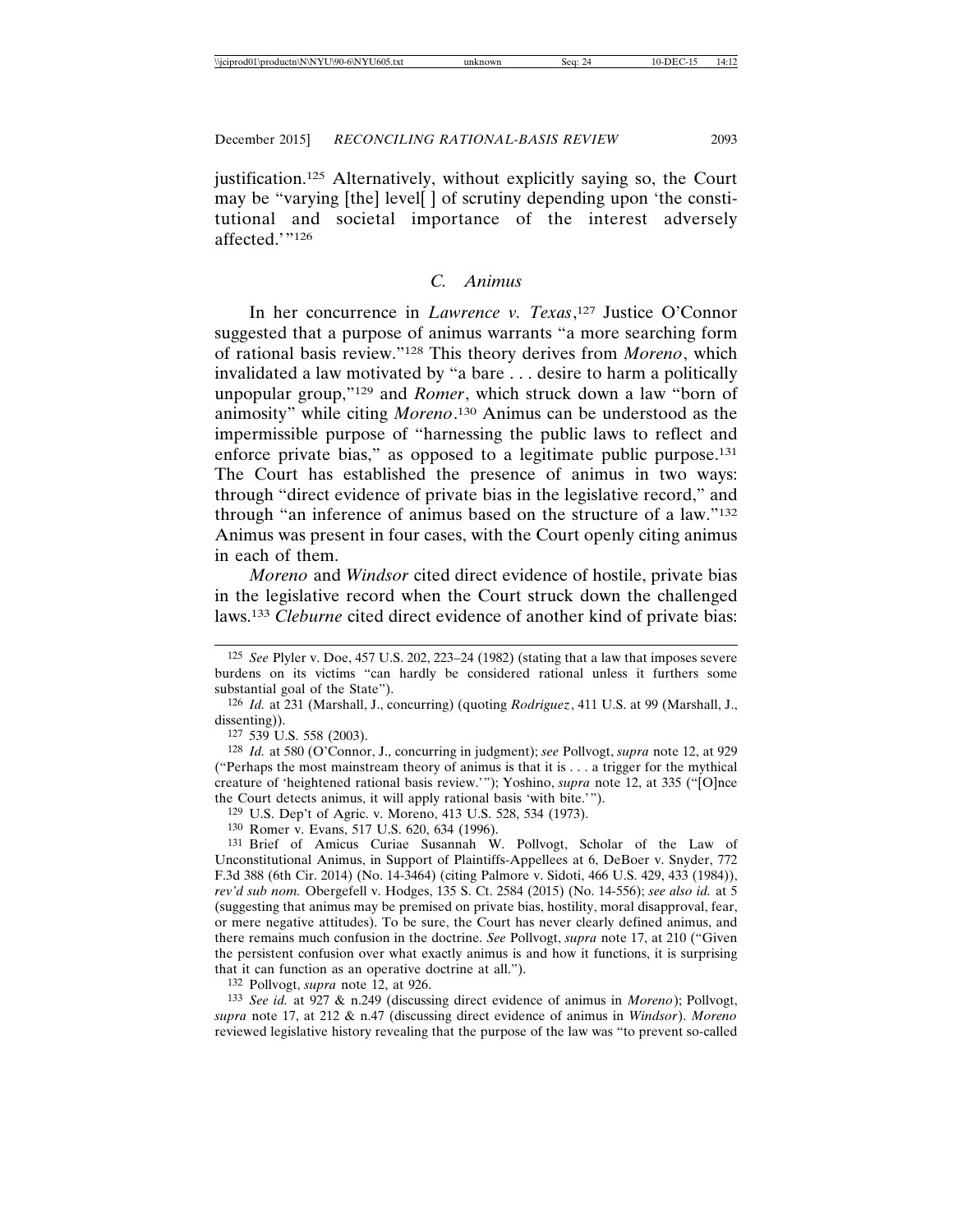fear.134 The Court noted the State's purpose of placating the "negative attitude" and "fears" of property owners and residents in the neighborhood of the group home.135

*Romer* took a somewhat different approach by inferring the presence of animus.136 The Court found that "[t]he breadth of the amendment [wa]s so far removed from [its proffered] justifications that [it was] impossible to credit them," and concluded that "the amendment seem[ed] inexplicable by anything but animus."137 *Cleburne* and *Windsor* also relied on the inference approach in part.138 After rejecting the plausibility of several proffered purposes, *Cleburne* inferred that the State's purpose "appear[ed] . . . to rest on an irrational prejudice."139 In *Windsor*, the Court noted DOMA's "unusual deviation from . . . tradition . . . to deprive same-sex couples of . . . federal recognition" and inferred "strong evidence of [the] law having the purpose and effect of disapproval of that class."<sup>140</sup>

134 *See* Pollvogt, *supra* note 12, at 927 & nn.249 & 252 (discussing direct evidence of animus in *Cleburne*). Justice Kennedy has described this kind of prejudice as resulting "from insensitivity caused by simple want of careful, rational reflection or from some instinctive mechanism to guard against people who appear to be different in some respects from ourselves." Bd. of Trs. of the Univ. of Ala. v. Garrett, 531 U.S. 356, 374 (2001) (Kennedy, J., concurring). Justice Kennedy explained that "persons with mental or physical impairments are confronted with prejudice which can stem from indifference or insecurity as well as from malicious ill will." *Id.* at 375.

135 City of Cleburne v. Cleburne Living Ctr., Inc., 473 U.S. 432, 448 (1985). These "mere negative attitudes, or fear," led the Court to conclude that the State's purpose was "irrational prejudice" against the intellectually disabled. *Id.* at 448, 450.

136 *See* Pollvogt, *supra* note 12, at 911–14 (explaining *Romer*'s analysis). Curiously, the Court did not rely on direct evidence of antigay animus even though such evidence was available. *Id.* at 911. Professor Susannah Pollvogt attributes this to *Bowers v. Hardwick*, 478 U.S. 186 (1986), *overruled by* Lawrence v. Texas, 539 U.S. 558 (2003), which had upheld a statute criminalizing "sodomy" and had not yet been overruled. "With *Bowers* still on the books, the *Romer* Court could hardly . . . question the general validity of antigay legislation." Pollvogt, *supra* note 12, at 911.

137 Romer v. Evans, 517 U.S. 620, 632, 635 (1996). In other words, the amendment "must [have] be[en] based in animus because there was a radical lack of fit between the law's means and ends." Pollvogt, *supra* note 12, at 928.

138 *See* Pollvogt, *supra* note 12, at 909–10 (discussing the inference of animus in *Cleburne*); Pollvogt, *supra* note 17, at 212 (discussing the inference of animus in *Windsor*).

139 *Cleburne*, 473 U.S. at 450.

140 United States v. Windsor, 133 S. Ct. 2675, 2693 (2013).

<sup>&#</sup>x27;hippies' and 'hippie communes' from participating in the food stamp program." 413 U.S. at 534 (citing H.R. REP. NO. 91-1793, at 8 (1970) (Conf. Rep.); 116 CONG. REC. 44,439 (1970) (statement of Sen. Holland)). *Windsor* cited legislative history showing that the purpose of DOMA was to express "moral disapproval of homosexuality," "protect[]... traditional moral teachings," and stop what Congress perceived to be a "truly radical" effort to permit same-sex marriages. United States v. Windsor, 133 S. Ct. 2675, 2693 (2013) (quoting H.R. REP. NO. 104-664, at 12–13, 16 (1996)). The Court noted that DOMA's improper purpose was confirmed by its title: the Defense of Marriage Act. *Id.*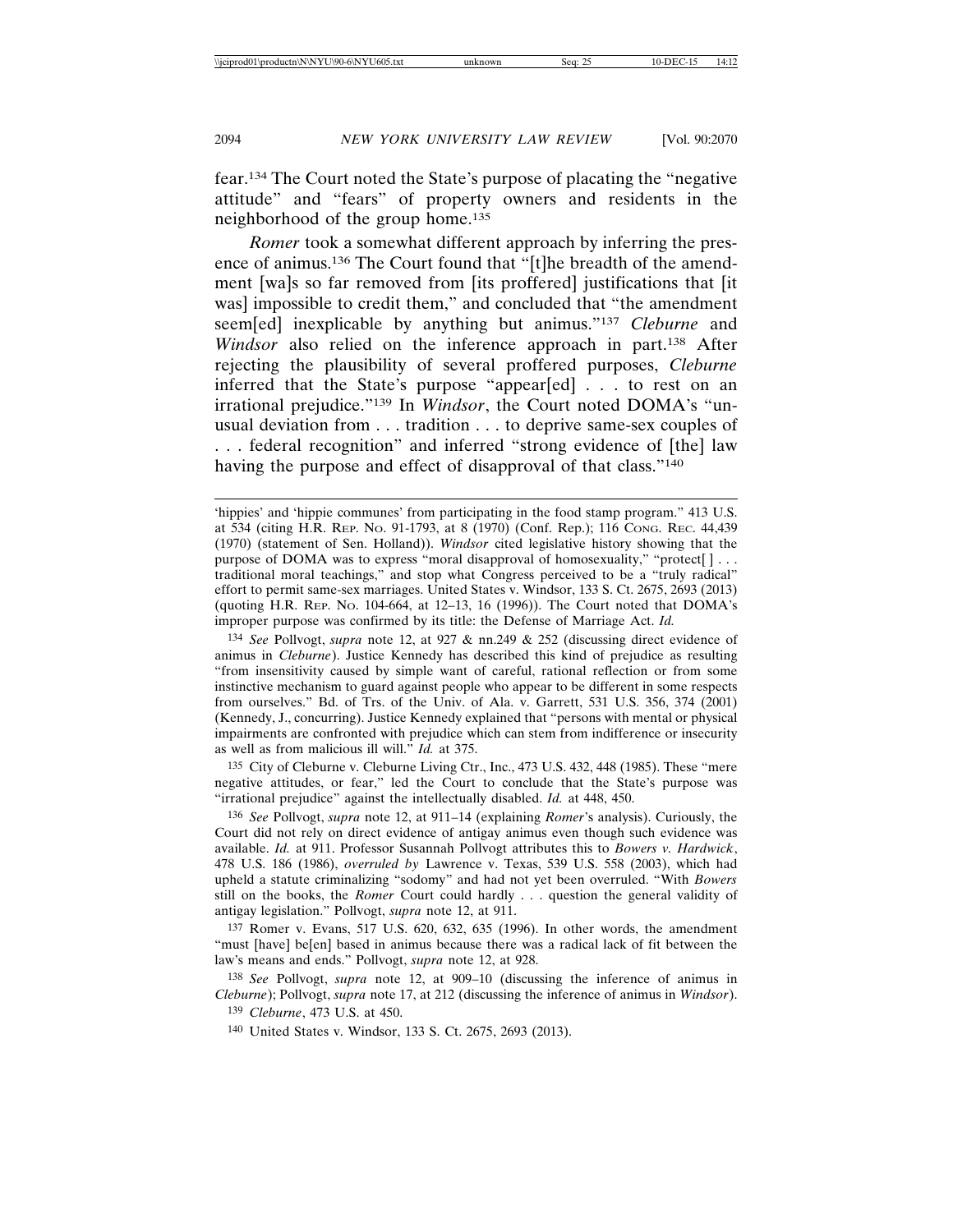There is some appeal to demanding closer scrutiny of a law that appears to have been materially influenced by animus,141 and the Supreme Court's recent reliance on animus in *Windsor* suggests that the doctrine is not going away anytime soon.142 However, because animus has been invoked in only a few rational-basis-with-bite cases143 and the doctrine remains largely unsettled, animus may not be the best predictor of rational basis with bite.

### *D. Federalism Concerns*

When a case presents issues of federalism, closer scrutiny may be warranted to protect the federal-state balance.144 *Windsor* indicated that a law should be carefully scrutinized if it has the "unusual character" of departing from traditional federal and state roles.145 Invalidating a law using rational-basis scrutiny under the Equal Protection Clause also allows the Court to avoid deciding the federalism

142 *See* Pollvogt, *supra* note 17, at 210 ("[A]s the Court's decision in *Windsor* demonstrates, animus is alive and well and is poised to increase in importance in the pantheon of equal protection arguments.").

143 Professor Pollvogt has suggested identifying *Plyler* and *Zobel* as animus cases. Pollvogt, *supra* note 12, at 917–21. However, neither case cited *Moreno*, from which the animus doctrine derives. One district court in *Plyler* did recite *Moreno*'s "bare . . . desire to harm" formulation, but it did not draw any conclusions about whether such a desire was present in that case. Doe v. Plyler, 458 F. Supp. 569, 586 (E.D. Tex. 1978) (quoting *Moreno*, 413 U.S. at 534), *aff'd*, 628 F.2d 448 (5th Cir. 1980), *aff'd*, 457 U.S. 202 (1982). For these reasons, I have not included these cases in my analysis of animus.

<sup>141</sup> *See* ELY, *supra* note 93, at 137–38 & 243 n.10 (citing U.S. Dep't of Agric. v. Moreno, 413 U.S. 528, 534 (1973)) (arguing that "select[ing] people for unusual deprivation . . . simply because the official doing the choosing doesn't like them" is "inconsistent with constitutional norms" and denies "due process of lawmaking," because it violates the official's "duty to accord the entirety of his or her constituency equal concern and respect"). To be sure, the presence of animus is not necessarily fatal to the classification. "[F]or example, burglars are certainly a group toward which there is widespread societal hostility," but laws criminalizing burglary survive because the substantial goal of protecting our homes allays "whatever suspicion such a classification might . . . engender." *Id.* at 154. Nonetheless, where "an unconstitutional motivation appears materially to have influenced the choice," rational basis with bite might be warranted, and the standard could be satisfied by a persuasive permissible purpose. *Id.* at 138.

<sup>144</sup> *See* Allied Stores of Ohio, Inc. v. Bowers, 358 U.S. 522, 532 (1959) (Brennan, J., concurring) ("[T]he Equal Protection Clause, among its other roles, operates to maintain . . . principle[s] of federalism."); William Cohen, *Federalism in Equality Clothing: A Comment on* Metropolitan Life Insurance Company v. Ward, 38 STAN. L. REV. 1, 17–18 (1985) ("*Ward*'s prohibition of discrimination in favor of local interests can stem only from federalism concerns.").

<sup>145</sup> *Windsor*, 133 S. Ct. at 2692 (quoting Romer v. Evans, 517 U.S. 620, 633 (1996)); *see also* Massachusetts v. U.S. Dep't of Health & Human Servs., 682 F.3d 1, 8 (1st Cir. 2012) ("[E]qual protection and federalism . . . combine . . . to require a closer than usual review . . . ."). Unusual deviations from the traditional federal-state balance may also implicate "discrimination of an unusual character," discussed in Part III.E.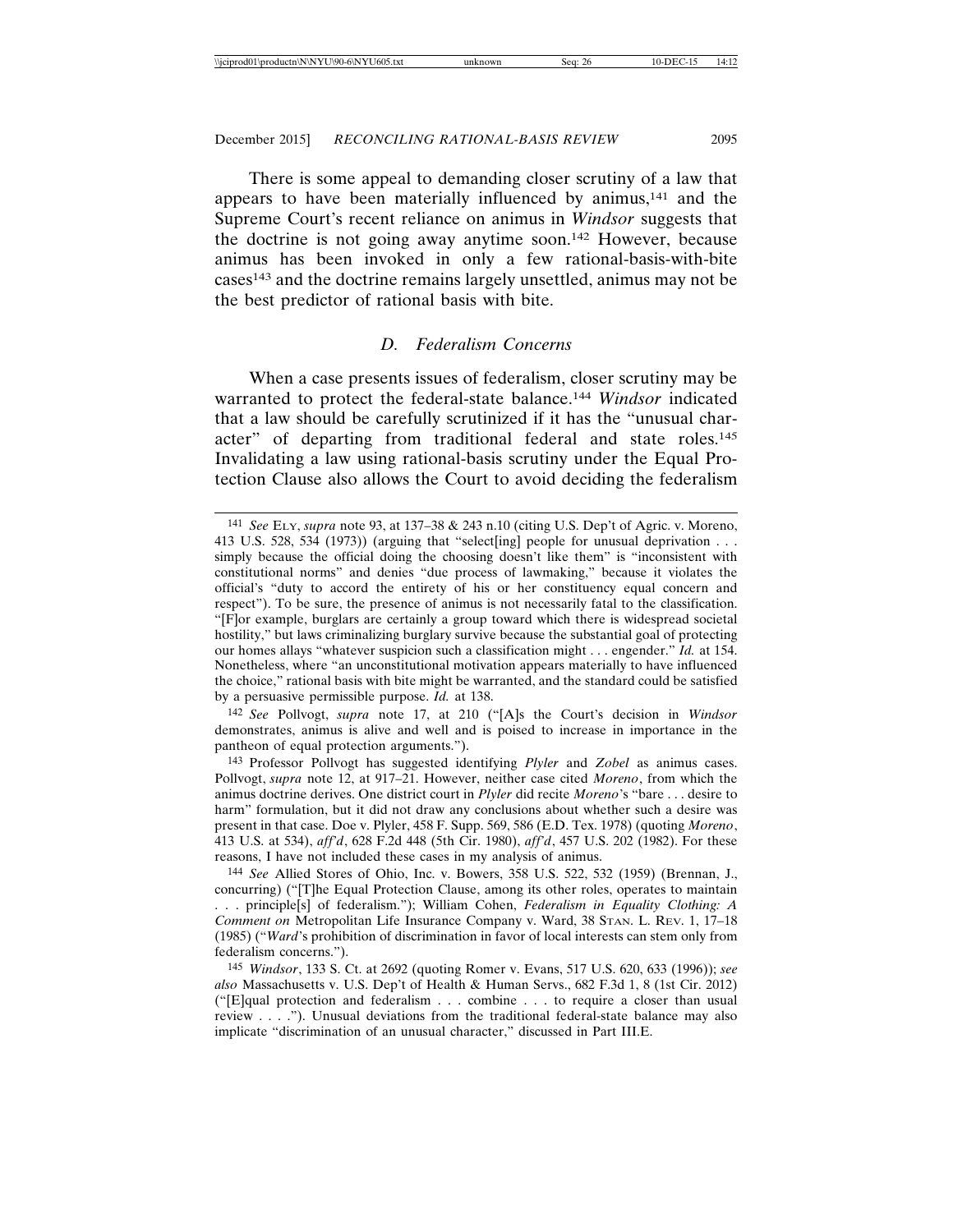issue under other constitutional provisions.146 Federalism concerns were present in six cases, with the Court expressly acknowledging the federalism issue in four of them.

A large part of *Windsor*'s reasoning rested on federalism concerns and DOMA's "unusual deviation" from federal deference to state definitions of marriage.147 In *Plyler*, the Court invalidated discrimination on the basis of undocumented status where the discrimination did not comport with federal policy. Noting that alien status is "rarely . . . relevant to legislation by a State," the Court rejected the classification because it "d[id] not operate harmoniously within the federal program."148

*Zobel*, *Williams*, and *Hooper* all concerned the right to interstate travel, which implicates federal interests.149 Justice Brennan explained that the right to travel is rooted in "the *national* interest in a fluid system of interstate movement" because "mobility [is] essential to the economic progress of our Nation."150 Justice O'Connor noted that the federal system and its "laboratories of democracy" rely on the ability of "individual[s] to settle in the State offering those programs best tailored to [their] tastes."151

*Metropolitan Life* and *Williams* also raised federalism concerns arising from the Dormant Commerce Clause.152 *Metropolitan Life* noted that the higher tax on out-of-state insurance companies "plac[ed] a burden on interstate commerce," although the Court did

149 *See supra* notes 104–06 and accompanying text (discussing the possibility that the fundamental right to interstate travel was burdened in *Zobel*, *Williams*, and *Hooper*).

150 Zobel v. Williams, 457 U.S. 55, 66 & n.1, 68 (1982) (Brennan, J., concurring); *accord* Hooper v. Bernalillo Cty. Assessor, 472 U.S. 612, 624 (1985) (Brennan, J., concurring); Williams v. Vermont, 472 U.S. 14, 28 (1985) (Brennan, J., concurring).

151 *Zobel*, 457 U.S. at 77 & n.7 (O'Connor, J., concurring in judgment) (citing New State Ice Co. v. Liebmann, 285 U.S. 262, 311 (1932) (Brandeis, J., dissenting)).

<sup>146</sup> *See Windsor*, 133 S. Ct. at 2675 ("[I]t is unnecessary to decide whether this federal intrusion on state power is a violation of the Constitution because it disrupts the federal balance."); *cf.* Gunther, *supra* note 4, at 21–22 (discussing the Court's "avoidance" of questions of fundamental rights and the Due Process Clause).

<sup>147</sup> *Windsor*, 133 S. Ct. at 2693. The Court explained that "there is no federal law of domestic relations," "the Federal Government, through our history, has deferred to statelaw policy decisions with respect to domestic relations," and "DOMA . . . depart[ed] from this history and tradition." *Id.* at 2691–92 (quoting De Sylva v. Ballentine, 351 U.S. 570, 580 (1956)).

<sup>148</sup> Plyler v. Doe, 457 U.S. 202, 225–26 (1982). Justice Powell also noted that the State may have been preempted from regulating its schools on the basis of alien status because "there is no . . . federal guidance in the area of education" with respect to aliens. *Id.* at 240 n.6 (Powell, J., concurring).

<sup>152</sup> *See generally* Donald H. Regan, *The Supreme Court and State Protectionism: Making Sense of the Dormant Commerce Clause*, 84 MICH. L. REV. 1091 (1986) (discussing the limits on States' ability to burden interstate commerce and engage in economic protectionism under the Dormant Commerce Clause).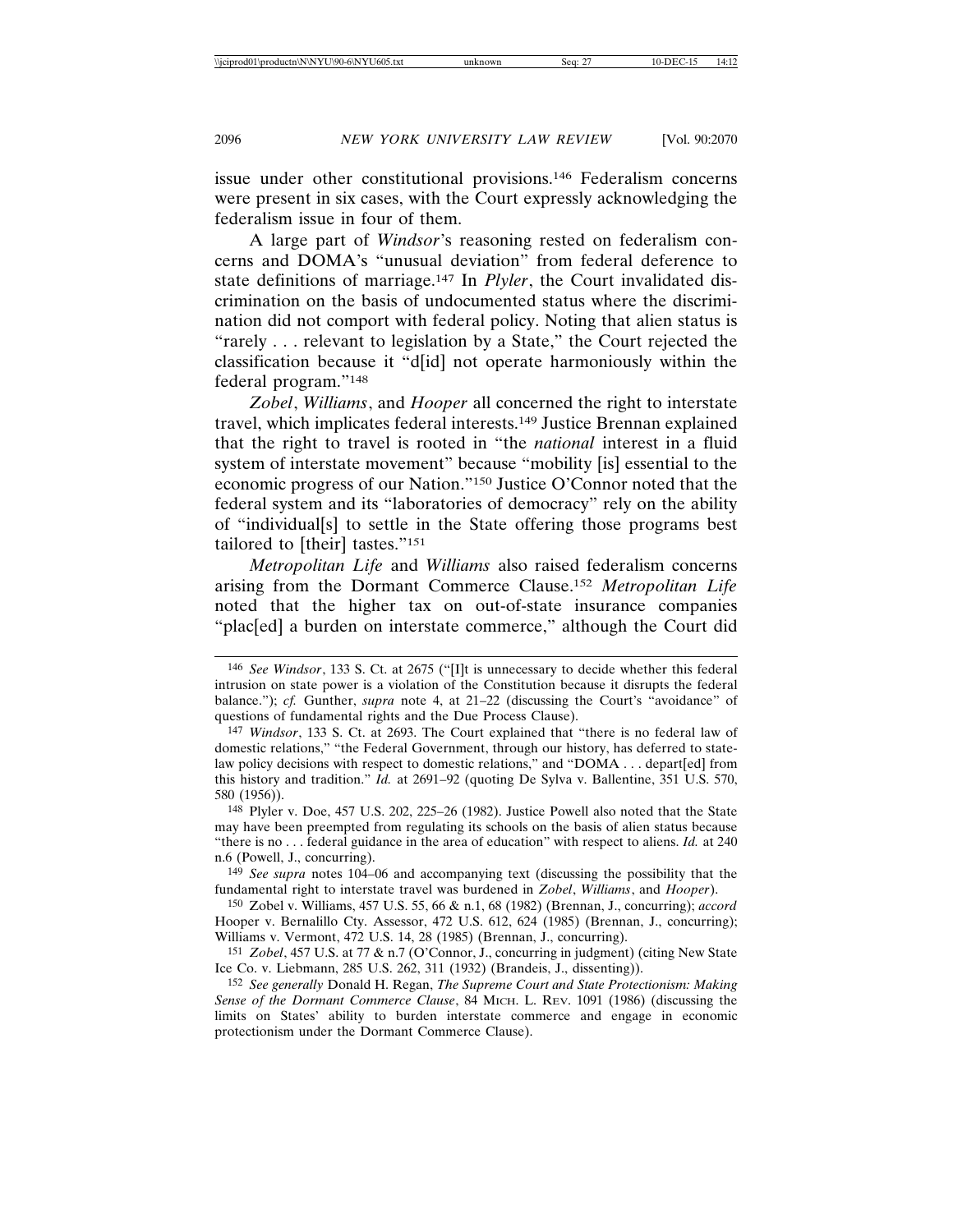not actually decide whether that burden violated the Dormant Commerce Clause.153 *Williams* also acknowledged but declined to answer the question whether denying the tax credit to out-of-state car buyers impermissibly burdened interstate commerce.154

Although the *Windsor* Court openly suggested that careful scrutiny may be warranted when the classification raises federalism concerns, the Court has applied this principle on only a few occasions. Therefore, federalism may not be a driving force behind rational basis with bite.

### *E. Discrimination of an Unusual Character*

*Romer* and *Windsor* stated that "[d]iscriminations of an unusual character especially suggest careful consideration to determine whether they are obnoxious to the constitutional provision."<sup>155</sup> This language comes from *Louisville Gas & Electric Co. v. Coleman*, 156 a Lochner-era<sup>157</sup> decision which struck down a tax imposed on debts that matured after a particular period of time.158 *Romer* and *Windsor* indicated that laws that are unprecedented or depart from legal traditions may be subject to more rigorous scrutiny.159 This factor was present in four cases, but the Court has recognized this factor in only *Romer* and *Windsor*.

In *Romer*, the Court discussed the "unusual" and "unprecedented" nature of denying a class of people the ability to seek protection from the law.160 *Windsor* scrutinized DOMA's "un-

155 Romer v. Evans, 517 U.S. 620, 633 (1996) (alteration in original) (quoting Louisville Gas & Elec. Co. v. Coleman, 277 U.S. 32, 37–38 (1928)); *accord* United States v. Windsor, 133 S. Ct. 2675, 2692–93 (2013) (quoting *Romer*, 517 U.S. at 633).

156 277 U.S. at 37–38.

157 *See generally* Lochner v. New York, 198 U.S. 45 (1905) (marking the Court's hostility to economic regulations), *abrogated by* W. Coast Hotel Co. v. Parrish, 300 U.S. 379 (1937). 158 *Louisville Gas*, 277 U.S. at 38–39.

159 *Windsor*, 133 S. Ct. at 2692–93; *Romer*, 517 U.S. at 633; *see* Susannah W. Pollvogt, *Marriage Equality,* United States v. Windsor*, and the Crisis in Equal Protection Jurisprudence*, 42 HOFSTRA L. REV. 1045, 1046 (2014) (explaining that "[d]iscriminations of an unusual character" provide a route to the doctrines of animus and heightened rational-basis review (alteration in original) (quoting *Windsor*, 133 S. Ct. at 2692)).

160 *Romer*, 517 U.S. at 633. The Court concluded that "[i]t is not within our constitutional tradition to enact laws of this sort." *Id.*

<sup>153</sup> Metro. Life Ins. Co. v. Ward, 470 U.S. 869, 881 (1985). Despite the State's protests, the Court may have applied "Commerce Clause rhetoric in equal protection clothing." *Id.* at 880 (quoting Brief for Appellee W.G. Ward, Jr. at 22, *Metro. Life*, 470 U.S. 869 (No. 83- 1274)); *see also* Cohen, *supra* note 144 (discussing the federalism principles at play in *Metropolitan Life*).

<sup>154</sup> *Williams*, 472 U.S. at 23 n.7.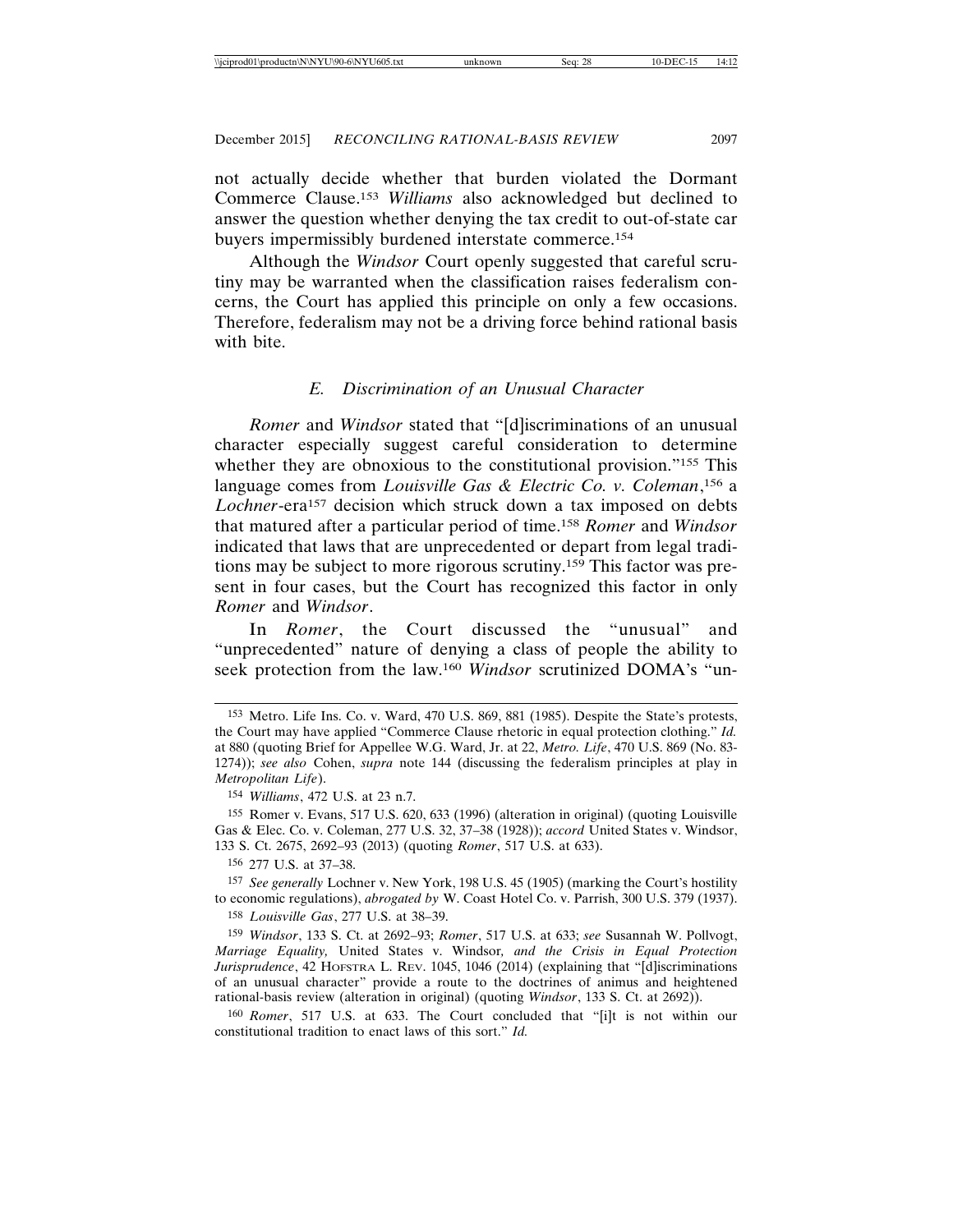usual deviation" from the tradition of federal deference to state definitions of marriage.161

*Plyler* did not cite the language from *Louisville Gas*, but the Court did suggest that state regulation of education on the basis of alien status was unusual. The Court noted that alien status is "rarely . . . relevant to legislation by a State."162 *Allegheny Pittsburgh* also did not cite *Louisville Gas*, but the Court indicated that the disparate tax treatment of recently acquired property was unusual. The Court was troubled by the assessor's "aberrational enforcement policy," which appeared to be unauthorized by state law and actually "contrary to . . . the guide published by the West Virginia Tax Commission."163

Because both *Romer* and *Windsor* relied on the unusual character of the discriminations, this reasoning will likely continue to have force in equal-protection doctrine. However, because none of the other rational-basis-with-bite cases directly cite this reasoning, it does not explain most of the cases.

## *F. Inhibiting Personal Relationships*

In *Lawrence*, Justice O'Connor suggested that the Court "ha[s] been most likely to apply rational basis review to hold a law unconstitutional under the Equal Protection Clause where . . . the challenged legislation inhibits personal relationships."164 In support of this proposition, Justice O'Connor cited the invalidated classifications in four cases: those in *Eisenstadt*, which prevented unmarried persons from obtaining contraceptives; *Moreno*, which inhibited cohabitation by unrelated individuals; *Cleburne*, which prevented the establishment of a group home for the intellectually disabled; and *Romer*, which denied protections to gays and lesbians.165 *Windsor* can be added to this list, as it struck down a law denying federal recognition to married gays and lesbians.166

<sup>161</sup> *Windsor*, 133 S. Ct. at 2693. The Court held that DOMA could not survive in light of its unusual nature and animus toward persons in same-sex marriages. *Id.*

<sup>162</sup> Plyler v. Doe, 457 U.S. 202, 225 (1982).

<sup>163</sup> Allegheny Pittsburgh Coal Co. v. Cty. Comm'n, 488 U.S. 336, 344–45, 344 n.4 (1989). The significance of the "aberrational enforcement policy" was highlighted in *Nordlinger v. Hahn*, 505 U.S. 1 (1992), which upheld a similar acquisition-value taxation scheme that was authorized by constitutional amendment. The Court distinguished *Allegheny Pittsburgh* on the grounds that acquisition-value policies could not have been rational bases in *Allegheny Pittsburgh* because they were incompatible with state law. *Id.* at 14–15.

<sup>164</sup> Lawrence v. Texas, 539 U.S. 558, 580 (2003) (O'Connor, J., concurring in judgment). 165 *Id.*

<sup>166</sup> *See Windsor*, 133 S. Ct. at 2694 ("The differentiation demeans the couple, . . . whose relationship the State has sought to dignify." (citation omitted)).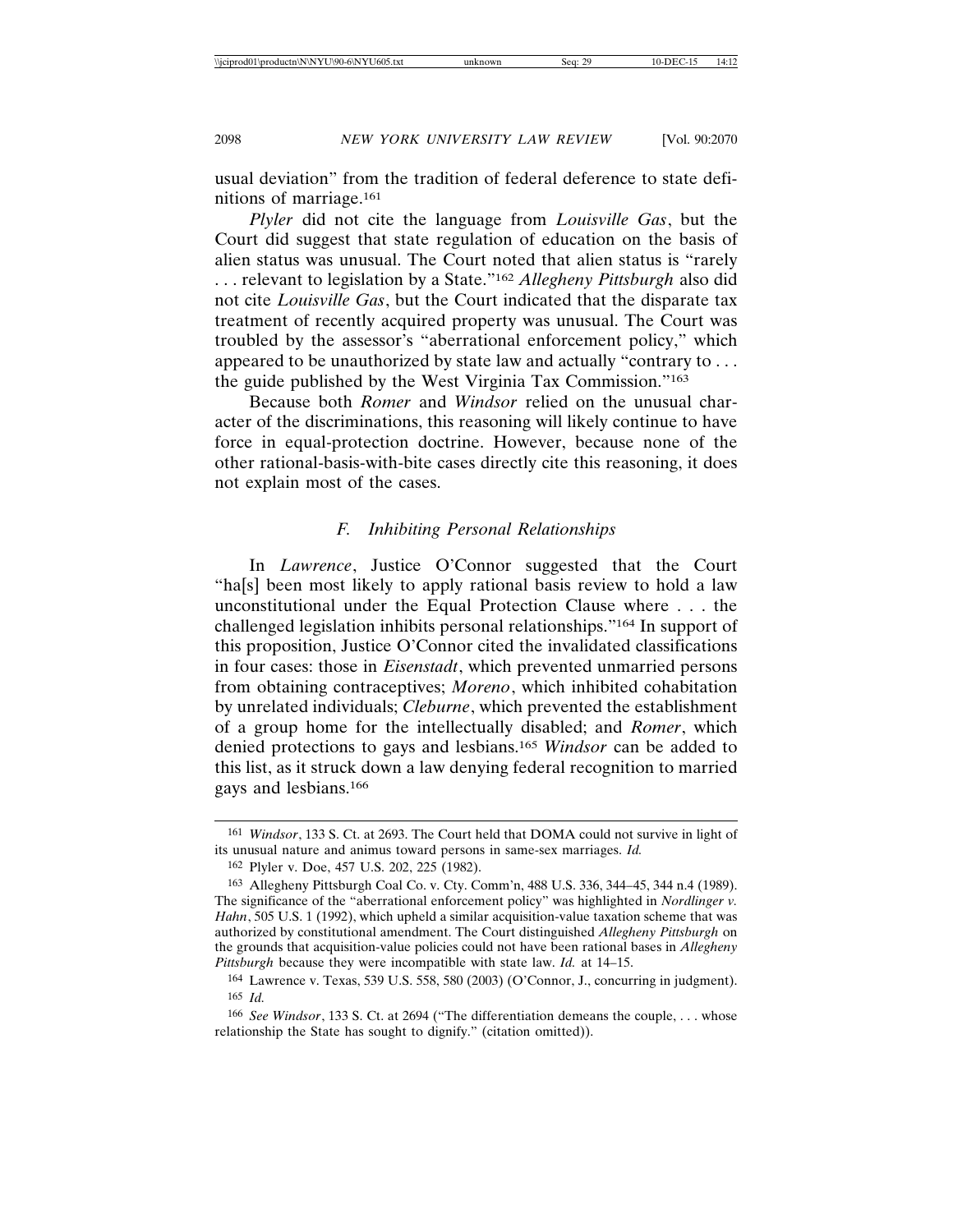However, inhibiting personal relationships can be understood as one species of burdening significant rights. The interests at stake in the above cases may be significant or quasi-fundamental.167 Because burdening significant rights encompasses these and other cases, it is a more robust predictor of rational basis with bite.

<sup>167</sup> *See supra* notes 98–100 and accompanying text (discussing the significant right at stake in *Eisenstadt*); *supra* notes 109–12 and accompanying text (*Windsor*); *supra* note 113 and accompanying text (*Romer*); *supra* note 122 and accompanying text (*Cleburne*); *supra* note 123 and accompanying text (*Moreno*).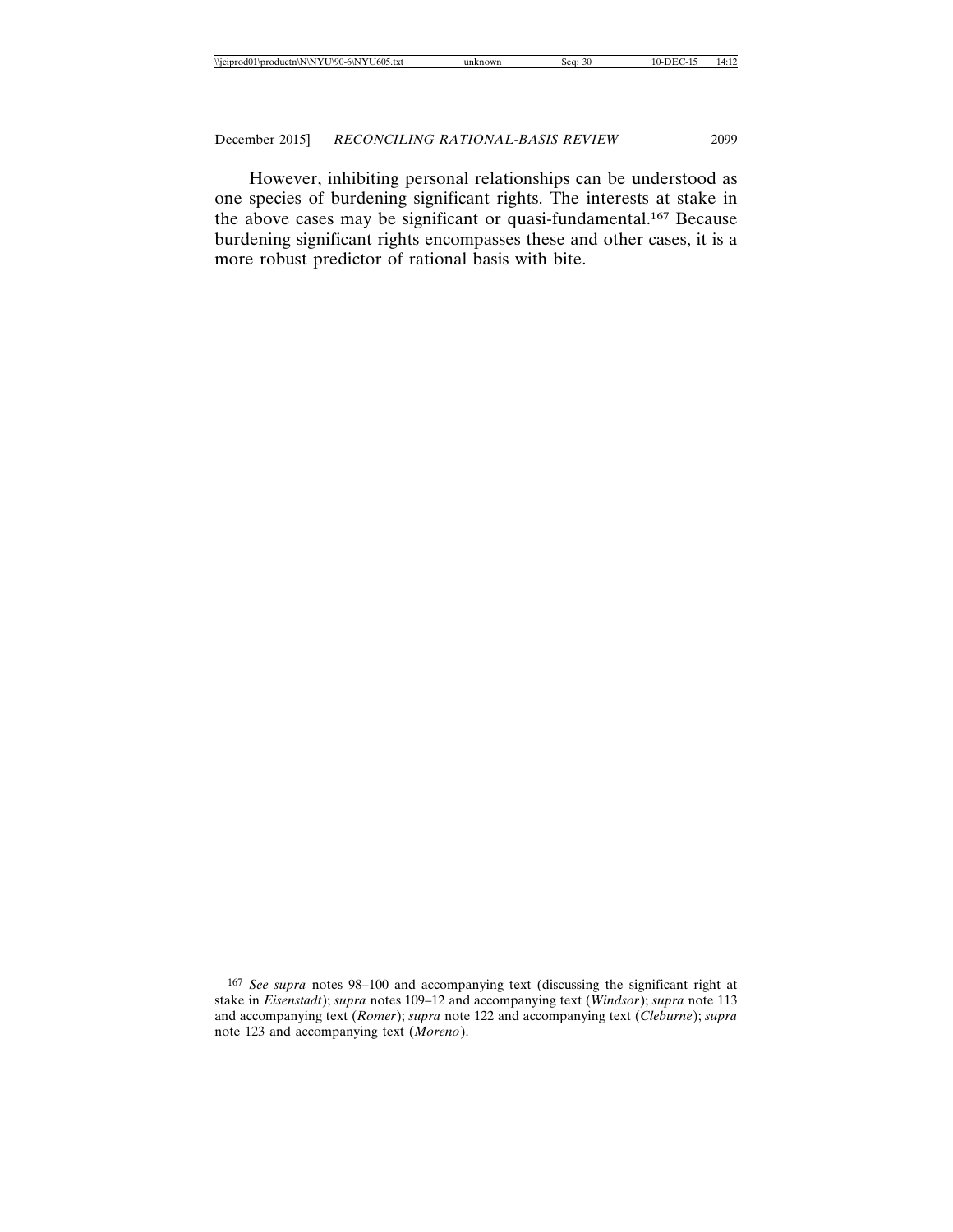|                                  |                | Quasi-suspect Class                                                      |               |                 |                |               |                 |                |               |
|----------------------------------|----------------|--------------------------------------------------------------------------|---------------|-----------------|----------------|---------------|-----------------|----------------|---------------|
|                                  |                |                                                                          | Capacity to   |                 | Burdening a    |               |                 | Discrimination | Inhibiting    |
|                                  | History of     | Political                                                                | Contribute    |                 | Significant    |               | Federalism      | of an Unusual  | Personal      |
|                                  | Discrimination | Powerlessness                                                            | to Society    | Immutability    | Right          | Animus        | Concerns        | Character      | Relationships |
| Reed <sup>ª</sup>                | ×              | ×                                                                        | ×             |                 |                |               |                 |                |               |
| Lindsey <sup>b</sup>             | $\circ$        | $\circ$                                                                  |               |                 | ×              |               |                 |                |               |
| Eisenstadt <sup>e</sup>          |                |                                                                          |               |                 | ×              |               |                 |                | ×             |
| Weber <sup>d</sup>               | ×              |                                                                          | ×             | ×               |                |               |                 |                |               |
| Jackson <sup>e</sup>             | ×              | $\circ$                                                                  |               | ×               | ×              |               |                 |                |               |
| James <sup>1</sup>               | $\circ$        | $\circ$                                                                  |               |                 | ×              |               |                 |                |               |
| Moreno <sup>s</sup>              | $\circ$        | $\circ$                                                                  |               |                 | ×              | ×             |                 |                | ×             |
| $Logan^h$                        |                |                                                                          |               | ×               | ×              |               |                 |                |               |
| Zobel <sup>"</sup>               |                |                                                                          |               | ×               | ×              |               | ×               |                |               |
| Plyler <sup>3</sup>              | ×              | ×                                                                        |               | ×               | ×              |               | ×               | ×              |               |
| Metro. Life <sup>k</sup>         |                | ×                                                                        |               |                 |                |               | X               |                |               |
| Williams <sup>1</sup>            |                | ×                                                                        |               |                 | ×              |               | ×               |                |               |
| $Hooper^m$                       |                |                                                                          |               | ×               | ×              |               | ×               |                |               |
| $Cheburne$ <sup>n</sup>          | ×              | $\circ$                                                                  |               | ×               | ×              | ×             |                 |                | ×             |
| Allegheny <sup>®</sup>           |                |                                                                          |               |                 |                |               |                 | ×              |               |
| Quinn <sup>p</sup>               | ×              |                                                                          | ×             |                 | ×              |               |                 |                |               |
| Romer <sup>q</sup>               | ×              | ×                                                                        | ×             | ×               | ×              | X             |                 | X              | ×             |
| Windsor <sup>r</sup>             | ×              | ×                                                                        | ×             | ×               | ×              | ×             | ×               | ×              | ×             |
| <b>Totals:</b>                   |                |                                                                          |               |                 |                |               |                 |                |               |
| Direct cites                     |                | ⊂                                                                        |               | h               | $\approx$      |               |                 | 2              |               |
| Other cites                      |                | $\circ$                                                                  | 4             | ε               | 4              | ⊂             | $\mathcal{L}$   | $\mathcal{L}$  | 4             |
| Total cites                      | ${}^{\circ}$   | $\circ$                                                                  | 5             | $\approx$       | $\overline{4}$ | 4             | $\circ$         | 4              | 5             |
| Rejected                         | $\widehat{c}$  | $\overline{5}$                                                           | $\widehat{e}$ | $\widehat{\in}$ | $\widehat{e}$  | $\widehat{c}$ | $\widehat{\in}$ | $\widehat{c}$  | ê             |
| Legend':                         |                |                                                                          |               |                 |                |               |                 |                |               |
| $X =$ cited by a majority of the |                | Supreme Court in that case or another case involving a similar group     |               |                 |                |               |                 |                |               |
| $x =$ cited by other authorities |                | or inferred                                                              |               |                 |                |               |                 |                |               |
| o = rejected by a majority of    |                | the Supreme Court in that case or another case involving a similar group |               |                 |                |               |                 |                |               |

G. Table of Cases *G. Table of Cases*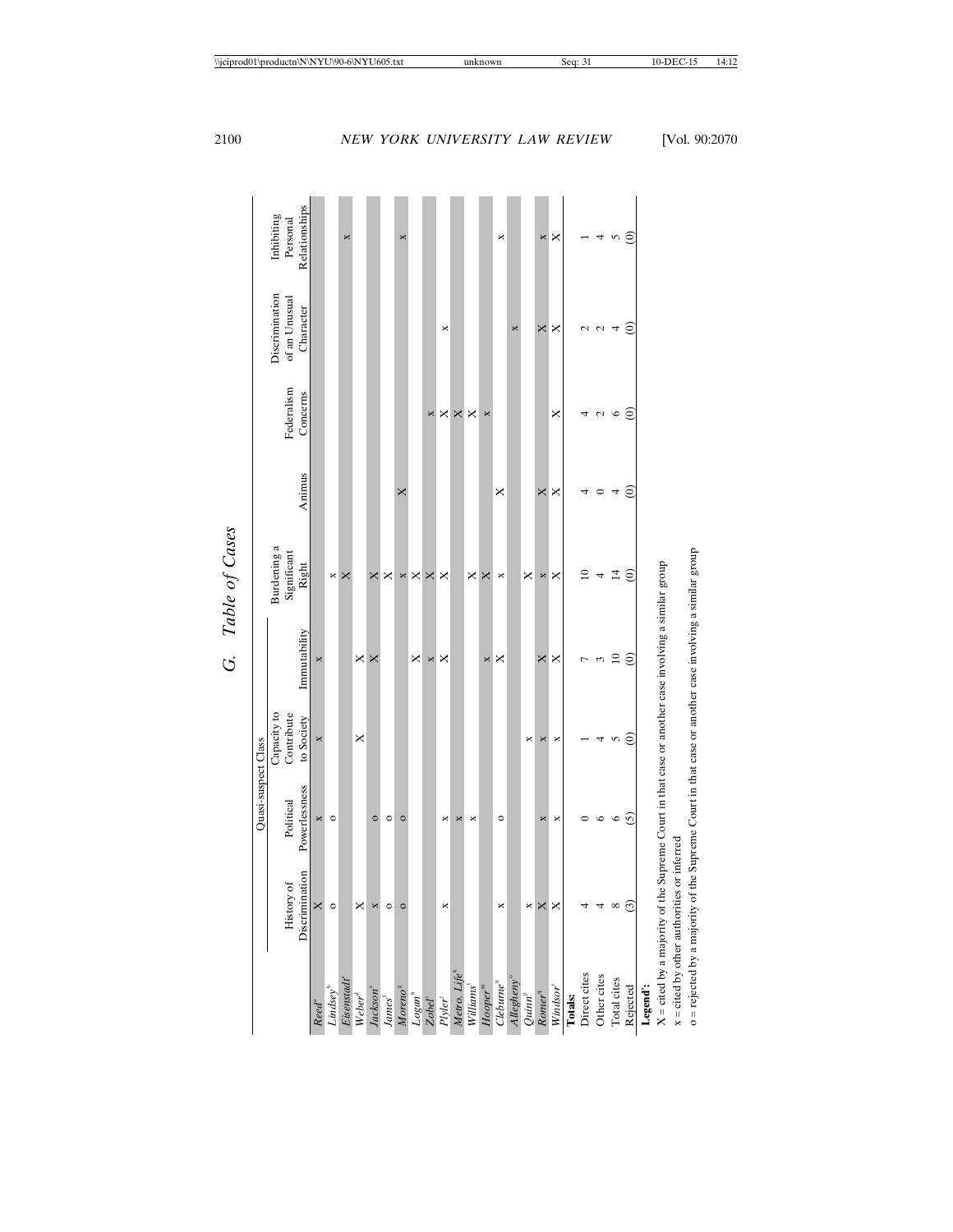| i                        |
|--------------------------|
|                          |
| Ī<br>ı<br>ļ              |
| $\overline{\phantom{a}}$ |
| č<br>I                   |
| ć                        |

- indsey v. Normet,  $405$  U.S.  $56$  (1972) (low-income renters).
- a Reed v. Reed, 404 U.S. 71 (1971) (women).<br>
<sup>b</sup> Lindsey v. Normet, 405 U.S. 56 (1972) (low-income renters).<br>
<sup>c</sup> Eisenstadt v. Baird, 405 U.S. 438 (1972) (unmarried persons).<br>
d Weber v. Aetna Cas. & Sur. Co., 406 U.S. 1 Eisenstadt v. Baird, 405 U.S. 438 (1972) (unmarried persons)
- Weber v. Aetna Cas. & Sur. Co., 406 U.S. 164 (1972) (nonmarital children) Cas. & Sur.
- ackson v. Indiana, 406 U.S. 715 (1972) (criminal defendants deemed incompetent to stand trial).
	- James v. Strange, 407 U.S. 128 (1972) (indigent criminal defendants).
- " Weber v. Aetna Cas. & Sur. Co., 406 U.S. 164 (1972) (nomnarital children).<br>" Jackson v. Indiana, 406 U.S. 715 (1972) (criminal defendants deemed incompetent to stand trial).<br>" James v. Strange, 407 U.S. 128 (1972) (indig U.S. Dep't of Agric. v. Moreno, 413 U.S. 528 (1973) (unrelated cohabiting food-stamp recipients, hippies).
	- Logan v. Zimmerman Brush Co., 455 U.S. 422 (1982) (victims of governmental error, per six Justices)
		- Zobel v. Williams, 457 U.S. 55 (1982) (recent transplants).
- Plyler v. Doe, 457 U.S. 202 (1982) (undocumented immigrant children).
	- " Logan v. Zimmerman Brush Co., 455 U.S. 422 (1982) (victims of governmental error, per six Justices).<br>
	<sup>1</sup> Zobel v. Williams, 457 U.S. 55 (1982) (recent transplants).<br>
	<sup>1</sup> Plyler v. Doe, 457 U.S. 202 (1982) (undocumented Metro. Life Ins. Co. v. Ward, 470 U.S. 869 (1985) (out-of-state insurance companies)
		- Williams v. Vermont, 472 U.S. 14 (1985) (out-of-state car buyers).  $\epsilon$
- **Hooper v. Bernalillo Cty. Assessor, 472 U.S. 612 (1985) (recent transplants).** newspares Hooper v. Bernalillo Cty. Assessor, 472 U.S. 612 (1985) (recent transplants)
- City of Cleburne v. Cleburne Living Ctr., Inc., 473 U.S. 432 (1985) (intellectually disabled).  $\blacksquare$
- Allegheny Pittsburgh Coal Co. v. Cty. Comm'n, 488 U.S. 336 (1989) (recent land purchasers). City of Cleburne v. Cleburne Living Ctr., Inc., 473 U.S. 432 (1985) (intellectually disabled).<br>© Allegheny Pittsburgh Coal Co. v. Cty. Comm'n, 488 U.S. 336 (1989) (recent land purchasers Co. v. Cty.
	- Quinn v. Millsap, 491 U.S. 95 (1989) (nonlandowners).
- Romer v. Evans, 517 U.S. 620 (1996) (gays, lesbians, and bisexuals)
- United States v. Windsor, 133 S. Ct. 2675 (2013) (same-sex couples).
- ° Allegheny Pittsburgh Coal Co. v. Cty. Comm'n, 488 U.S. 336 (1989) (recent land purchasers).<br><sup>P</sup> Quinn v. Millsap, 491 U.S. 95 (1989) (nonlandowners).<br><sup>4</sup> Romer v. Evans, 517 U.S. 620 (1996) (gays, lesbians, and bisexuals or further explanation of when the factors are deemed to be implicated, see supra notes 35-37 and accompanying text.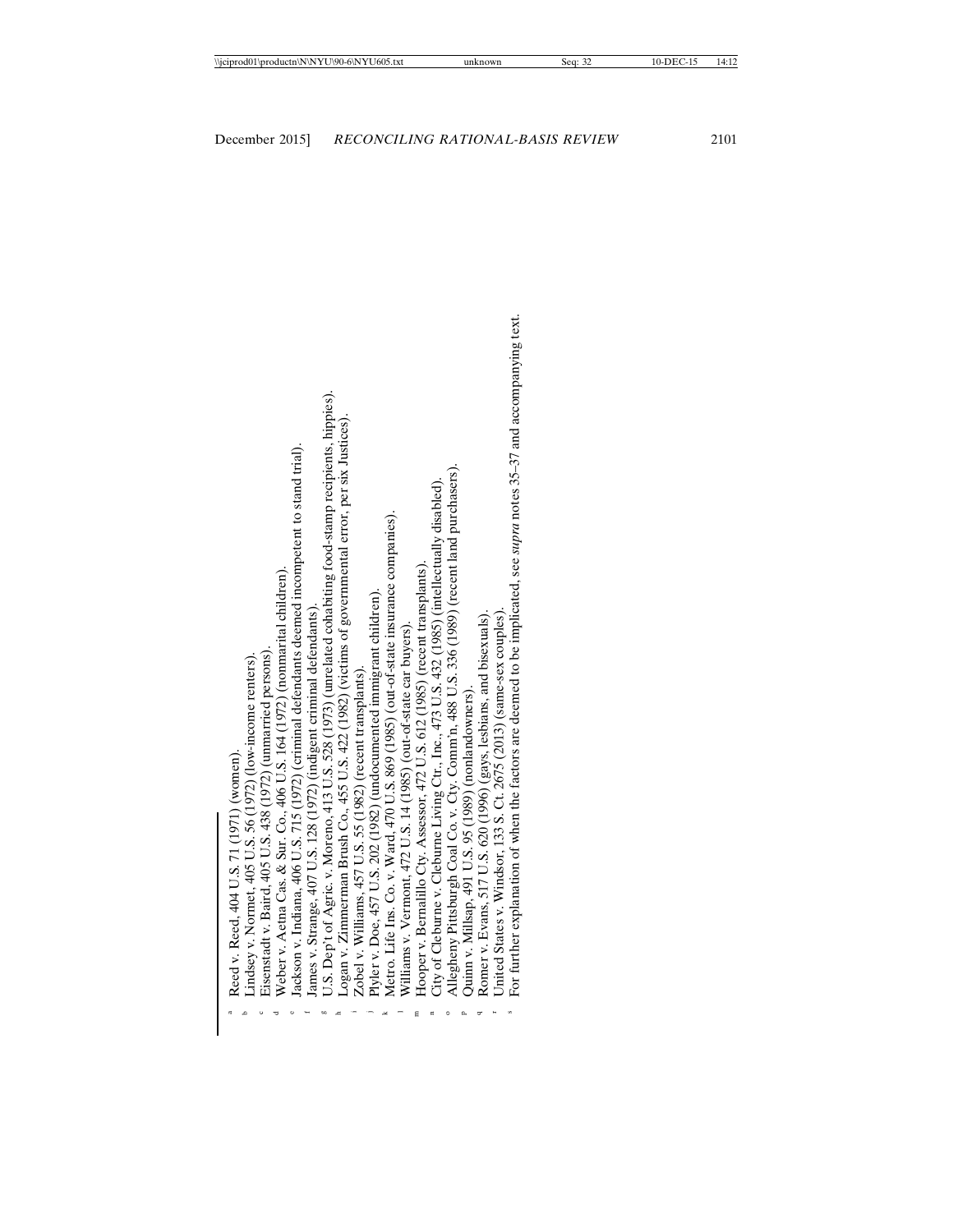#### IV

## TOWARD A COHERENT RATIONAL BASIS WITH BITE

## *A. The Import of Immutability and Significant Rights*

As the above analysis demonstrates, immutability and burdens on significant rights are particularly likely to be present in rational-basiswith-bite cases.<sup>168</sup> Groups were discriminated against on the basis of immutable characteristics in ten out of eighteen cases.169 Significant rights were at stake in fourteen cases.170

Classifications based on immutable characteristics warrant close scrutiny because they are in tension with deeply rooted principles of individual responsibility, fairness, and equal protection. These classifications run "contrary to the basic concept of our system that legal burdens should bear some relationship to individual responsibility or wrongdoing."171 There is a heightened risk of injustice in penalizing someone for something beyond his or her control. "Legislation imposing special disabilities upon groups disfavored by virtue of circumstances beyond their control suggests the kind of 'class or caste' treatment that the Fourteenth Amendment was designed to abolish."172

When significant rights are at stake, close scrutiny may be warranted because imposing severe costs on a group should be justified by a strong showing of public benefits.173 Invalidating a law under rational-basis review also allows for avoidance of establishing or enlarging a fundamental right.174 Of course, there is substantial difficulty in determining which rights are significant or how much justification is required.175

<sup>168</sup> I do not suggest that laws may never classify on the basis of immutable characteristics or burden significant rights. I argue that such laws may warrant the higher standard of rational basis with bite, which could be satisfied by a persuasive rationale for the classification. *See supra* notes 93, 124 (discussing when classifications may be permissible even though they are based on immutable characteristics or burden significant rights).

<sup>169</sup> *See supra* Part III.A.4 (collecting cases).

<sup>170</sup> *See supra* Part III.B (collecting cases).

<sup>171</sup> Weber v. Aetna Cas. & Sur. Co., 406 U.S. 164, 175 (1972).

<sup>172</sup> Plyler v. Doe, 457 U.S. 202, 217 n.14 (1982). For responses to criticisms of the immutability factor, see *supra* notes 78, 93.

<sup>173</sup> *See Plyler*, 457 U.S. at 223–24 (stating that a law that imposes severe burdens on its victims "can hardly be considered rational unless it furthers some substantial goal of the State").

<sup>174</sup> *See* Gunther, *supra* note 4, at 21–22 (discussing the Court's "avoidance" of fundamental-rights issues).

<sup>175</sup> *See, e.g.*, ELY, *supra* note 93, at 43–72, 101–02 (arguing that judicially identifying fundamental values is problematic and inconsistent with representative democracy).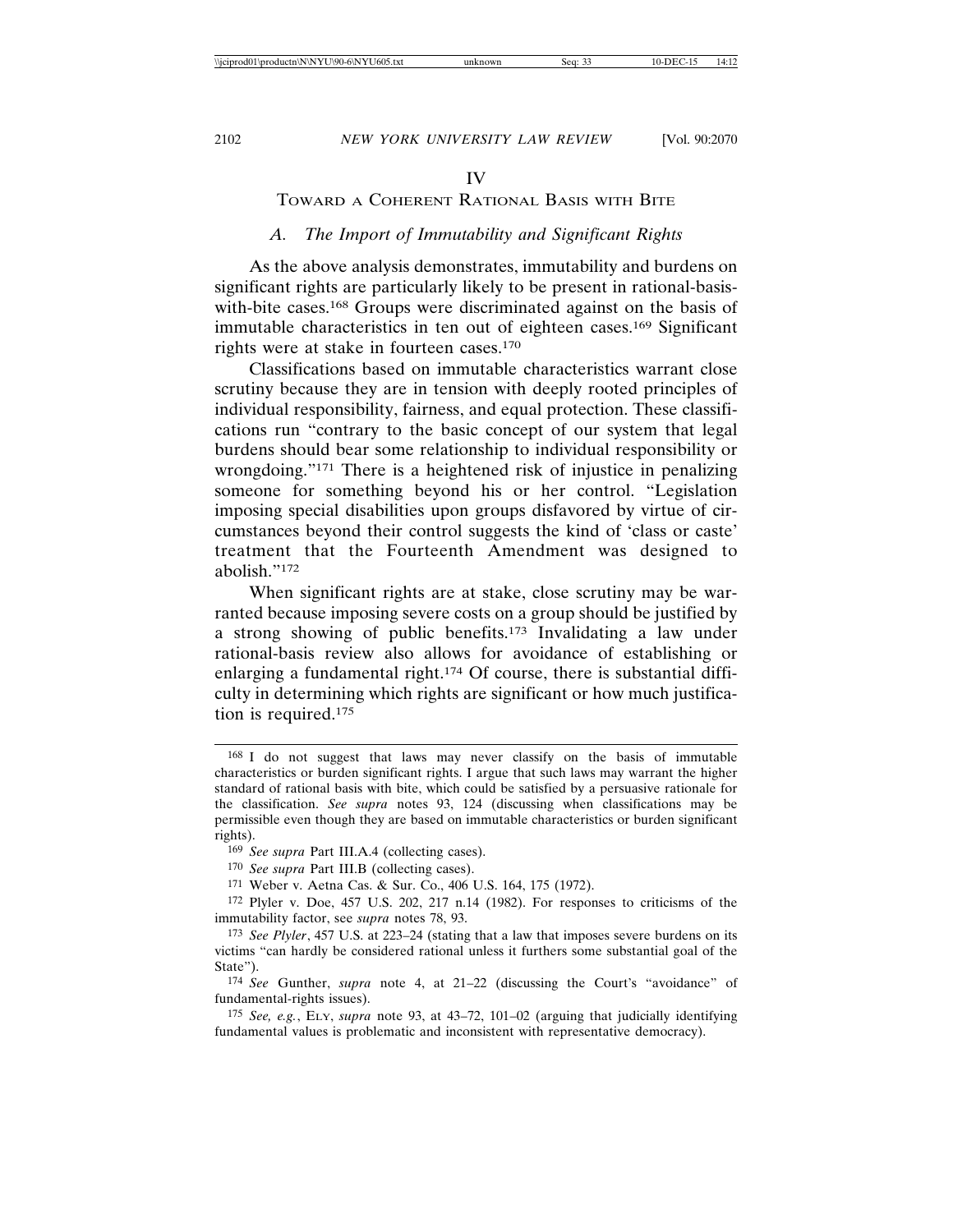The conventional wisdom has focused on animus as the key to rational basis with bite.176 This paradigm explains the closer scrutiny in cases concerning prejudice against the intellectually disabled<sup>177</sup> and gays and lesbians.178 But a comprehensive review of the rational-basiswith-bite cases shows that a broad definition of immutability (the tendency of the characteristic to be beyond the individual's control)<sup>179</sup> can explain these180 and other cases, including those concerning gender,181 nonmarital children,182 undocumented immigrant children,183 permanent classifications for government benefits,184 and governmental error.185 And the burdening of significant rights can explain most of these cases as well as others.186 These findings illustrate routes to rational basis with bite other than animus.

Justice Marshall believed that the Equal Protection Clause requires a "spectrum of standards" in reviewing discriminatory laws.187 This spectrum "vari[es] in the degree of care with which the Court will scrutinize particular classifications, depending . . . on the constitutional and societal importance of the interest adversely affected and the recognized invidiousness of the basis upon which the particular classification is drawn."188 Under this theory, the Court's treatment of significant rights reflects their importance, and the rational-basis-with-bite cases indicate that invidiousness is largely a function of immutability. Rational basis with bite may be a distinct band on Justice Marshall's spectrum.

<sup>176</sup> *See, e.g.*, Lawrence v. Texas, 539 U.S. 558, 580 (2003) (O'Connor, J., concurring in judgment) (stating that animus warrants "a more searching form of rational basis review"); Pollvogt, *supra* note 12, at 929 ("Perhaps the most mainstream theory of animus is that it is . . . a trigger for the mythical creature of 'heightened rational basis review.'"); Yoshino, *supra* note 12, at 335 ("[O]nce the Court detects animus, it will apply rational basis 'with bite.'").

<sup>177</sup> *Supra* notes 134–35, 138–39 and accompanying text (*Cleburne*).

<sup>178</sup> *Supra* notes 133, 136–38, 140 and accompanying text (*Romer*, *Windsor*).

<sup>179</sup> *Supra* notes 76–78 and accompanying text.

<sup>180</sup> *Supra* note 84 and accompanying text (*Cleburne*, plus *Jackson*); *supra* note 85 and accompanying text (*Romer*, *Windsor*).

<sup>181</sup> *Supra* note 80 and accompanying text (*Reed*).

<sup>182</sup> *Supra* note 79 and accompanying text (*Weber*).

<sup>183</sup> *Supra* notes 81–83 and accompanying text (*Plyler*).

<sup>184</sup> *Supra* notes 89–92 and accompanying text (*Zobel*, *Hooper*).

<sup>185</sup> *Supra* notes 86–88 and accompanying text (*Logan*).

<sup>186</sup> *Supra* Part III.B (*Eisenstadt*, *James*, *Zobel*, *Williams*, *Hooper*, *Quinn*, *Windsor*, *Romer*, *Plyler*, *Jackson*, *Logan*, *Lindsey*, *Cleburne*, *Moreno*).

<sup>187</sup> San Antonio Indep. Sch. Dist. v. Rodriguez, 411 U.S. 1, 98–99 (1973) (Marshall, J., dissenting).

<sup>188</sup> *Id.* at 99.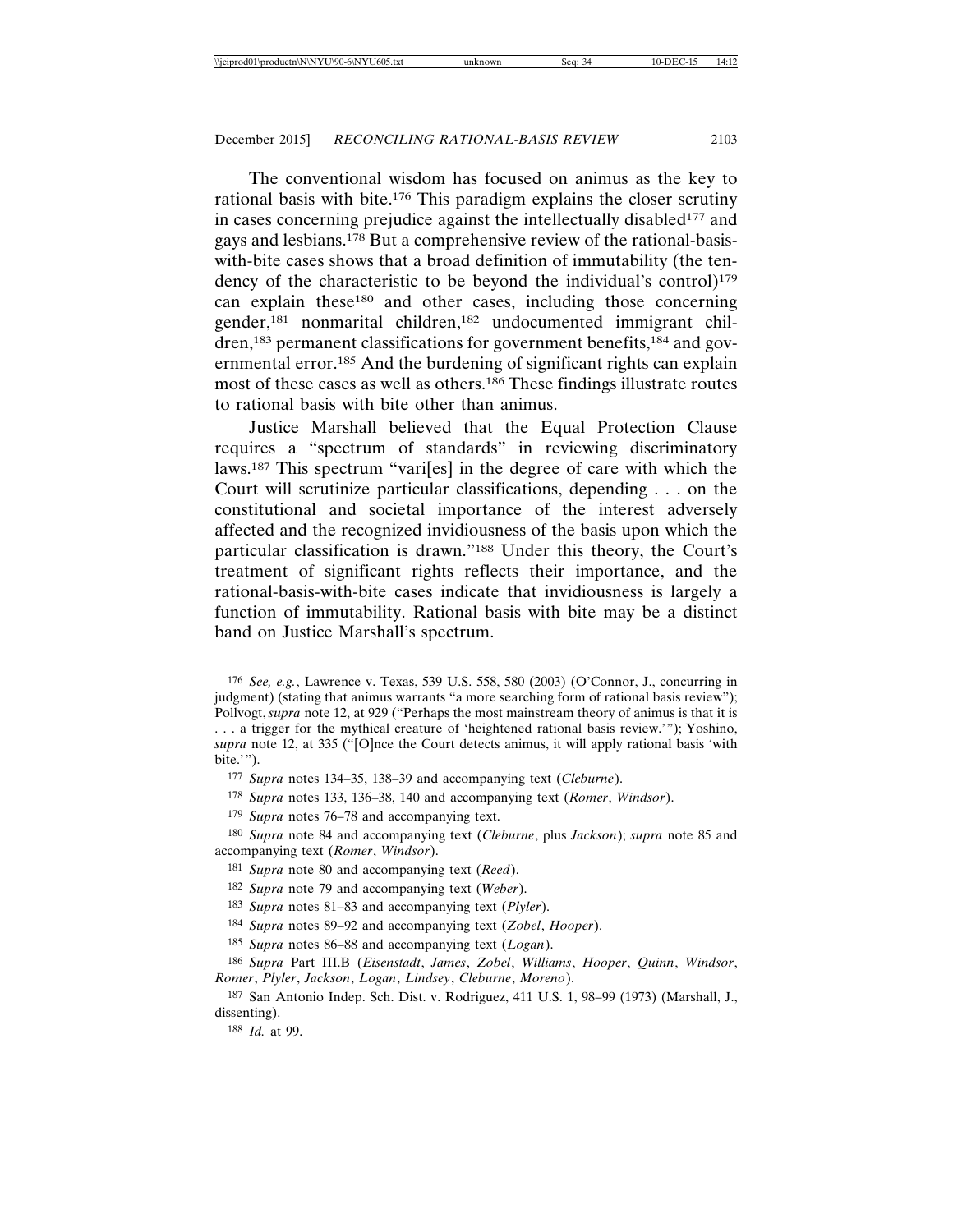#### *B. Groups That Have Bite*

The above analysis indicates that the Court's two most recent applications of rational basis with bite—to laws discriminating against gays, lesbians, and bisexuals in *Romer* and *Windsor*—are entirely consistent with what the Court has done in the past.<sup>189</sup> Such laws discriminate on the basis of an immutable characteristic<sup>190</sup> and burden significant rights.191 These laws also implicate the other suspect-class factors,<sup>192</sup> may be motivated by animus,<sup>193</sup> and inhibit personal relationships;194 and *Romer* and *Windsor* happened to involve discriminations of an unusual character.195

A question for future research is what other groups implicate these factors, particularly immutability and significant rights, and thus may merit rational basis with bite. Applying rational basis with bite to discrimination against transgender individuals would appear to be consistent with the Court's history.196 Gender identity (one's inner sense of gender) is likely an immutable characteristic.197 Moreover,

192 *Supra* note 47 and accompanying text (history of discrimination); *supra* note 59 and accompanying text (political powerlessness); *supra* note 71 and accompanying text (capacity to contribute to society).

193 *Supra* notes 133, 136–38, 140 and accompanying text.

- 194 *Supra* notes 165–66 and accompanying text.
- 195 *Supra* notes 160–61 and accompanying text.

196 Discrimination against transgender individuals may also be subject to intermediate scrutiny as a form of gender discrimination. *See* Glenn v. Brumby, 663 F.3d 1312, 1317 (11th Cir. 2011) (citing Smith v. City of Salem, 378 F.3d 566 (6th Cir. 2004)) ("[D]iscrimination against a transgender individual because of his or her gender nonconformity is gender stereotyping prohibited by . . . the Equal Protection Clause."); Norsworthy v. Beard, 87 F. Supp. 3d 1104, 1119 (N.D. Cal. 2015) ("[D]iscrimination against transgender individuals is a form of gender-based discrimination subject to intermediate scrutiny."). Gender classifications have also merited rational basis with bite in the past. *Infra* notes 202–03 and accompanying text.

197 *See, e.g.*, *Norsworthy*, 87 F. Supp. 3d at 1119 n.8 ("[T]ransgender people['s] . . . identity is . . . immutable . . . ."); Doe v. McConn, 489 F. Supp. 76, 78 (S.D. Tex. 1980) ("[T]he transsexual has not made a choice to be as he is, but rather . . . the choice has been made for him through many causes preceding and beyond his control."); George R. Brown, *Gender Dysphoria and Transsexualism*, MERCK MANUAL: PROF. VERSION, http:// www.merckmanuals.com/professional/psychiatric-disorders/sexuality-gender-dysphoria -and-paraphilias/gender-dysphoria-and-transsexualism (last updated June 2015)

<sup>189</sup> Like other classifications that have received rational basis with bite, *see infra* notes 202–03 and accompanying text (gender); *infra* note 226 and accompanying text (nonmarital parentage), classifications based on sexual orientation may also be subject to intermediate scrutiny, *see* SmithKline Beecham Corp. v. Abbott Labs., 740 F.3d 471, 483 (9th Cir. 2014) ("[H]eightened scrutiny applies to classifications based on sexual orientation."); Windsor v. United States, 699 F.3d 169, 185 (2d Cir. 2012) ("[H]omosexuals compose a class that is subject to heightened scrutiny."), *aff'd on other grounds*, 133 S. Ct. 2675 (2013).

<sup>190</sup> *Supra* note 85 and accompanying text.

<sup>191</sup> *Supra* notes 109–13 and accompanying text (discussing gays' and lesbians' right to dignity).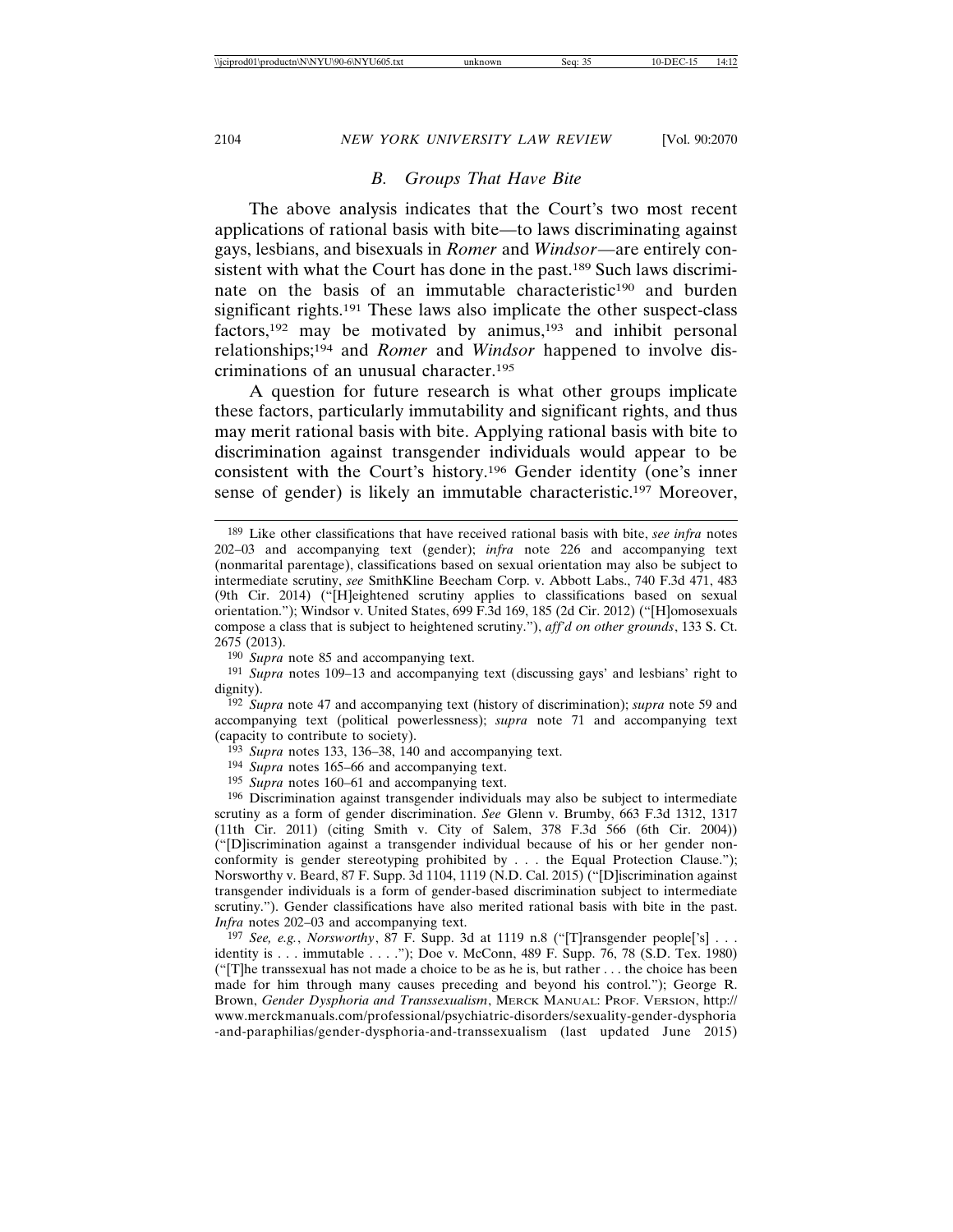there may be a significant or quasi-fundamental right to externally express one's gender identity. Burdening the ability to express one's gender identity threatens "values of privacy, self-identity, autonomy, and personal integrity that . . . the Constitution was designed to protect."198 It is perhaps unsurprising, then, that at least one law discriminating against transgender persons failed rational-basis scrutiny.199

### **CONCLUSION**

Traditionally, rational-basis review is extremely deferential and rarely invalidates legislation under the Equal Protection Clause. However, a small number of Supreme Court cases have held laws unconstitutional under the higher standard of rational basis with bite. The Court's application of rational basis with bite appears to be most strongly correlated with laws that classify on the basis of an immutable characteristic or burden a significant right. This conclusion reveals that animus is not the sole or even the most prevalent factor in rational basis with bite. This Note aims to provide some clarity and coherence to an inconsistent doctrine and illuminate when rational basis shows its teeth.

<sup>(&</sup>quot;Attempts at altering gender identity in adults have not proved effective and are now considered unethical."). In addition, "transgender people['s] . . . identity is . . . irrelevant to their ability to contribute to society, and [transgender people] have experienced . . . societal discrimination and marginalization." *Norsworthy*, 87 F. Supp. 3d at 1119 n.8.

<sup>198</sup> City of Chicago v. Wilson, 389 N.E.2d 522, 524–25 (Ill. 1978) (quoting Kelley v. Johnson, 425 U.S. 238, 251 (1976) (Marshall, J., dissenting)) (holding that prohibiting transgender persons from wearing clothing of the opposite sex violated the U.S. Constitution); *accord McConn*, 489 F. Supp. at 80–81 (same).

<sup>199</sup> *See McConn*, 489 F. Supp. at 81 (holding that an ordinance prohibiting transgender persons from dressing as the opposite sex "fail[ed] to pass even a minimal degree of scrutiny").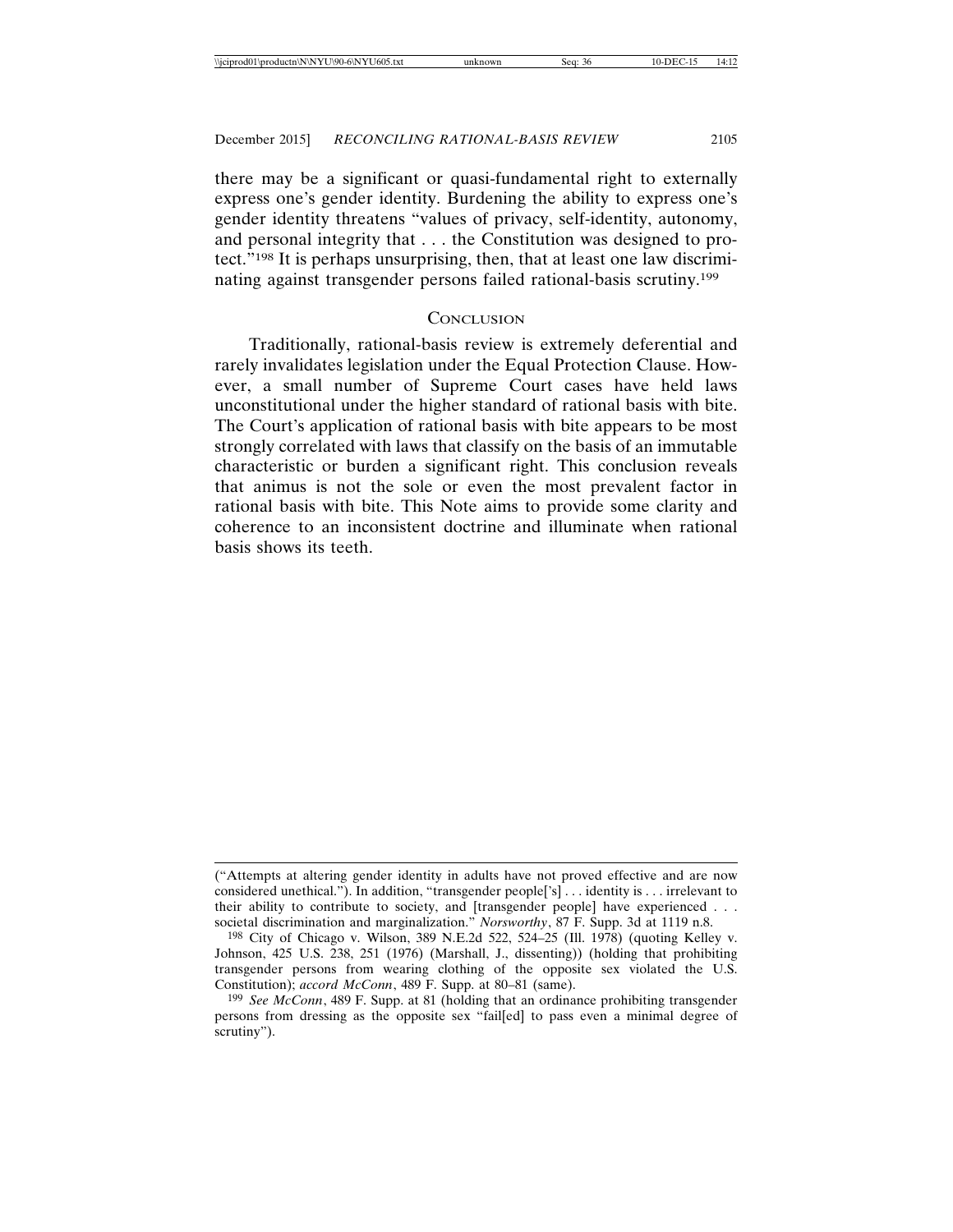#### **APPENDIX**

This section summarizes the eighteen rational-basis-with-bite cases addressed in this Note in chronological order. This list includes any Supreme Court case that found an equal-protection violation under rational-basis scrutiny between the 1971 and 2014 Terms.

## *A. Reed v. Reed*

*Reed v. Reed*<sup>200</sup> involved a challenge to a statute that provided that men would be chosen over equally qualified women to administer the estate of persons who die intestate.201 Under current doctrine, such a gender classification would be subject to intermediate scrutiny under *Craig v. Boren*. 202 But in 1971, *Craig v. Boren* had not yet been decided, and the Court reviewed the statute under the rational-basis test.203 The Court held that the statute made an "arbitrary legislative choice forbidden by the Equal Protection Clause," because the statute "provid[ed] dissimilar treatment for men and women who are . . . similarly situated."204

### *B. Lindsey v. Normet*

In *Lindsey v. Normet*, 205 tenants challenged the judicial procedures for eviction after nonpayment of rent.206 The challenged statute provided that to appeal an eviction action, the tenant had to post a bond worth twice the rental value of the premises, and if the tenant lost the appeal, the landlord could recover twice the rent accrued during the appeal.207 This procedure stood in contrast to the procedures for ordinary civil actions, thereby permitting the tenants

<sup>200</sup> 404 U.S. 71 (1971).

<sup>201</sup> *Id.* at 71–73.

<sup>202</sup> *See* 429 U.S. 190, 197 (1976) (establishing that classifications by gender are subject to intermediate scrutiny).

<sup>203</sup> *See Reed*, 404 U.S. at 76 ("The question presented by this case . . . is whether a difference in the sex of competing applicants for letters of administration bears a rational relationship to a state objective that is sought to be advanced by the operation of [the statutes]."). Although *Reed*, and *Weber* with respect to nonmarital children, have sometimes been reimagined as early intermediate-scrutiny cases, it is important to "remember[ ] the Court's cases accurately—as they were decided, rather than as they can be reimagined"—to more fully understand and "retain [the] equality-protective possibilities of" rational-basis review. Katie R. Eyer, *Constitutional Crossroads and the Canon of Rational Basis Review*, 48 U.C. DAVIS L. REV. 527, 533–36 (2014).

<sup>204</sup> *Reed*, 404 U.S. at 76–77.

<sup>205</sup> 405 U.S. 56 (1972).

<sup>206</sup> *Id.* at 58.

<sup>207</sup> *Id.* at 75–76.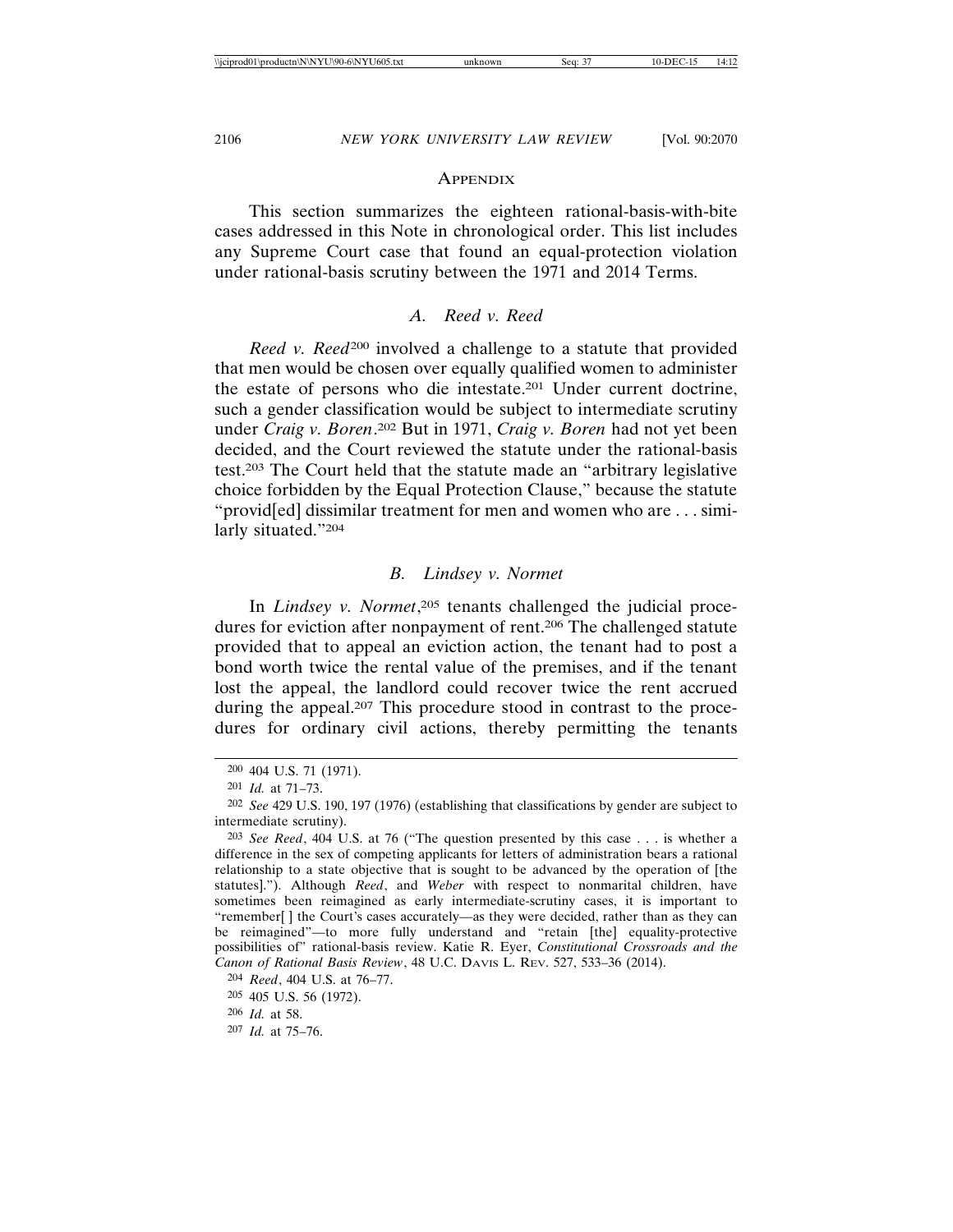appealing their evictions to frame their claim as one of discrimination.208

The Court held that the discrimination against eviction appellants was "arbitrary and irrational, and the double-bond requirement . . . violate[d] the Equal Protection Clause."209 The Court explained that "[w]hen an appeal is afforded, . . . it cannot be granted to some litigants and capriciously or arbitrarily denied to others," and noted that for poor tenants who could not afford the double bond, "as a practical matter, appeal is foreclosed."210

## *C. Eisenstadt v. Baird*

*Eisenstadt v. Baird*211 concerned a statute that prohibited the distribution of contraceptives to unmarried persons.212 Seven years earlier, the Court held in *Griswold v. Connecticut*<sup>213</sup> that prohibition on the use of contraceptives by married couples violates the fundamental right of privacy.214 The question in *Eisenstadt* was whether the State could rationally prohibit access to contraceptives for unmarried but not married persons.215

The Court held that the statute violated the Equal Protection Clause.216 The Court explained that "whatever the rights of the individual to access to contraceptives may be, the rights must be the same for the unmarried and the married alike."217

## *D. Weber v. Aetna Casualty & Surety Co.*

*Weber v. Aetna Casualty & Surety Co.*218 involved a challenge to a workers' compensation scheme that conferred lower priority to unacknowledged nonmarital children in the disbursement of benefits to dependents.219 The Court did not explicitly state what level of scrutiny applied.220 The Court explained that "at a minimum, . . . a statu-

218 406 U.S. 164 (1972).

220 *See* Gunther, *supra* note 4, at 31 (explaining that *Weber* did not "voic[e] clearly either a strict or minimal scrutiny standard").

<sup>208</sup> *See id.* at 74–76 (contrasting the procedures for civil actions and eviction actions).

<sup>209</sup> *Id.* at 79. In contrast, the Court held that another part of the eviction statute, governing the timing of trial and the cognizable issues, was rationally related to the prompt and peaceful resolution of disputes. *Id.* at 69–74.

<sup>210</sup> *Id.* at 77, 79.

<sup>211</sup> 405 U.S. 438 (1972).

<sup>212</sup> *Id.* at 440–42.

<sup>213</sup> 381 U.S. 479 (1965).

<sup>214</sup> *Id.* at 485–86.

<sup>215</sup> *Eisenstadt*, 405 U.S. at 447.

<sup>216</sup> *Id.* at 454–55.

<sup>217</sup> *Id.* at 453.

<sup>219</sup> *Id.* at 165–68.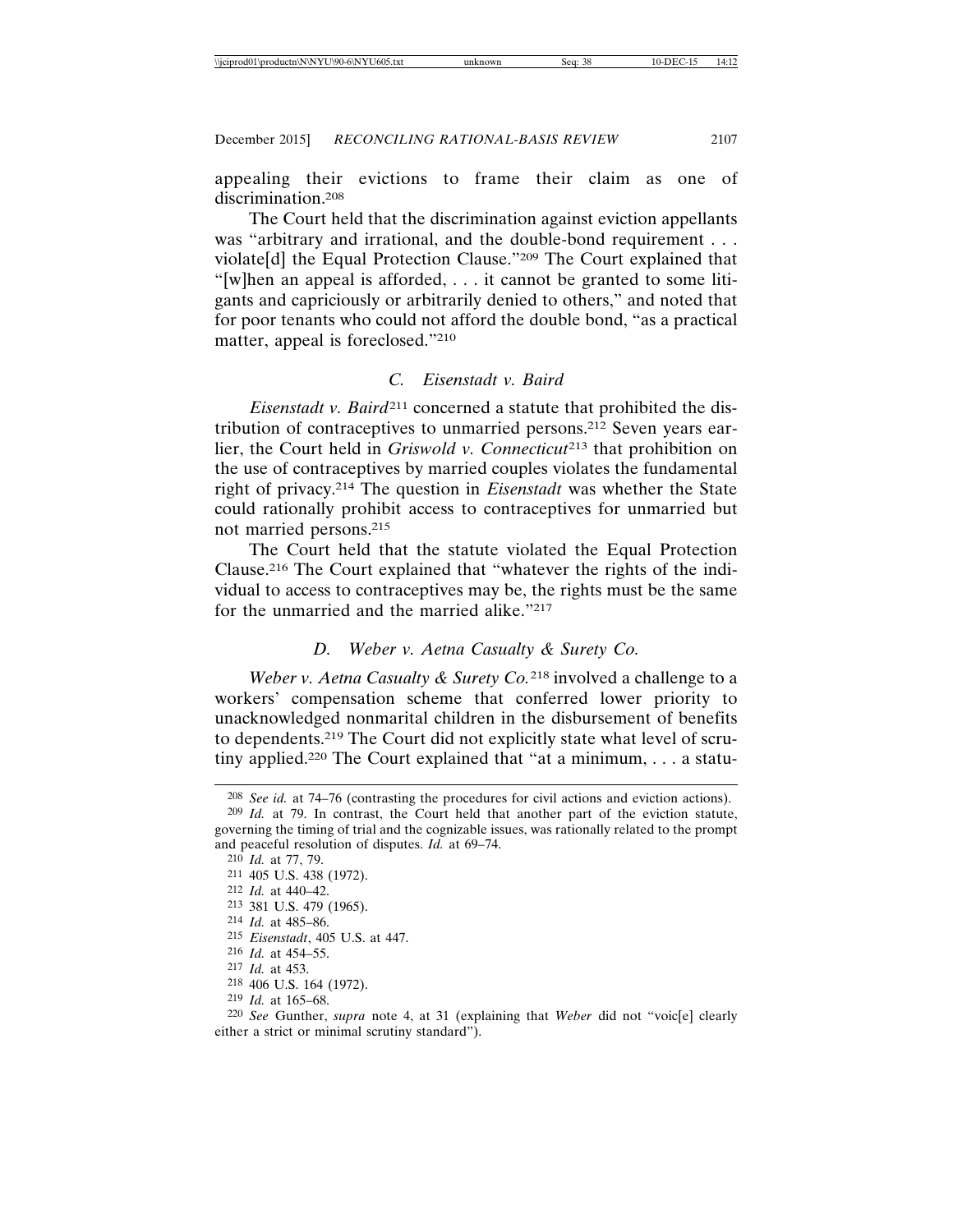tory classification [must] bear some rational relationship to a legitimate state purpose."221 The Court went on to find that the classification bore "no significant relationship" to the proffered purposes of the statute.222 The Court finally concluded that the classification violated the Equal Protection Clause because it was justified by "no legitimate state interest, compelling or otherwise."223

While the standard of review was unclear, *Weber* may be treated as a rational-basis-with-bite case in part due to its reliance on *Levy v. Louisiana*224 and *Glona v. American Guarantee & Liability Insurance Co.*, 225 which articulated the rational-basis standard with slightly more clarity.226 Moreover, the Court in *Weber* found that any relationship between the statute and one of its proffered purposes had "no possible rational basis."227

### *E. Jackson v. Indiana*

*Jackson v. Indiana*228 involved a challenge to the procedures for pretrial commitment of criminal defendants deemed incompetent to stand trial.229 These procedures differed from the commitment procedures that were generally applicable to all other citizens, such as in the standards for commitment and for release.230 Thus, the challenger, an intellectually disabled criminal defendant, attacked the pretrial commitment procedures on equal-protection grounds.231

The Court did not explicitly state what level of scrutiny applied. However, the Court relied heavily on *Baxstrom v. Herold*, 232 which held that there was "no conceivable basis"<sup>233</sup> or "semblance of ration-

225 391 U.S. 73 (1968), *cited in Weber*, 406 U.S. 164.

<sup>221</sup> *Weber*, 406 U.S. at 172.

<sup>222</sup> *Id.* at 175.

<sup>223</sup> *Id.* at 176.

<sup>224</sup> 391 U.S. 68 (1968), *cited in Weber*, 406 U.S. 164.

<sup>226</sup> *See Levy*, 391 U.S. at 71 (defining the question as "whether the line drawn is a rational one"); *Glona*, 391 U.S. at 75 (finding "no possible rational basis" in a relationship between the discrimination and out-of-wedlock procreation). The Court formally recognized that discrimination against nonmarital children is subject to intermediate scrutiny in *Clark v. Jeter*, 486 U.S. 456, 461 (1988), but *Weber* should nonetheless be understood as it was actually decided. *See supra* note 203 (citing Eyer, *supra* note 203, at 533–36) (explaining that historical accuracy allows for a more robust understanding of rational-basis review).

<sup>227</sup> *Weber*, 406 U.S. at 173 (quoting *Glona*, 391 U.S. at 75).

<sup>228</sup> 406 U.S. 715 (1972).

<sup>229</sup> *Id.* at 717.

<sup>230</sup> *See id.* at 720–23 (contrasting the commitment procedures for pretrial criminal defendants and the general population).

<sup>231</sup> *Id.* at 717, 723.

<sup>232</sup> 383 U.S. 107 (1966).

<sup>233</sup> *Id.* at 111–12, *quoted in Jackson*, 406 U.S. at 724.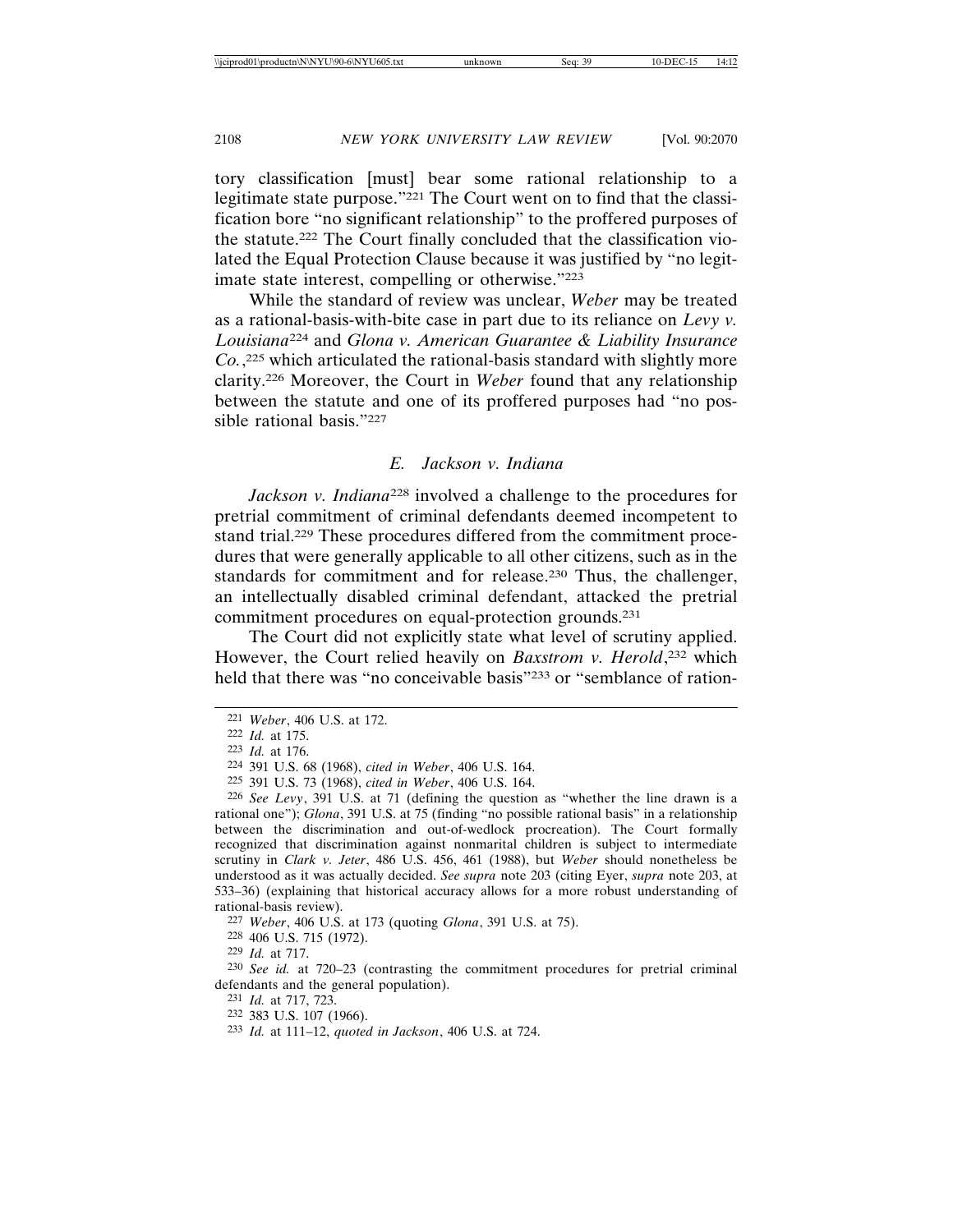ality"234 for using special procedures for the commitment of inmates at the end of a prison sentence. Therefore, *Jackson* may appropriately be considered a rational-basis-with-bite case. The Court held that the pretrial commitment procedures violated the Equal Protection Clause, because they unjustifiably subjected the criminal defendant "to a more lenient commitment standard and to a more stringent standard of release than those generally applicable to all others not charged with offenses," and "thus condemn[ed] him in effect to permanent institutionalization."235

### *F. James v. Strange*

*James v. Strange*236 concerned a challenge to a statute whereby the State could recoup the costs of providing counsel or other legal services to indigent criminal defendants.<sup>237</sup> Nearly a decade earlier, the Court held in *Gideon v. Wainwright*238 that States were constitutionally required to provide counsel to indigent criminal defendants.239 The statute in *James* provided that a judgment could issue against a defendant who failed to pay for these legal costs, and disallowed the defendant from claiming almost all of the protective exemptions available to other judgment debtors.240 The Court held that "impos[ing] these harsh conditions on a class of debtors who were provided counsel as required by the Constitution" failed to meet the requirement of rationality under the Equal Protection Clause.241

## *G. U.S. Department of Agriculture v. Moreno*

*U.S. Department of Agriculture v. Moreno*242 concerned an amendment to the federal food-stamp program that made households containing any unrelated individuals ineligible for food stamps, with limited exceptions. 243 The question presented was whether this classification violated equal protection.244

240 *James*, 407 U.S. at 129–31.

- 242 413 U.S. 528 (1973).
- 243 *Id.* at 529–30.

<sup>234</sup> *Id.* at 115.

<sup>235</sup> *Jackson*, 406 U.S. at 730. The Court also held that the indefinite commitment of the defendant solely on account of his incompetence to stand trial violated due process. *Id.* at 731, 738.

<sup>236</sup> 407 U.S. 128 (1972).

<sup>237</sup> *Id.* at 128.

<sup>238</sup> 372 U.S. 335 (1963).

<sup>239</sup> *Id.* at 339–40, 342.

<sup>241</sup> *Id.* at 140–41.

<sup>244</sup> Specifically, the question was whether the classification violated the equal-protection component of the Fifth Amendment's Due Process Clause. *Id.* at 532–33. *See generally* Bolling v. Sharpe, 347 U.S. 497 (1954) (incorporating the Fourteenth Amendment's Equal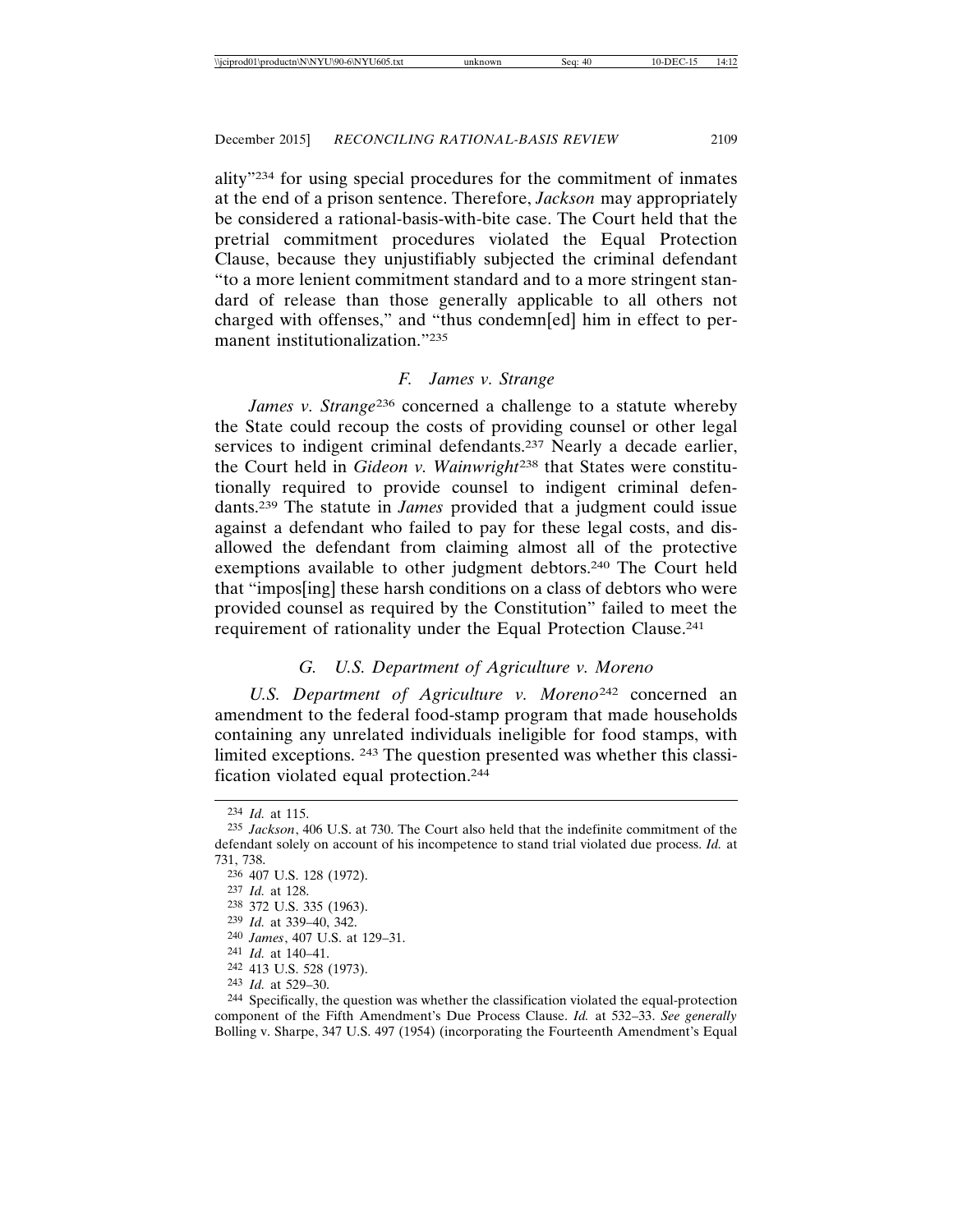The Court held that the classification was "wholly without any rational basis" and violated equal protection.245 The Court reviewed legislative history indicating that the purpose of the amendment was "to prevent so-called 'hippies' and 'hippie communes' from participating in the food stamp program."<sup>246</sup> The Court held that "a bare ... desire to harm a politically unpopular group cannot constitute a *legitimate* governmental interest."247

## *H. Logan v. Zimmerman Brush Co.*

In *Logan v. Zimmerman Brush Co.*, 248 an employee filed a complaint with a state employment commission alleging that he was unlawfully terminated due to his disability.249 State law required that the commission hold a fact-finding conference within 120 days of the complaint, but the commission inadvertently scheduled the conference for five days too late.250 The state court below held that this error deprived the commission of jurisdiction to consider the employee's complaint.251

The Supreme Court reversed on due-process grounds.252 The employee also raised an equal-protection argument that the State unlawfully discriminated between two groups: complainants whose claims were processed within 120 days and afforded review, and complainants whose claims were processed after 120 days and thus terminated.253 Six Justices, in two separate opinions, found an equalprotection violation under rational-basis scrutiny, although the conclusion did not enter the majority opinion. Justice Blackmun (joined by Justices Brennan, Marshall, and O'Connor) concluded that the "random[ ]" termination of claims, simply because the State processed them too slowly, constituted "the very essence of arbitrary state action."254 Justice Powell (joined by then-Justice Rehnquist) likewise concluded that it was "unfair and irrational to punish [claimants] for the Commission's failure" to timely convene a conference, although

Protection Clause against the federal government through the Fifth Amendment's Due Process Clause). 245 *Moreno*, 413 U.S. at 538. 246 *Id.* at 534. 247 *Id.* 248 455 U.S. 422 (1982). 249 *Id.* at 426.

250 *Id. Id.* at 427. *Id.* at 437–38. *Id.* at 438–39 (opinion of Blackmun, J.).

254 *Id.* at 442.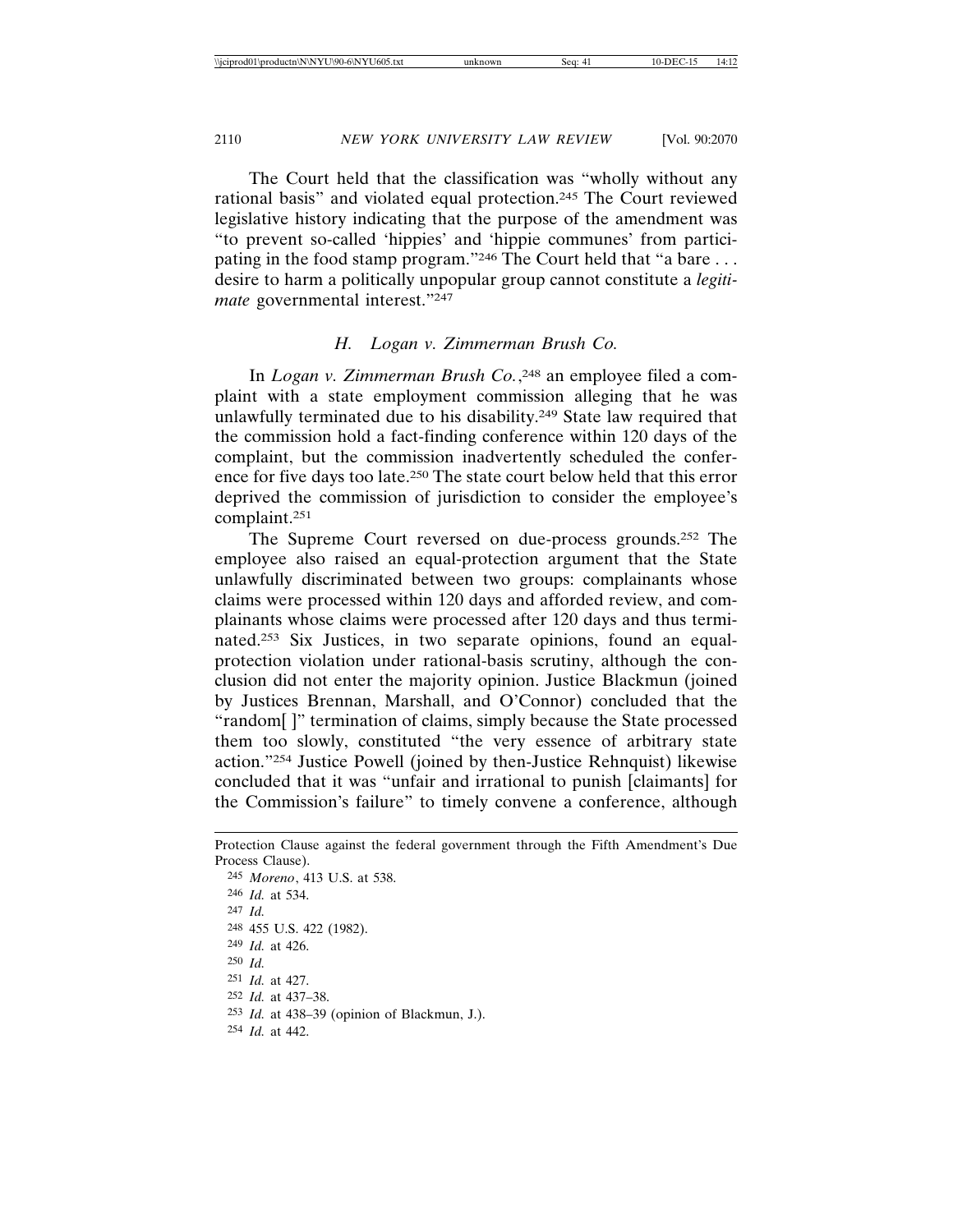he disagreed with the breadth of the language in Justice Blackmun's opinion.255

Because six Justices found the claim's termination to be irrational, I have included *Logan* in my analysis because it may shed light on what warrants rational basis with bite.

### *I. Zobel v. Williams*

*Zobel v. Williams*256 concerned a challenge to a statutory scheme by which Alaska distributed dividends from oil revenues to its residents.257 Under the plan, every year each adult citizen received an amount of dividends determined by the number of years he or she had been a resident of Alaska since its statehood.<sup>258</sup>

The challengers argued that the scheme burdened the fundamental right to interstate travel and should be subject to strict scrutiny, but the Court declined to decide whether strict scrutiny was warranted, instead holding that the scheme could not satisfy even the rational-basis test.259 The Court held that the State's goal of "reward[ing] citizens for past contributions" was not a legitimate state interest.260 The Court further held that the State's interest in incentivizing individuals to establish and maintain residency in Alaska was not rationally related to the scheme because the statute operated retroactively, granting greater dividends to those who were already residents prior to its enactment.261 The scheme thereby created "fixed, permanent distinctions" based on length of residency and violated equal protection.262

## *J. Plyler v. Doe*

*Plyler v. Doe*<sup>263</sup> involved a challenge to a state statute that withheld funding for the education of children who were not legally admitted into the United States and authorized public schools to deny

<sup>255</sup> *Id.* at 443–44 (Powell, J., concurring in judgment).

<sup>256</sup> 457 U.S. 55 (1982).

<sup>257</sup> *Id.* at 56–57.

<sup>258</sup> *Id.*

<sup>259</sup> *Id.* at 60–61, 60 n.6, 65. *See generally* Shapiro v. Thompson, 394 U.S. 618, 638 (1969) (holding that durational-residency requirements for eligibility for benefits burden the fundamental right to interstate travel and are subject to strict scrutiny), *disapproved on other grounds by* Edelman v. Jordan, 415 U.S. 651, 671 (1974).

<sup>260</sup> *Zobel*, 457 U.S. at 63.

<sup>261</sup> *Id.* at 61–62. The Court found that the State's interest in prudent, long-term management of the dividend fund was not rationally related to the scheme for similar reasons. *Id.* at 62–63.

<sup>262</sup> *Id.* at 59, 64–65. 263 457 U.S. 202 (1982).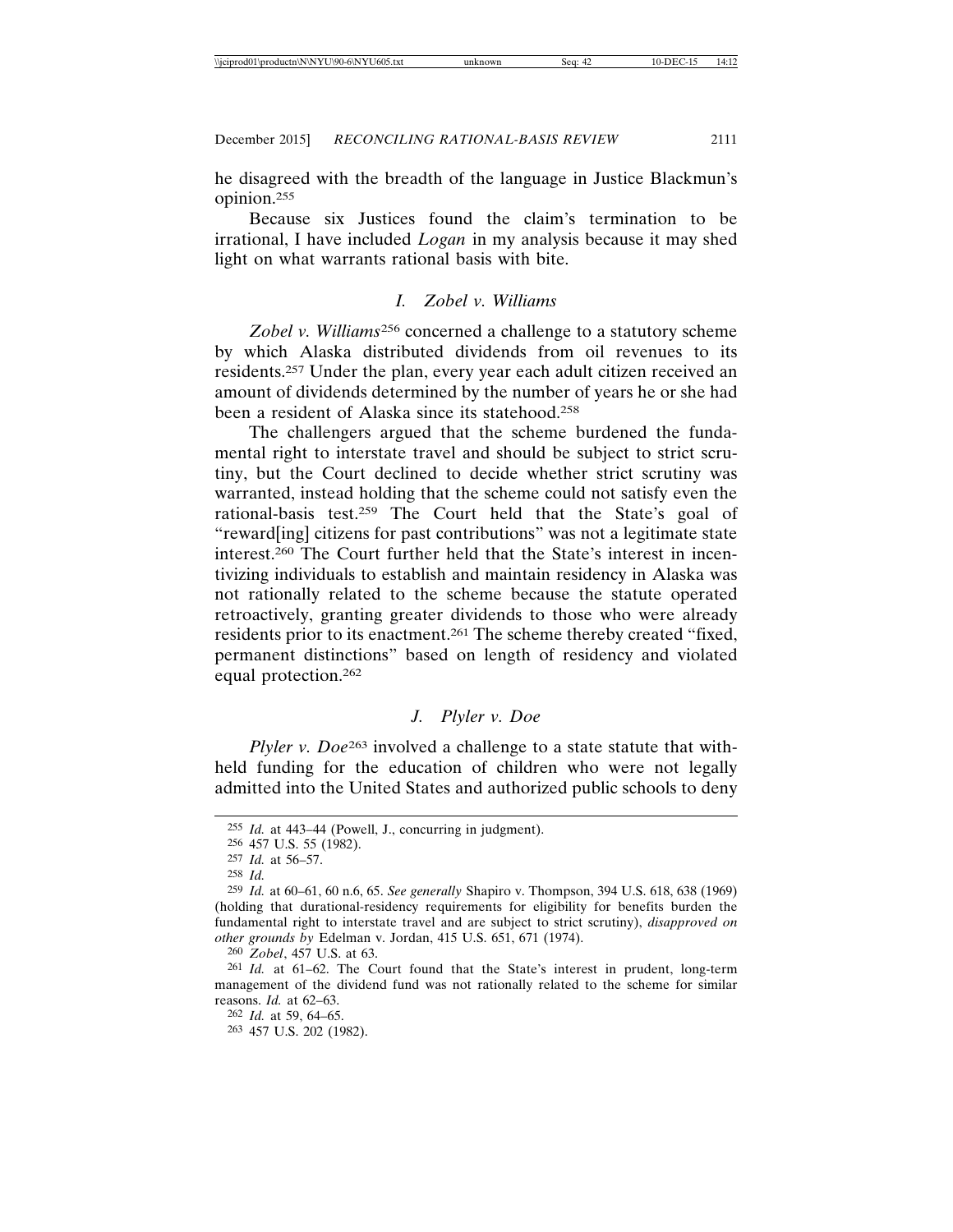enrollment to these children.<sup>264</sup> The question presented was whether, consistent with the Equal Protection Clause, the State "may deny to undocumented school-age children the free public education that it provides to children who are citizens of the United States or legally admitted aliens."265

The Court rejected arguments that undocumented immigrants were a suspect class or that public education was a fundamental right, either of which would have triggered heightened scrutiny.266 Instead, giving teeth to the rational-basis test, the Court demanded that the statute "further[ ] some substantial goal of the State," in light of the drastic human costs of the measure. 267 At the outset, the Court noted that it was "difficult to conceive of a rational justification for penalizing . . . children" for "a legal characteristic over which [they] can have little control."268 The Court then rejected the State's interest in the "preservation of the state's limited resources for the education of its lawful residents," in light of the lack of any national policy that might condone denying education to undocumented immigrants.269 The Court further explained that the evidentiary record did not support the contention that the statute furthered other proffered interests.270

### *K. Metropolitan Life Insurance Co. v. Ward*

*Metropolitan Life Insurance Co. v. Ward*271 involved a challenge to an Alabama tax statute that taxed out-of-state insurance companies at a higher rate than in-state insurance companies.272 Under the statute, out-of-state companies could reduce their tax burden by investing in certain Alabama assets and securities, but not to the level paid by in-state companies.273

Due to the procedural posture of the case, the Court technically did not rule on whether the statute violated the Equal Protection Clause, but only on whether two of the proffered purposes of the

 *Id.* at 205. 265 *Id. Id.* at 223 (citing San Antonio Indep. Sch. Dist. v. Rodriguez, 411 U.S. 1, 28–39 (1973)). *Id.* at 223–24. *Id.* at 220. *Id.* at 226–27 (quoting Brief for Appellants at 26, *Plyler*, 457 U.S. 202 (Nos. 80-1538, 80-1934)). *Id.* at 228–30. 470 U.S. 869 (1985). *Id.* at 871. *Id.* at 872.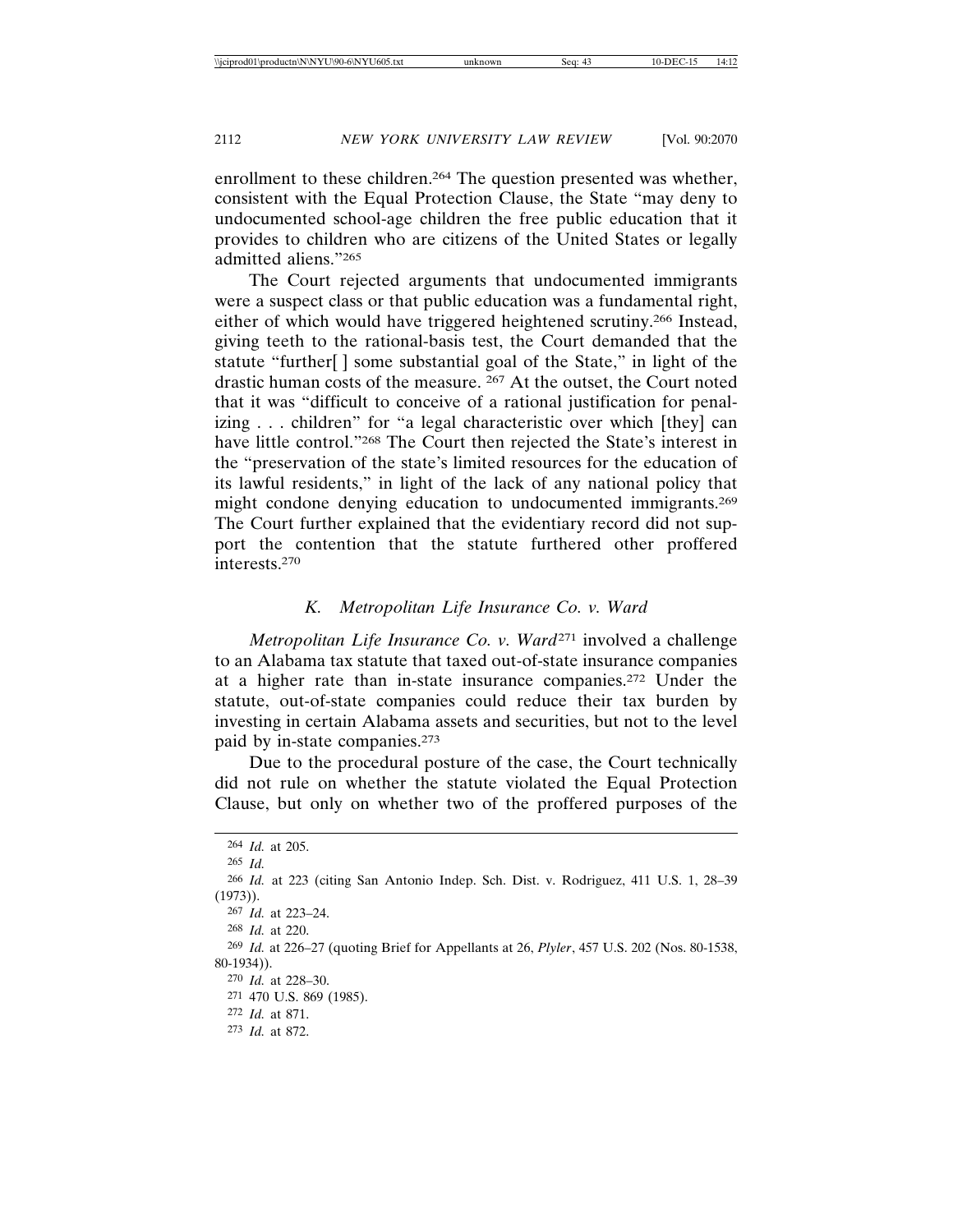statute were legitimate.274 However, in light of the Court's willingness to reject those purposes, this case may appropriately be placed in the rational-basis-with-bite category.

The Court declared that the two proffered purposes were illegitimate<sup>275</sup> when accomplished through an impermissible means.<sup>276</sup> The Court characterized both purposes as discriminatory and illegitimate: "promotion of domestic business by discriminating against nonresident competitors," and "encouraging investment in Alabama assets and securities in this plainly discriminatory manner."277

## *L. Williams v. Vermont*

*Williams v. Vermont*<sup>278</sup> involved a challenge to Vermont's method of taxing cars.279 Under Vermont law, to register a car that was purchased out of state, the registrant had to pay a use tax, which could be reduced by the amount of sales or use tax paid to the other state.280 However, this credit was available only to registrants who were Vermont residents at the time of acquiring the vehicle, not to registrants who bought their cars before becoming Vermont residents.<sup>281</sup>

The Court held that the distinction violated the Equal Protection Clause.282 The Court found "no rational reason to spare Vermont residents an equal burden" of funding road maintenance and improvement, and declared that Vermont "cannot extend that benefit to old residents and deny it to new ones."283 The Court declined to consider arguments based on the right to interstate travel, the Privileges and Immunities Clause, and the Commerce Clause.284

## *M. Hooper v. Bernalillo County Assessor*

*Hooper v. Bernalillo County Assessor*285 involved a tax exemption that New Mexico granted to veterans of the Vietnam War who resided in New Mexico prior to a specified date, which was shortly

- 279 *Id.* at 15–16.
- 280 *Id.* 281 *Id.*
- 282 *Id.* at 27.

- 284 *Id.* at 27.
- 285 472 U.S. 612 (1985).

<sup>274</sup> *Id.* at 875 & n.5.

<sup>275</sup> *Id.* at 883.

<sup>276</sup> *See id.* at 898 (O'Connor, J., dissenting) (complaining that the Court "collaps[ed] the two prongs of the rational basis test into one" by "declar[ing] that the [State's] ends  $\dots$ *when accomplished through the means of discriminatory taxation* are not legitimate state purposes").

<sup>277</sup> *Id.* at 882–83 (majority opinion).

<sup>278</sup> 472 U.S. 14 (1985).

<sup>283</sup> *Id.* at 26–27.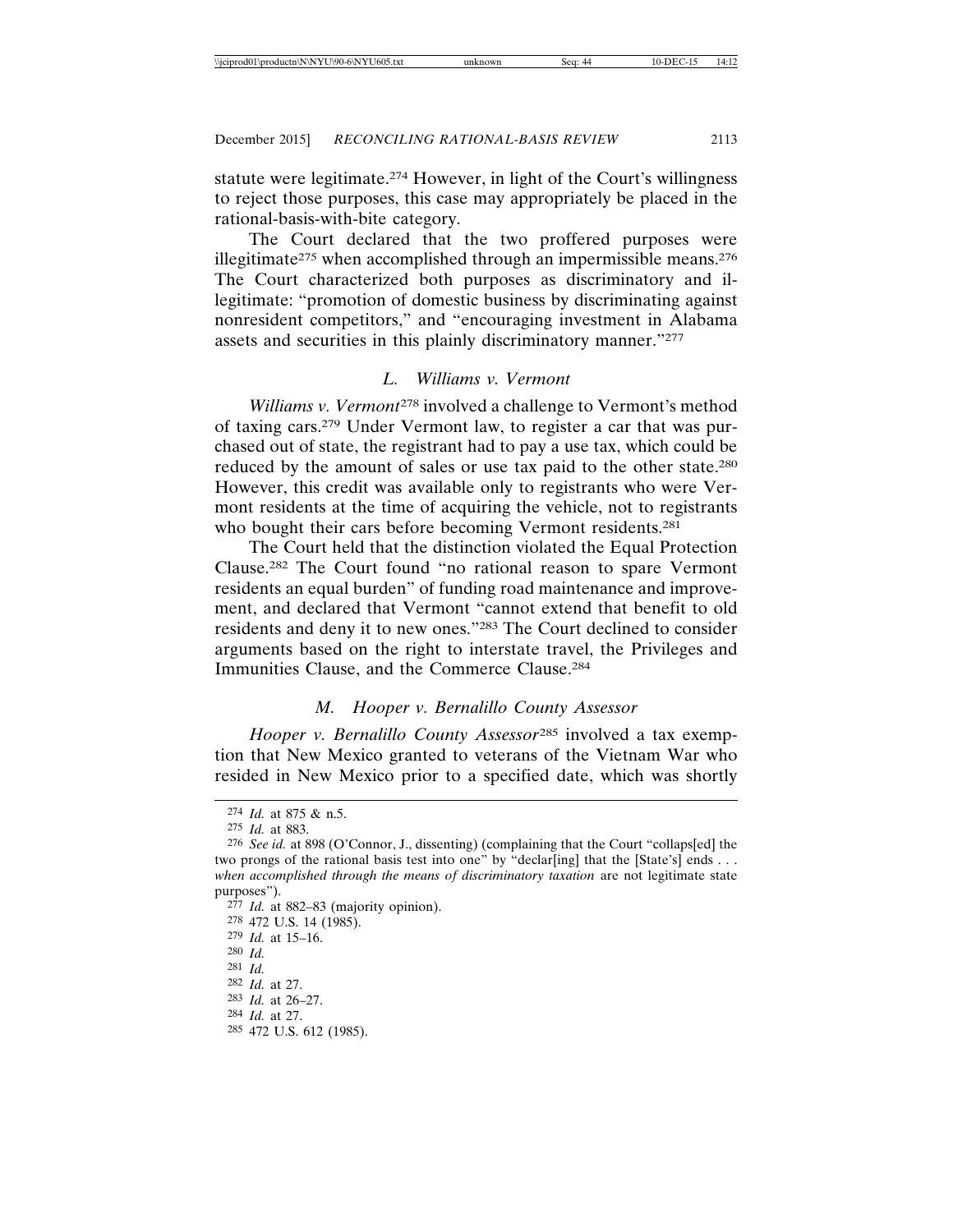after the end of that conflict and before the exemption's enactment.286 The exemption was unavailable to Vietnam veterans who moved to New Mexico after that date.287

As in *Zobel*, the challengers argued that the tax exemption should be subject to strict scrutiny for burdening the fundamental right to interstate travel.288 Again, the Court declined to decide that question, instead holding that the statute could not pass even the rational-basis test.289 The Court explained that the exemption's retroactive operation created "fixed, permanent distinctions" that violated equal protection.290

## *N. City of Cleburne v. Cleburne Living Center, Inc.*

In *City of Cleburne v. Cleburne Living Center, Inc.*, 291 a group home for the intellectually disabled attacked a zoning ordinance that required a special-use permit to operate the home, which was denied by the city council.292 The ordinance permitted various other uses but required a permit to operate a facility for the intellectually disabled.293

The Court first rejected the argument that the intellectually disabled were a quasi-suspect class warranting heightened scrutiny.294 The Court went on to hold that the ordinance was invalid as applied to the group home, because requiring a permit lacked a rational basis and instead rested on "irrational prejudice" against the intellectually disabled.295 The Court held that "mere negative attitudes, or fear," were not permissible bases for state action.296

## *O. Allegheny Pittsburgh Coal Co. v. County Commission*

In *Allegheny Pittsburgh Coal Co. v. County Commission*, 297 property owners challenged a tax assessor's policy of valuing property by its most recent purchase price, with only minor adjustments over time.298 As land values increased, recently sold property was valued

 *Id.* at 614, 617 n.5. *Id.* at 615. *Id.* at 618 & n.6. *Id.* at 618–19, 621–22, 624. *Id.* at 623 (quoting Zobel v. Williams, 457 U.S. 55, 59 (1982)). 473 U.S. 432 (1985). *Id.* at 435–37. *Id.* at 436–37, 436 n.3. *Id.* at 442. *Id.* at 450. *Id.* at 448. 488 U.S. 336 (1989). *Id.* at 338.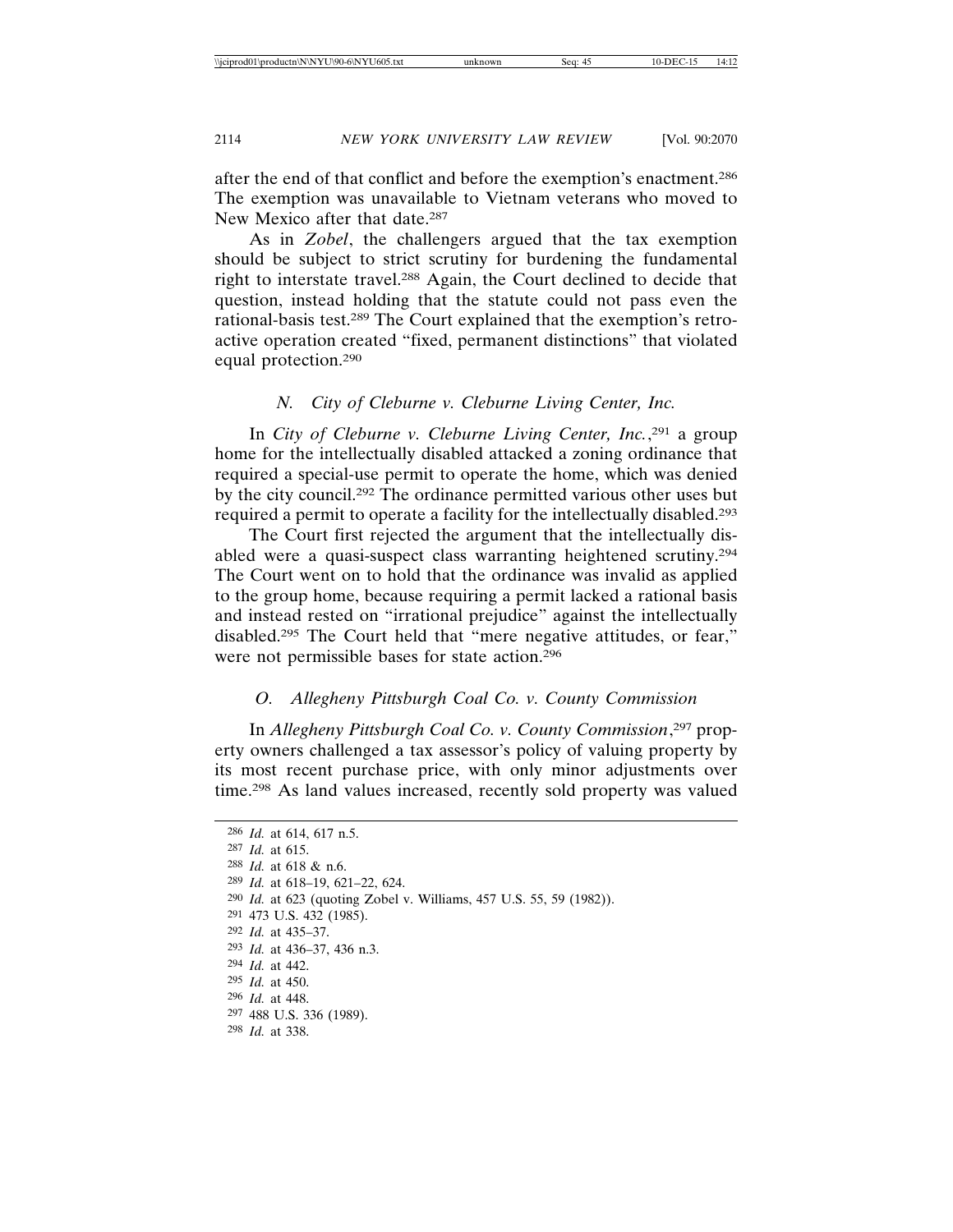and taxed at a much higher rate (up to thirty-five times higher) than comparable property that had not been recently sold.299

The Court held that the assessor's "relative undervaluation of comparable property . . . over time . . . denie[d] petitioners the equal protection of the law."300 The Court did not question that the State could rationally divide property into classes and assign different tax burdens to each.<sup>301</sup> But the State "ha[d] not drawn such a distinction" between properties recently sold and those not recently sold.302 On the contrary, state law required uniform taxation according to estimated market value.<sup>303</sup> The assessor, "on her own initiative," conducted an "aberrational enforcement policy" that violated equal protection.304

### *P. Quinn v. Millsap*

*Quinn v. Millsap*305 involved a challenge to a requirement that one must own real property to be eligible to sit on a governmental board.306 The purpose of the board was to draft a plan to reorganize the local government, to be approved by the city and county voters.307

The Court held that the real-property requirement was irrational and violated equal protection.308 The Court rejected arguments that landowners were more knowledgeable about community issues or more attached to the community, or that they were particularly suited to consider the board's mandate. 309

### *Q. Romer v. Evans*

*Romer v. Evans*310 concerned a challenge to a state constitutional amendment adopted by referendum.311 The amendment prohibited all

<sup>299</sup> *Id.* at 341. 300 *Id.* at 346. 301 *Id.* at 344. 302 *Id.* at 345. 303 *Id.* 304 *Id.* at 344–45, 344 n.4.

<sup>305</sup> 491 U.S. 95 (1989). *Quinn* relied on *Turner v. Fouche*, 396 U.S. 346 (1970), which struck down a land-ownership requirement under rational-basis scrutiny, *id.* at 362–64, and *Chappelle v. Greater Baton Rouge Airport District*, 431 U.S. 159 (1977) (mem.) (per curiam), a summary reversal citing *Turner*. I have omitted *Chappelle* from my analysis of post–1971 Term cases because of its summary nature and its substantial overlap with the issues presented in *Quinn*.

<sup>306</sup> *Quinn*, 491 U.S. at 96. 307 *Id.* 308 *Id.* at 107, 109. 309 *Id.* at 107–09. 310 517 U.S. 620 (1996). 311 *Id.* at 623.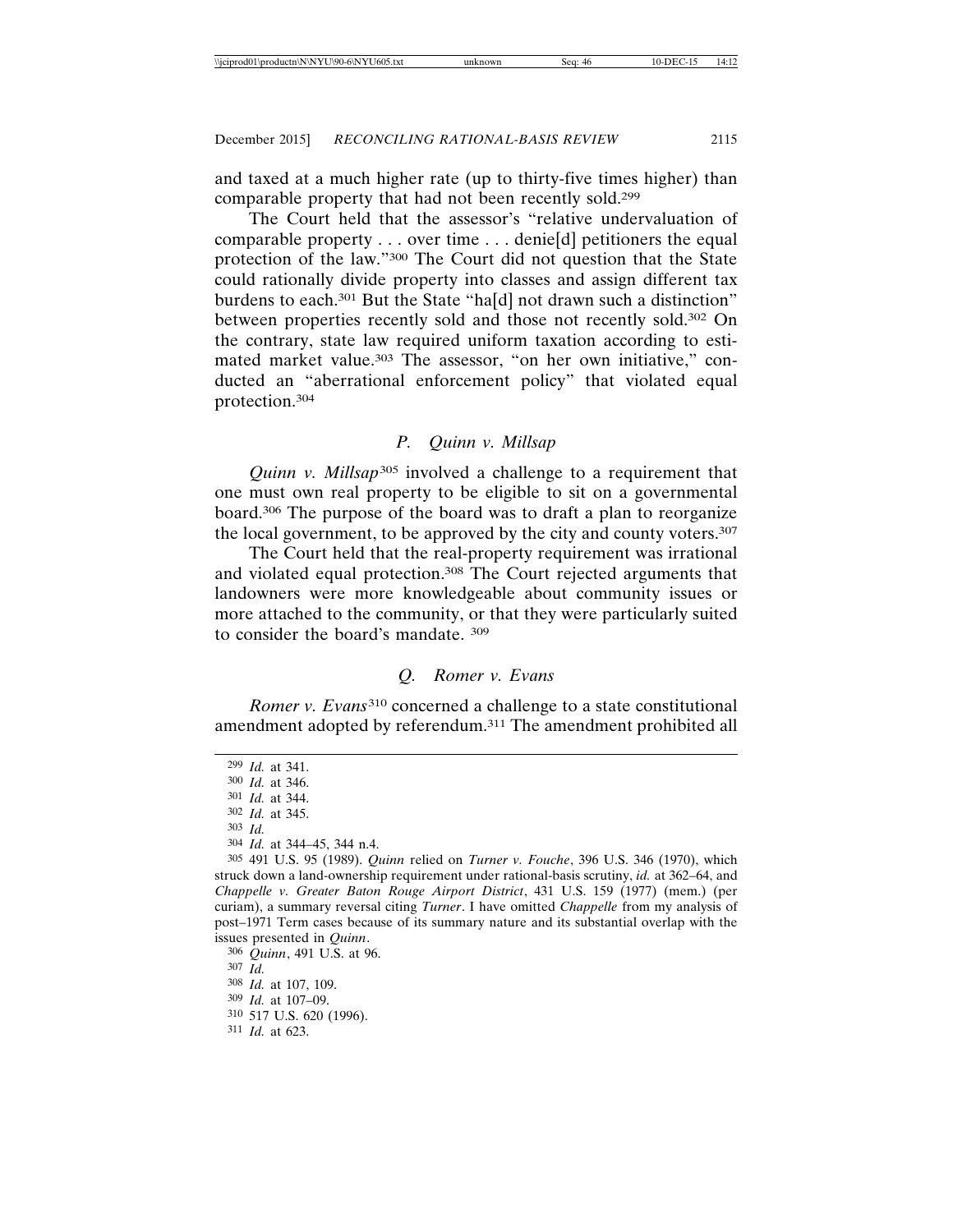legislative, executive, or judicial action designed to prevent discrimination against gays, lesbians, or bisexuals.312

The Court held that the amendment "fail[ed], indeed defie[d], even th[e] conventional [rational-basis] inquiry."313 First, the Court held that "imposing a broad and undifferentiated disability on a single named group," by impeding that group from seeking aid from the government, was "a denial of equal protection of the laws in the most literal sense."314 Second, the Court explained that the amendment's "sheer breadth [wa]s so discontinuous with the reasons offered for it that the amendment seem[ed] inexplicable by anything but animus," or "a bare . . . desire to harm."315 The Court rejected the State's proffered purposes of the law, because "[t]he breadth of the amendment [wa]s so far removed from these particular justifications that [it was] impossible to credit them."316

## *R. United States v. Windsor*

*United States v. Windsor*<sup>317</sup> involved a challenge to DOMA,<sup>318</sup> which excluded same-sex partners and unions from the definition of "spouse" and "marriage" for purposes of all federal statutes and other regulations or directives.319 Because federal law did not recognize the challenger's same-sex marriage, even though it was valid under state law, she was ineligible for the marital exemption from the federal estate tax after her spouse passed away.320

The Court did not explicitly state what level of scrutiny it applied in reviewing DOMA. However, the Court's "opinion d[id] not apply strict scrutiny, and its central propositions [we]re taken from rationalbasis cases" such as *Moreno* and *Romer*. 321 Therefore, *Windsor* fits within the tradition of rational basis with bite.

The Court held that DOMA violated the Fifth Amendment right to liberty and equal protection.322 The Court began by examining

316 *Id.* at 635.

<sup>312</sup> *Id.* at 624.

<sup>313</sup> *Id.* at 632.

<sup>314</sup> *Id.* at 632–33.

<sup>315</sup> *Id.* at 632, 634 (quoting U.S. Dep't of Agric. v. Moreno, 413 U.S. 528, 534 (1973)).

<sup>317</sup> 133 S. Ct. 2675 (2013).

<sup>318</sup> Defense of Marriage Act, Pub. L. No. 104-199, 110 Stat. 2419 (1996).

<sup>319</sup> *Windsor*, 133 S. Ct. at 2682–83.

<sup>320</sup> *Id.* at 2683.

<sup>321</sup> *Id.* at 2706 (Scalia, J., dissenting); *see id.* at 2693 (majority opinion) (citing Romer v. Evans, 517 U.S. 620, 633 (1996); U.S. Dep't of Agric. v. Moreno, 413 U.S. 528, 534–35 (1973)). *But see* SmithKline Beecham Corp. v. Abbott Labs., 740 F.3d 471, 480–81 (9th Cir. 2014) (concluding that *Windsor* applied a standard that is "unquestionably higher than rational basis review").

<sup>322</sup> *Windsor*, 133 S. Ct. at 2695–96.